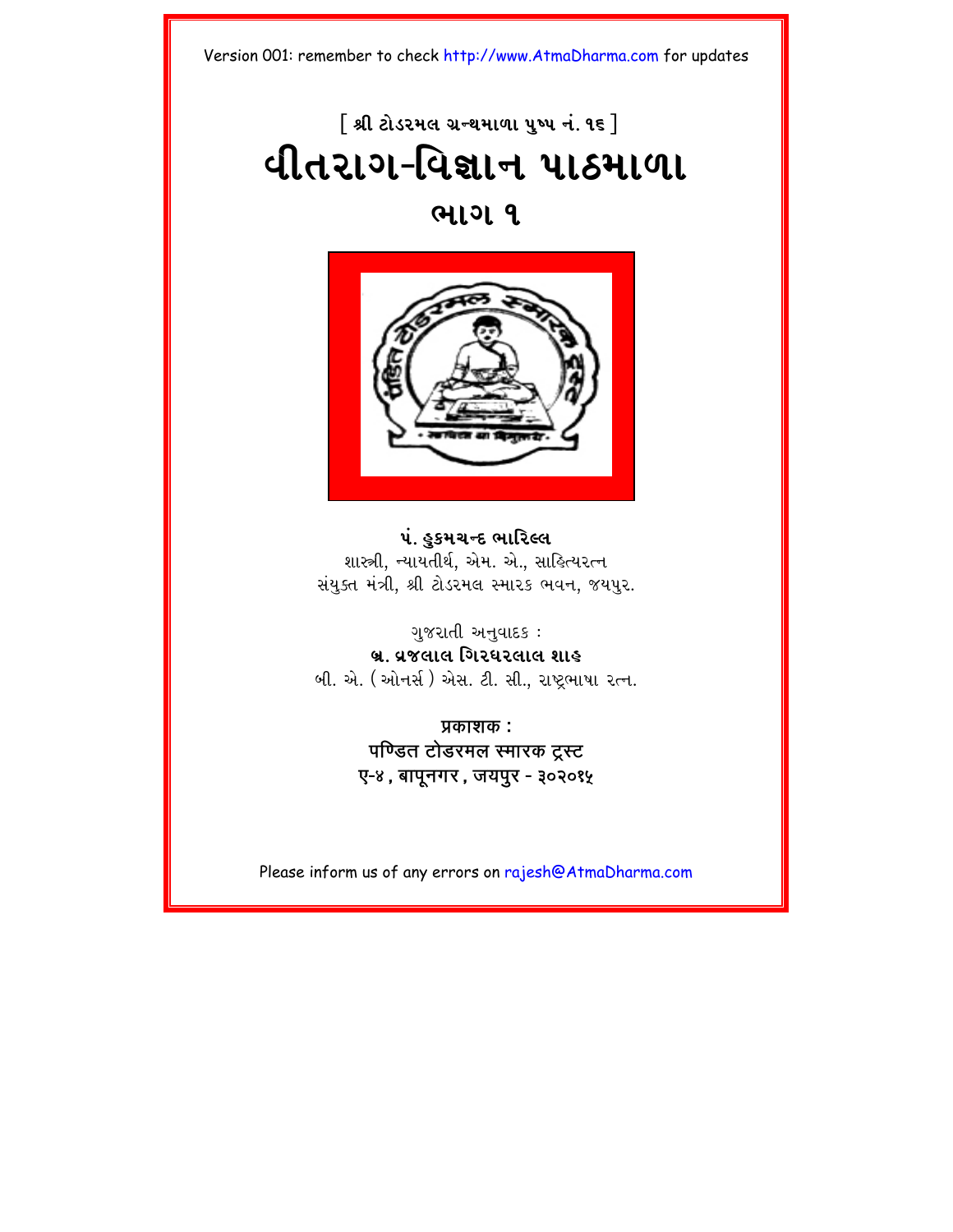# **[Thanks & Our Reque](mailto:rajesh@AtmaDharma.com)st**

This shastra has been donated to mark the  $15<sup>th</sup>$  svargvaas anniversary (28 September 2004) of our mother, Laxmiben Premchand Shah, by Rajesh and Jyoti Shah, London, who have paid for it to be "electronised" and made available on the Internet.

Our request to you:

1) We have taken great care to ensure this electronic version of Vitraag-Vignaan Pathmala, Part 1, is a faithful copy of the paper version. However if you find any errors please inform us on rajesh@AtmaDharma.com so that we can make this beautiful work even more accurate.

2) Keep checking the version number of the on-line shastra so that if corrections have been made you can replace your copy with the corrected one.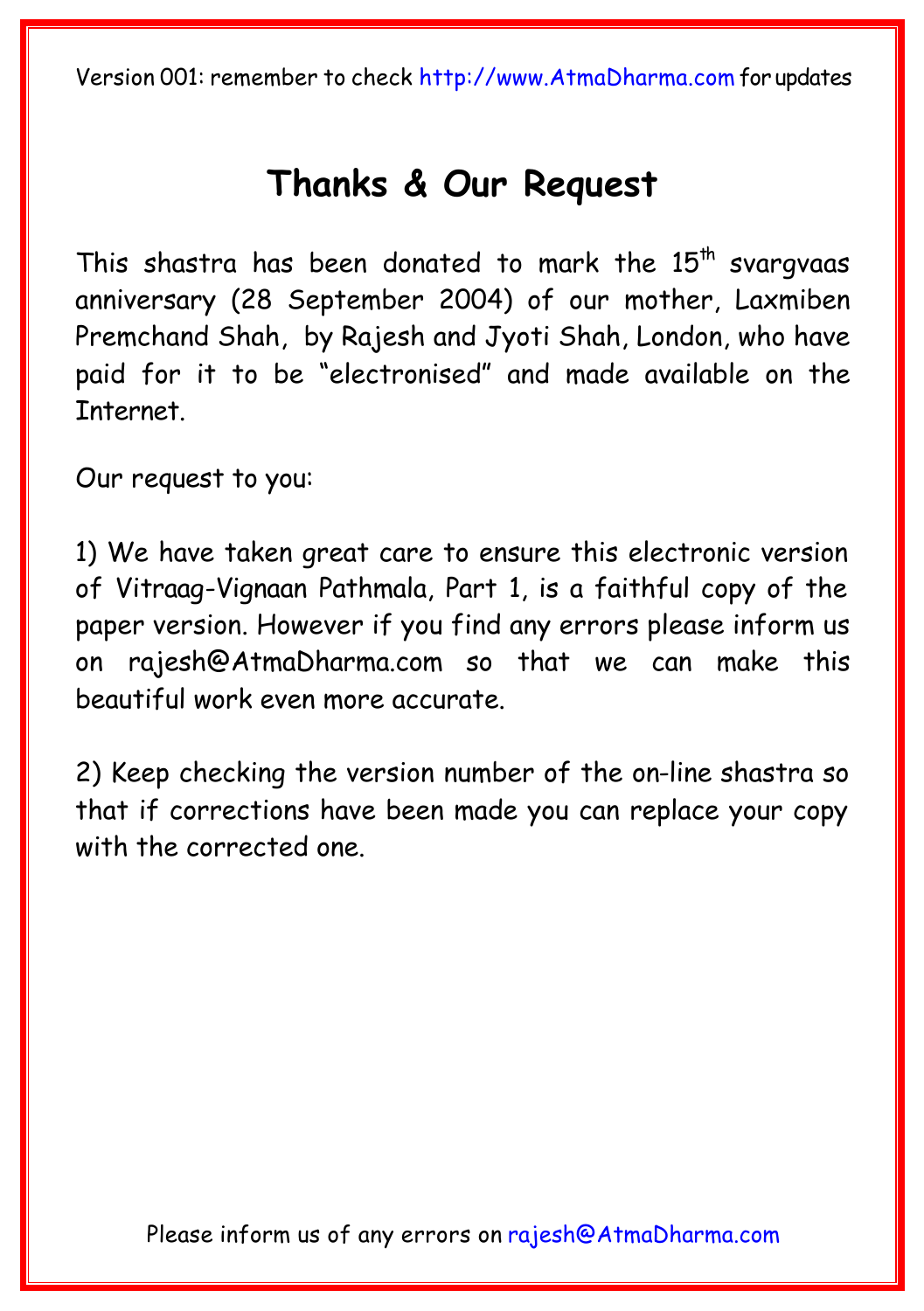# Version History

| Version | Date         | Changes                                              |                       |
|---------|--------------|------------------------------------------------------|-----------------------|
| Number  |              |                                                      |                       |
| 001     | 23 Sept 2004 | First electronic version. Error corrections<br>made: |                       |
|         |              | Errors in Original Physical<br>Version               | Electronic<br>Version |
|         |              |                                                      | Corrections           |
|         |              | Edition Information &                                | Translated to         |
|         |              | Contents pages are Hindi                             | Gujarati              |
|         |              | Page 26, Line 11: તરવાર                              | તલવાર                 |
|         |              | Page 28, Line 5: 8014                                | જગત                   |
|         |              | Page 32, Line 12 Addition                            | અને                   |
|         |              | Page 36, Line 8: ગભિત                                | ગર્ભિત                |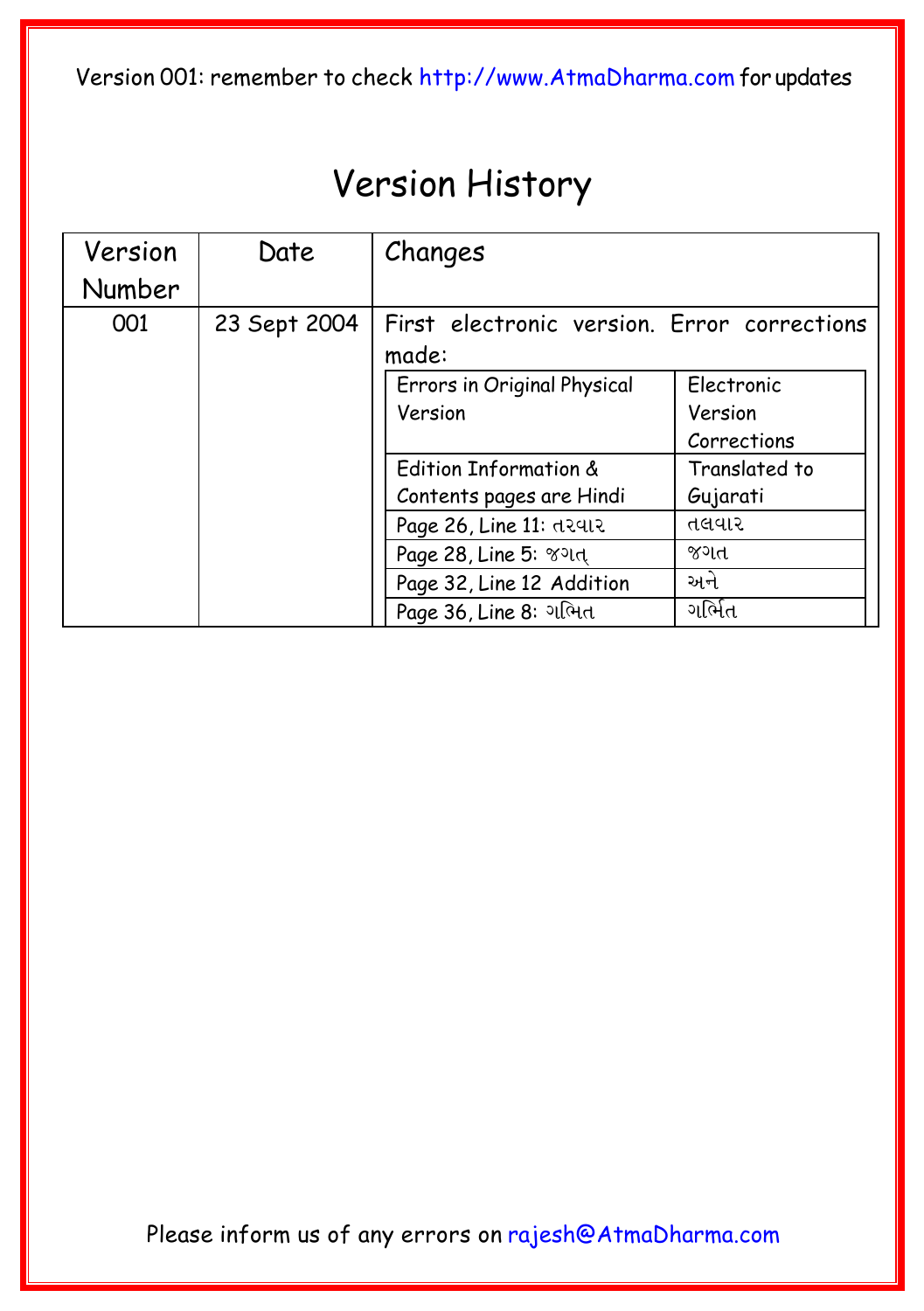svaRi\kar suriÙt gujratI : Ý=m sHSkr` : p000 iätIy sHSkr` : 3200 (22 AeiÝl 1986 mhavIr jyNtI) ihNdI (Ý=m K sHSkr`) p3,200 kþD³ (Ý=m be sHSkr`) 4,000 mra@I (Ý=m be sHSkr`) 10,000 AHg/eÒ (Ý=m sHSkr`) p,000 yaeg 80,400

મુદ્રક : સિટીજન પ્રિંટર્સ,  $1813$  ચન્દ્રાવલ રોડ,  $E$  $e$  $e$  $110007$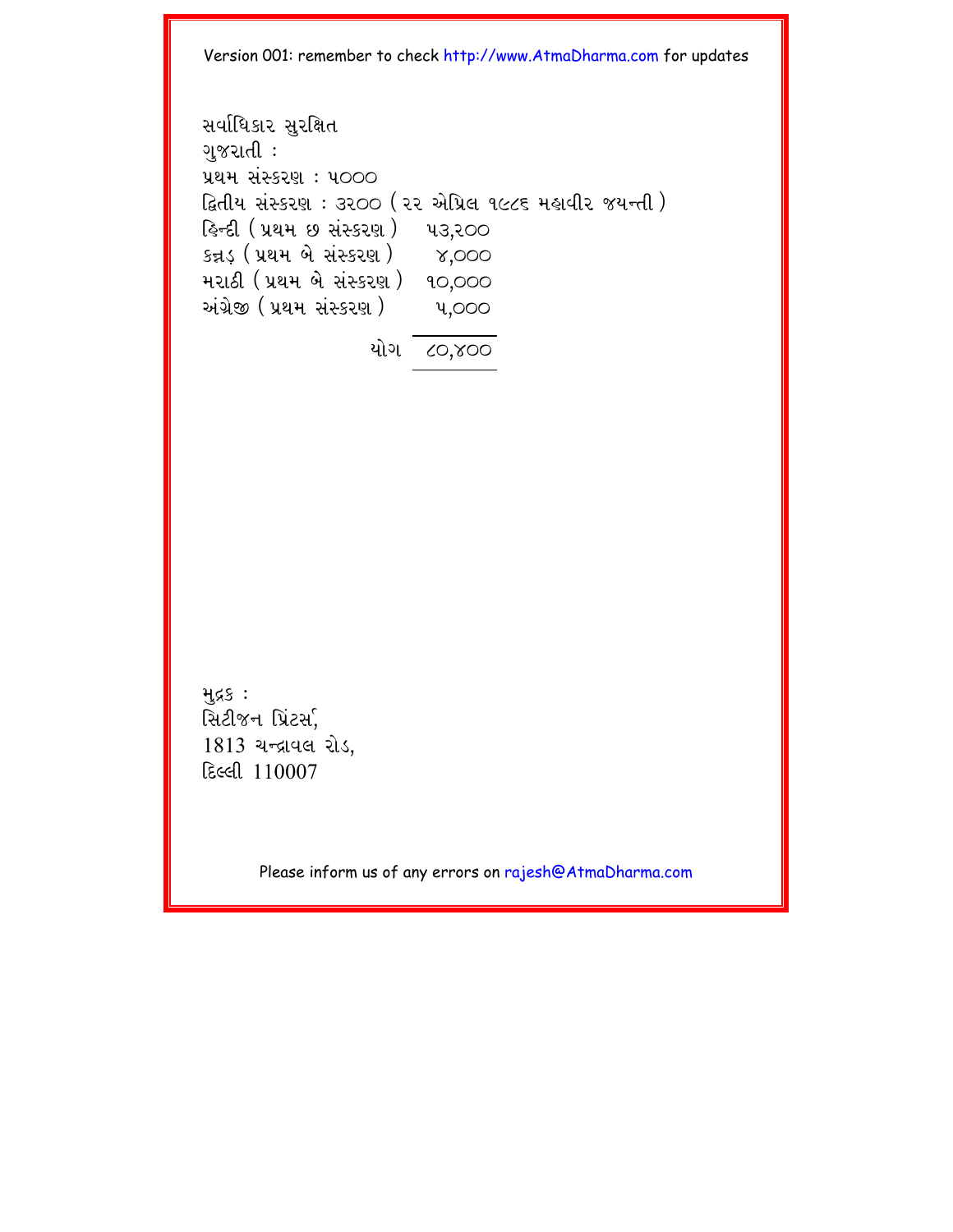વિષય-સુચી

| ક્રમ         | પાઠનું નામ         | પૂર્ષ્ઠાંક |
|--------------|--------------------|------------|
| ٩.           | દેવ−સ્તુતિ         | २          |
| ર.           | આત્મા અને પરમાત્મા | $\epsilon$ |
| З.           | સાત તત્ત્વ         | ૧૨         |
| γ.           | છ આવશ્યક           | ৭৩         |
| પ.           | કર્મ               | २०         |
| ξ.           | રક્ષાબંધન          | ૨૫         |
| ৩.           | જમ્બૂસ્વામી        | २८         |
| $\epsilon$ . | બાર ભાવના          | 33         |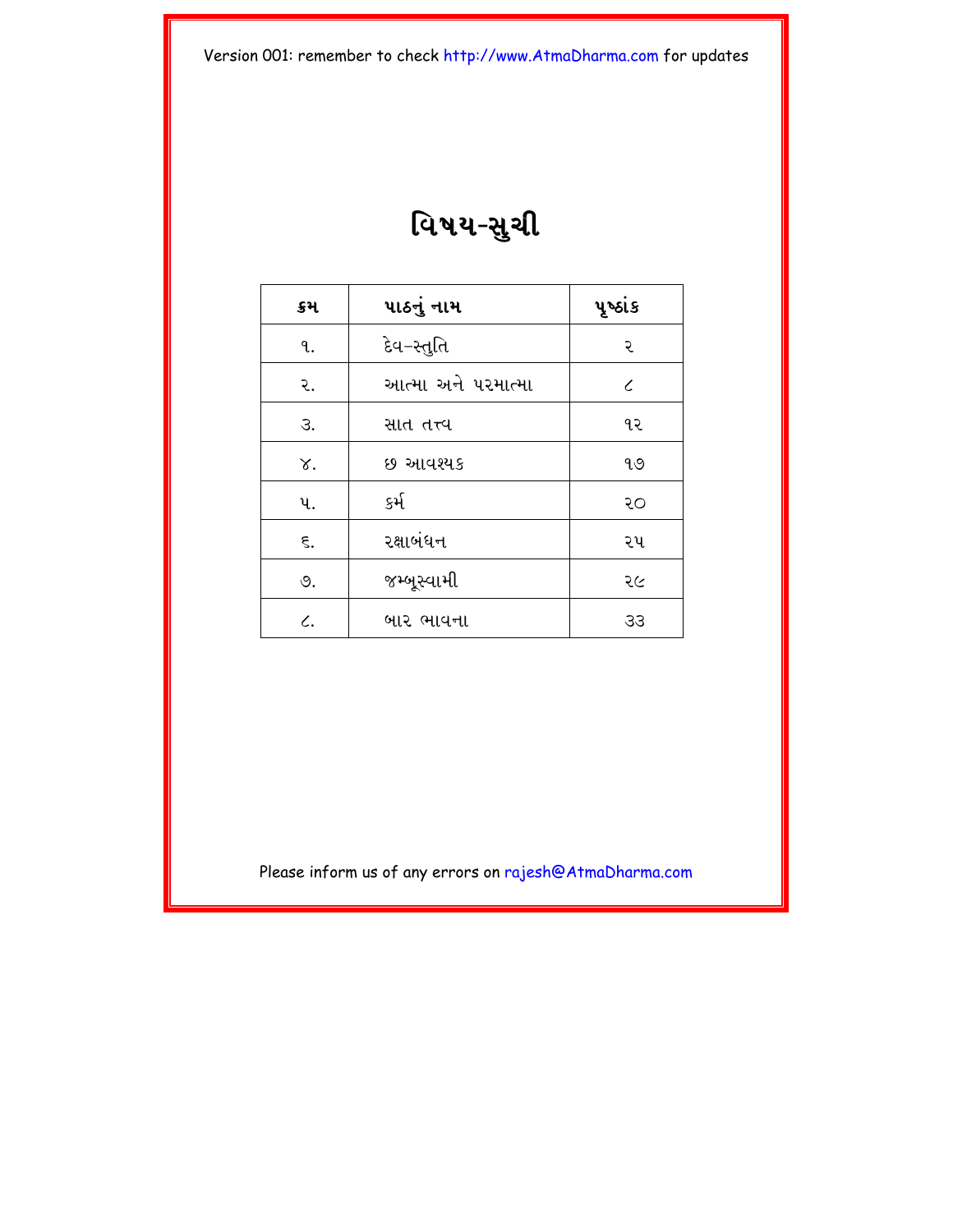<span id="page-5-0"></span>પાઠ પહેલો દેવ-સ્તુ **પં. દૌલતરામજી** દર્શન સ્તુતિ દોહા સકળ જ્ઞેય જ્ઞાયક તદપિ નિજાનંદ રસ લીન: સો જિનેન્દ્ર જયવંત નિત. અરિ<sup>૧</sup>૨જ<sup>ર</sup>રઙ્સ<sup>3</sup> વિડીન. ૧.  $303$   $\epsilon$   $35.0$ જય વીતરાગ વિજ્ઞાનપર. જય મોહતિમિરકો હરન સુર; જય જ્ઞાન અનંતાનંત ધાર. દગસખ વીરજમંડિત અપાર. ૨. જય પરમશાંત મુદ્રા સમેત. ભવિજનકો નિજ અનુભૃતિ હેત; ભવિ ભાગન વચજોગે વશાય. તુમ ધુનિ હૈ સુનિ વિભ્રમ નશાય. 3. તુમ ગુણચિંતત નિજપર વિવેક, પ્રગટે વિઘટે આપદ અનેકઃ તુમ જગભૂષણ દૂષણવિયુક્ત, સબ મહિમાયુક્ત વિકલ્પમુક્ત ૪.

૧. મોહનીય, ૨. જ્ઞાનાવરણ, દર્શનાવરણ, અંતરાય.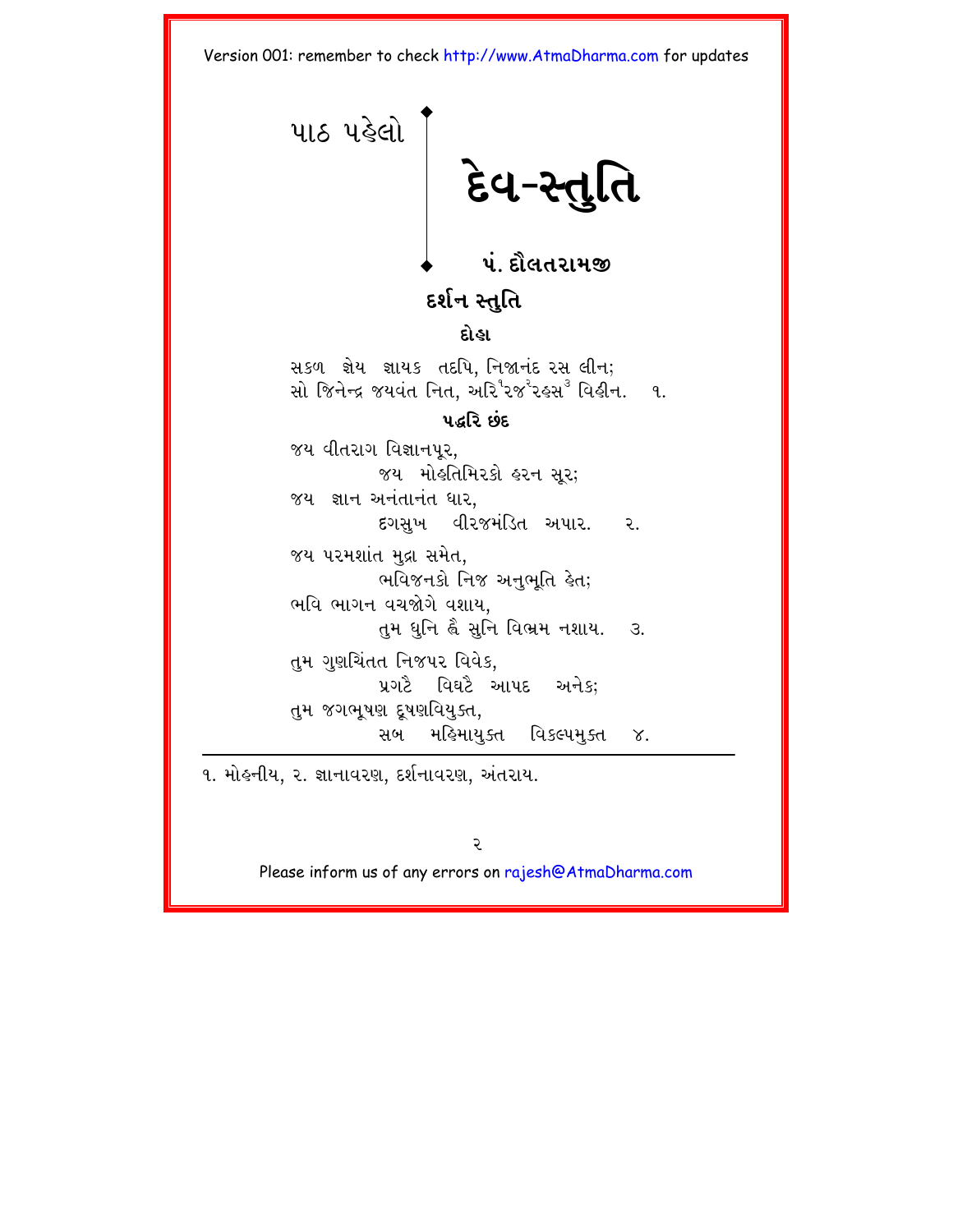

જિનેન્દ્રદેવની સ્તુતિ કરતા પં. દૌલતરામજી કહે છે કે- હે જિનેન્દ્રદેવ! આપ સમસ્ત જ્ઞેયોના (લોકાલોકના) જ્ઞાતા હોવા છતાં પણ પોતાના આત્માના આનંદમાં લીન રહો છો. ચાર ઘાતી કર્મ જેનાં નિમિત્ત છે એવા મોહ-રાગ-દ્વેષ. અજ્ઞાન આદિ વિકારોથી રહિત છો-હે પ્રભુ! આપનો નિરંતર જય હો. ૧.

આપ મોલ-રાગ-દ્વેષરૂપ અંધકારનો નાશ કરનાર વીતરાગી સૂર્ય છો. અનંત જ્ઞાન ધારણ કરનાર છો. તેથી પર્ણજ્ઞાની (સર્વજ્ઞ) છો તથા અનંત દર્શન. અને અનંત સુખ અને અનંત વીર્યથી પણ સુશોભિત છો, કે પ્રભુ ! આપનો જય કો. ર.

આપની પરમ શાંત મદ્રા ભવ્ય જીવોને આત્માનભતિ પ્રાપ્ત કરવાનો હેત છે. હે પ્રભુ! આપનો જય હો! ભવ્ય જીવોના ભાગ્યથી અને આપના વચનયોગથી આપની દિવ્યધ્વનિ થાય છે, તેનું શ્રવણ કરીને ભવ્ય જીવોનો ભ્રમ નાશ પામી જાય છે ૩

આપના ગુણોનું ચિન્તવન કરવાની સ્વ અને પરનું ભેદવિજ્ઞાન થઈ જાય છે અને મિથ્યાત્વ દશામાં થનારી અનેક આપત્તિઓ (વિકારો ) નાશ પામી જાય છે. આપ સમસ્ત દોષોથી રહિત છો, સર્વ વિકલ્પોથી મુક્ત છો, સર્વ પ્રકારનો મહિમા ધારણ કરનાર જગતના ભૂષણ (જગતને સુશોભિત કરનાર) છો. ૪.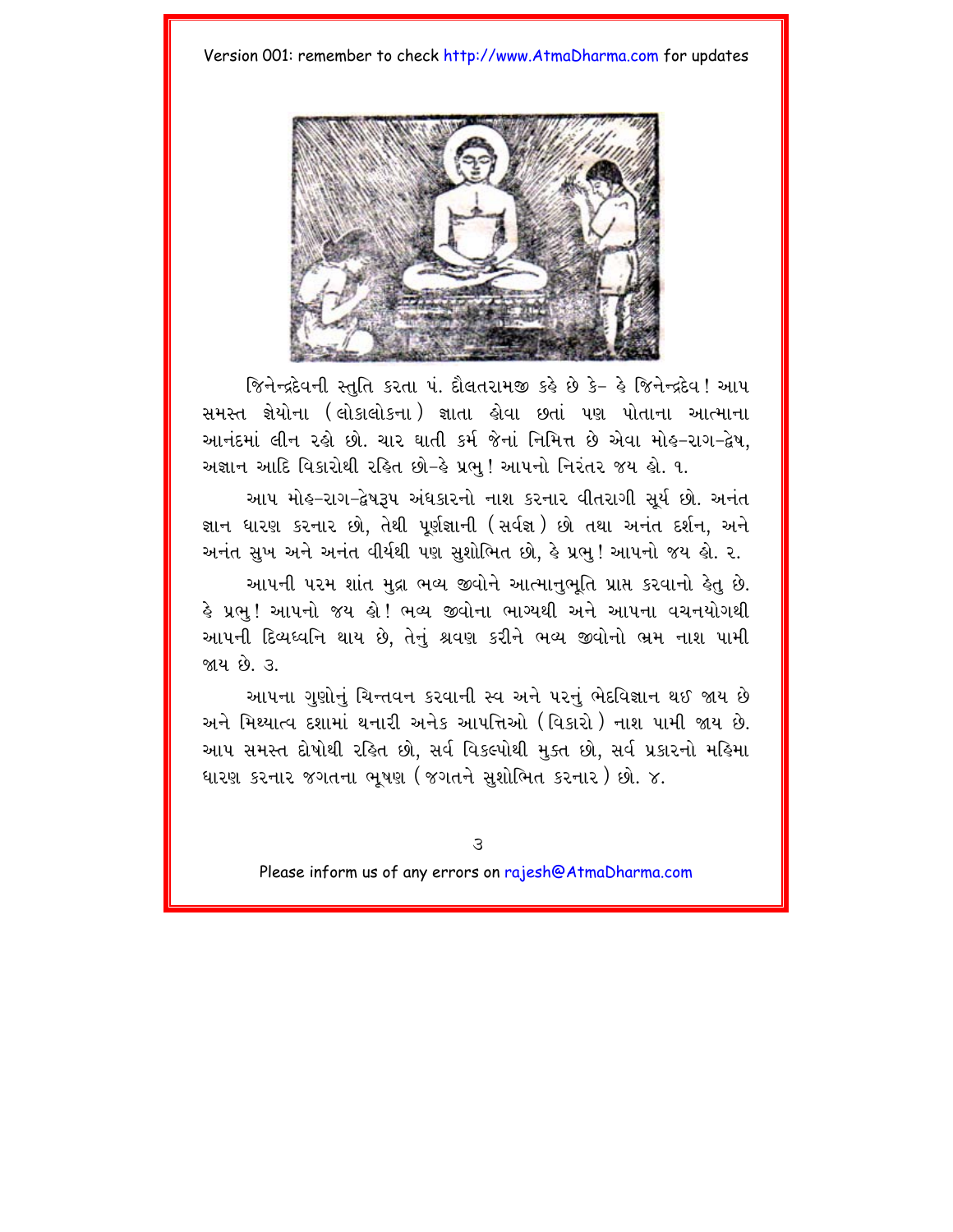અવિરદ્ધ શદ્ધ ચેતન સ્વરૂપ. પરમાત્મ પરમ પાવન અનપ; શુભ અશુભ વિભાવ અભાવ કીન. સ્વાભાવિક પરિણતિમય અછીન. પા અષ્ટાદશ દોષ વિમક્ત ધીર. સચતુષ્ટયમય રાજત ગંભીર; મુનિગણધરાદિ સેવત મહંત. નવ કેવલ લબ્ધિરમાં ધરંત. દ તુમ શાસન સેય અમેય જીવ. શિવ ગયે જાહિં જૈહૈં સદીવ: ભવસાગરમેં દુઃખ છાર વારિ. તારનકો ઔર ન આપ ટારિ. ૭. यङ લખિ નિજ દુઃખગદ હરણ કાજ; તુમ કી નિમિત્ત કારણ ઇલાજ; જાને તાતેં મેં શરણ આય. ઉચરોં નિજ દઃખ જો ચિર લહાય. ૮. મૈં ભ્રમ્યો અપનપો વિસરિ આપ, અપનાયે વિધિ ફ્લ પુણ્ય પાપ; નિજકો પરકો કરતા પિછાન. ૫૨મેં અનિષ્ટતા ઇષ્ટ ઠાન. ૯. આકુલિત ભયો અજ્ઞાન ધારિ, જ્યોં મૃગ મૃગતૃષ્ણા જાનિ વારિ; તન પરિણતિમેં આપો ચિતાર. કબહુઁ ન અનુભવો સ્વપદસાર. ૧૦. તુમકો બિન જાને જો કલેશ. પાયે સો તુમ જાનત જિનેશ; પશુ નારક નર સુરગતિ મંઝાર, ભવ ઘર ઘર મર્યો અનંત બાર, ૧૧.

 $\chi$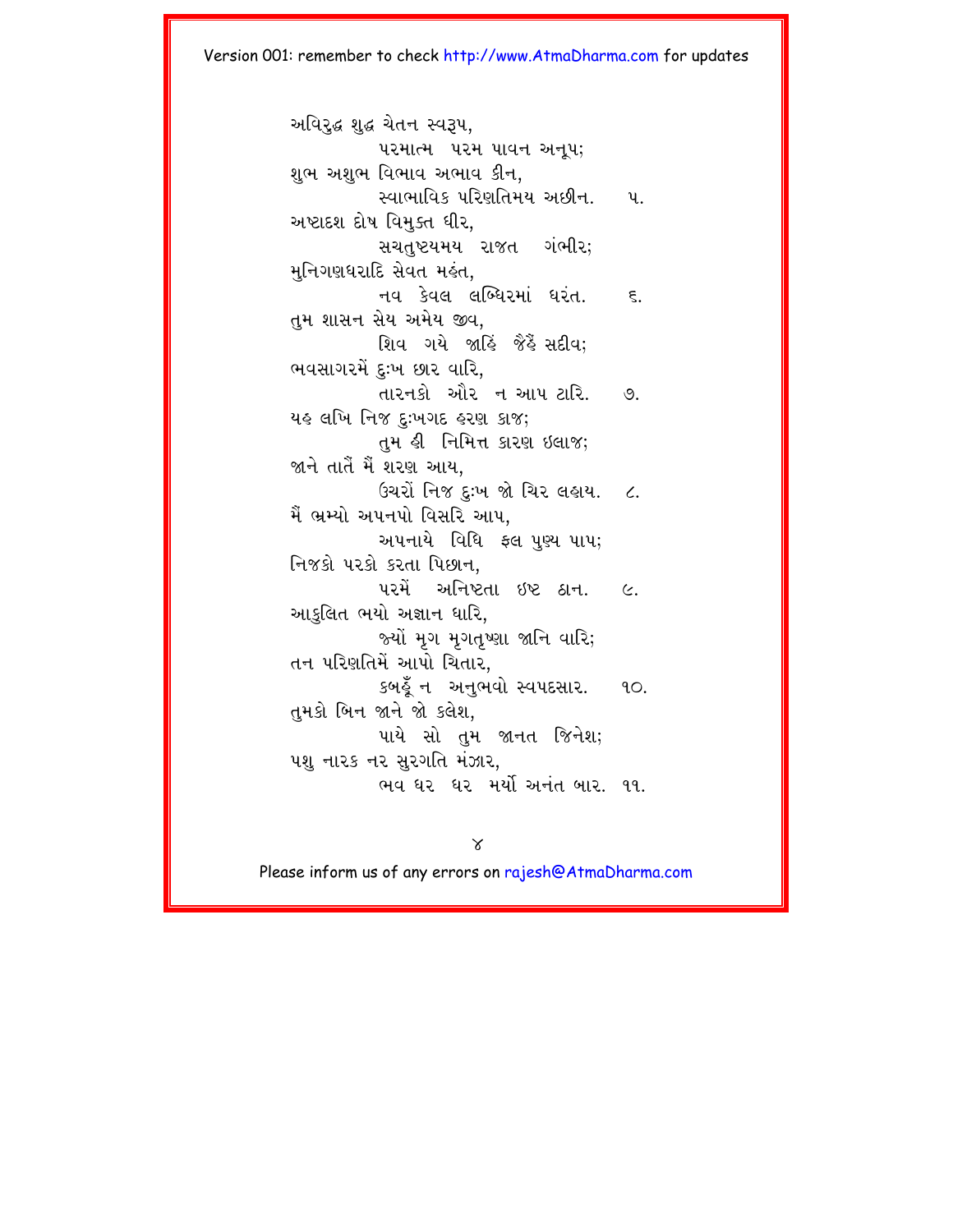હે પરમાત્મા. આપ સમસ્ત ઉપમાઓથી રહિત પરમ પવિત્ર શદ્<mark>વ</mark> ચેતન (જ્ઞાન-દર્શન ) મય છો. આપનામાં કોઈ પણ પ્રકારનો વિરોધ ભાવ નથી. આપે શભ અને અશભ બન્ને પ્રકારના વિકારી ભાવોનો અભાવ કર્યો છે અને સ્વાભાવિક પરિણતિથી સહિત થઈ ગયા છો તેથી કદી પણ ક્ષીણ દશાને પામવાના <u>ุ ส</u>ยใ บ

આપ અઢાર દોષોથી રહિત છો અને અનંત ચતુષ્ટય યુક્ત બિરાજમાન છો. કેવળજ્ઞાનાદિ નવ પ્રકારના ક્ષાયિકભાવ ધારણ કરનાર હોવાથી મહાન મુનિ અને ગણધર દેવાદિ આપની સેવા કરે છે. ૬.

આપના બતાવેલા માર્ગે ચાલીને અનંત જીવ મુક્ત થઈ ગયા છે, થઈ રહ્યા છે અને હંમેશા થતા રહેશે. આ સંસાર3પી સમુદ્રમાં દઃખ3પી અથાહ ખારું પાણી ભરેલું છે. આપના સિવાય બીજું કોઈપણ એનાથી પાર ઉતારી શકે તેમ નથી. ૭.

આ ભયંકર દુઃખ દૂર કરવામાં નિમિત્ત કારણ આપ જ છો; એમ જાણીને હું આપના શરણે આવ્યો છું અને હું અનંતકાળથી દુઃખ પામ્યો છું તે આપને જણાવી રહ્યો છે. ૮.

કું મારા જ્ઞાનસ્વભાવી આત્માને ભલીને પોતાની જાતે જ સંસારમાં ભ્રમણ કરી રહ્યો છં અને મેં કર્મોનાં ફળ પણ્ય–પાપને અપનાવી લીધા છે. પોતાને પરનો કર્તા માની લીધો છે અને પરને પોતાને કર્તા માની લીધો છે પરપદાર્થોમાંથી કેટલાકને ઈષ્ટ માની લીધા છે અને કેટલાકને અનિષ્ટ માની લીધા છે પરિણામે અજ્ઞાન ધારણ કરીને પોતે જ આકળ થયો છું. જેવી રીતે હરણ મગજળને વશ થઈને રેતીને પાણી સમજીને પોતાના અજ્ઞાનથી જ દઃખી થાય છે. શરીરની દશાને જ પોતાની દશા માનીને પોતાના પદ (આત્મસ્વભાવ) નો અનભવ કદી કર્યો નથી *(*⁄−૧∩

હે જિનેશ! આપને ઓળખ્યા વિના હું જે દુઃખ પામ્યો છું તે આપ જાણો જ છો. તિર્યંચ ગતિ, ન૨ક ગતિ, મનુષ્ય ગતિ અને દેવ ગતિમાં ઉત્પન્ન થઈને અનંતવાર મરણ કર્યુ છે. ૧૧.

**u**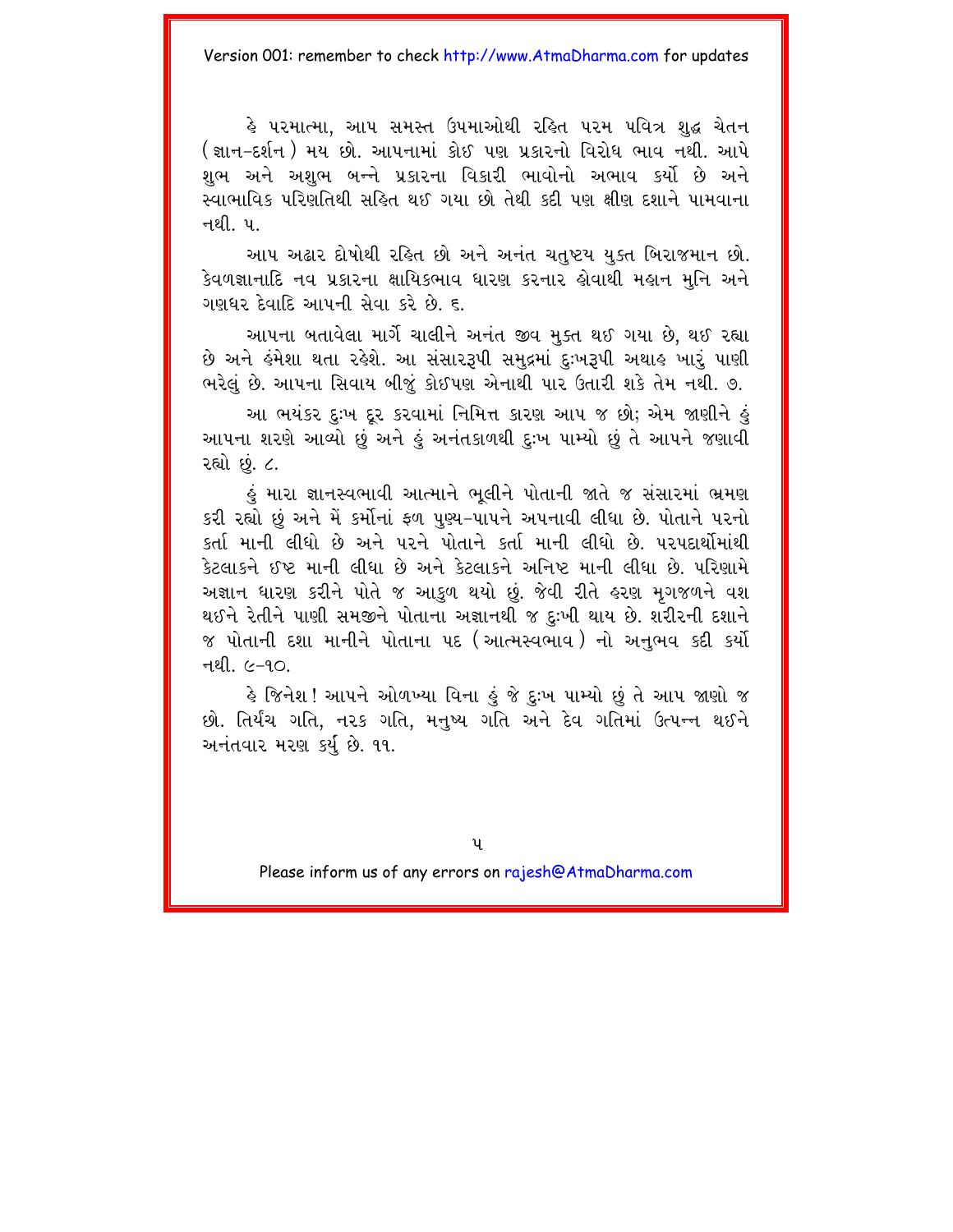અબ કાલલબ્ધિ બલતૈં દયાલ. તમ દર્શન પાય ભયો ખશાલ: મન શાંત ભયો મિટિ સકલ દંદ. ચાખ્યો સ્વાતમરસ દઃખ નિકંદ. ૧૨. તાતૈ અબ ઐસી કરઙ નાથ; બિછરે ન કભી તુવ ચરણ સાથ; તમ ગુણગણકો નહિ છેવ દેવ. જગ તારનકો તવ વિરદ એવ.  $93.$ આતમકે અહિત વિષય કષાય. ઈનમેં મેરી પરિણતિ ન જાય; મૈં રહું આપમેં આપ લીન. સો કરો હોઉ જ્યોં નિજાઘીન.  $9X$ મેરે ન ચાહ કછુ ઔર ઈશ, २त्नत्रयनिधि दीक्षे भूनीश; મુઝ કારજકે કારન સુ. આપ, શિવ કરફ હરફ મમ મોહ તાપ. ૧૫. શશિ શાંતિકરન તપહરન હેત. સ્વયમેવ તથા તમ કુશલ દેત; પીવત પીયુષ જ્યોં રોગ જાય. ત્યોં તમ અનુભવર્તૈ ભવ નશાય. 95. ત્રિભુવન તિલુકાલ મંઝાર કોય, નહિ તુમ બિન નિજ સુખદાય હોય; મો ઉર યહ નિશ્ચય ભયો આજ. દુઃખ જલધિ ઉતારન તમજઙાજ  $9.9.$ દોહા તમ ગુણગણમણિ ગણપતિ, ગણત ન પાવર્હિ પાર; 'દૌલ ' સ્વલ્પમતિ કિમ કર્લ્ડ, નમું ત્રિયોગ સંભાર. ૧૮.

Please inform us of any errors on rajesh@AtmaDharma.com

 $\epsilon$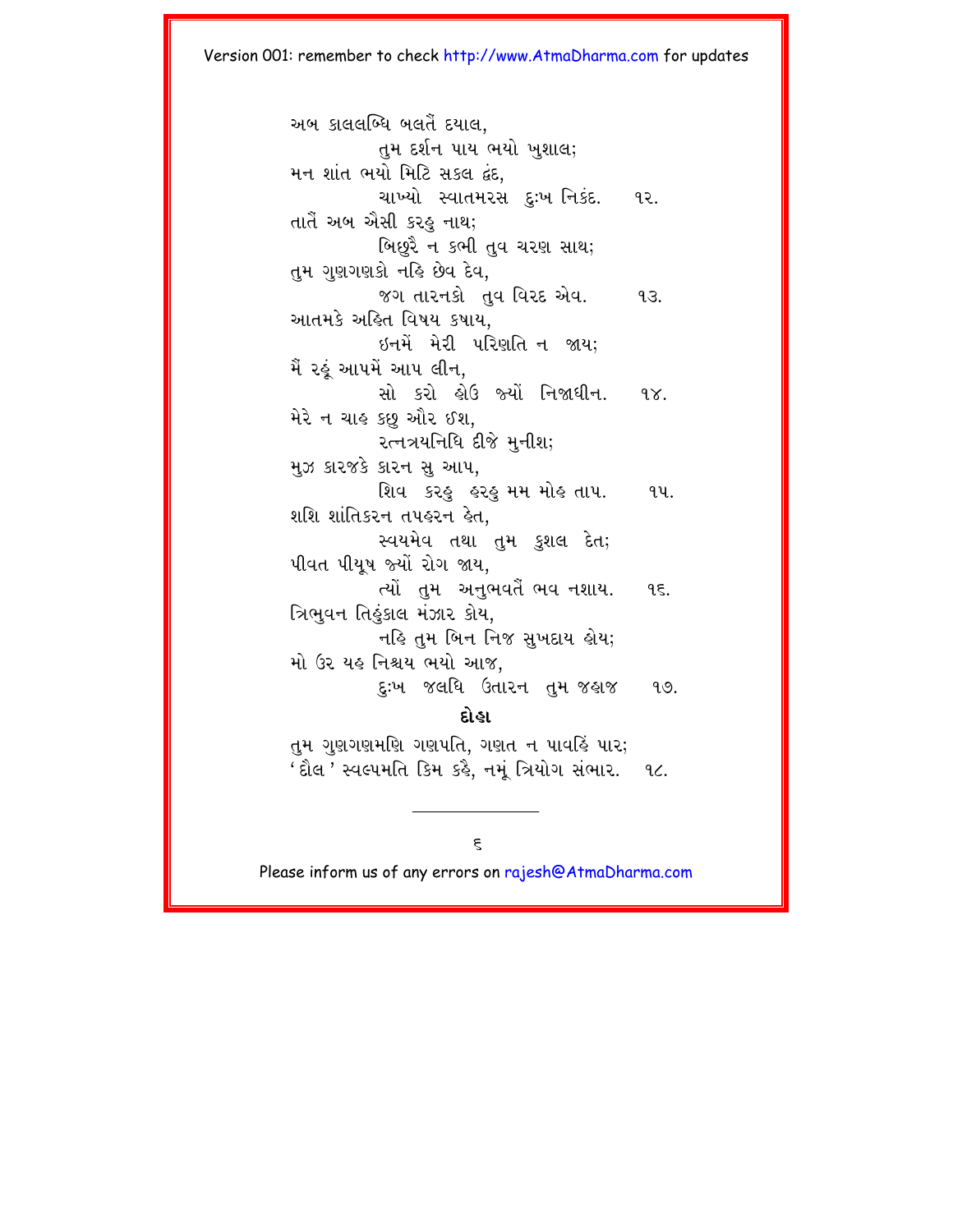ઢવે કાળલબ્ધિ આવતાં આપનાં દર્શન પ્રાપ્ત થયાં છે. તેથી મને ઘણી જ પ્રસન્નતા છે. મારું અંતર્દુન્દ્વ સમાપ્ત થઈ ગયું છે અને મારું મન શાન્ત થઈ ગયું છે. મેં દઃખોનો નાશ કરનાર આત્માના અનભવરૂપી રસને ચાખી લીધો છે. ૧૨.

તેથી હે નાથ ! હવે એવં કરો કે જેથી આપનાં ચરણોનો વિયોગ ન થાય. તાત્પર્ય એ છે કે જે માર્ગ (આચરણ) દ્વારા આપ પૂર્ણ સુખી થયા છો, હું પણ તે જ પ્રાપ્ત કરૂં. હે દેવ ! આપના ગુણોનો તો કોઈ અંત નથી અને સંસારથી પાર ઉતારવાનું તો આપનું બિરૃદ જ છે. ૧૩.

આત્માનું અહિત કરનાર, પાંચ ઈન્દ્રિયના વિષયોમાં લીનતા અને કષાય છે. હે પ્રભુ! હું ઇચ્છું છું કે એના તરફ મારૂં વલણ ન જાય. હું તો મારામાં જ લીન રહું, જેથી હું પૂર્ણ સ્વાધીન બની જાઉ. ૧૪.

મારા હૃદયમાં બીજી કોઈ ઇચ્છા નથી. બસ એક રત્નત્રયરૂપ નિધિ જ પ્રાપ્ત કરવા ઈચ્છું છું. મારા હિતરૂપી કાર્યનું નિમિત્ત કારણ આપ જ છો. મારો મોહ-તાપ નષ્ટ થઈને મારૂં કલ્યાણ થાય એ જ ભાવના છે. ૧૫.

જેવી રીતે ચંદ્ર પોતાથી જ ગરમી ઓછી કરીને શીતળતા આપે છે. તેવી જ રીતે આપની સ્તતિ કરવાથી સ્વયમેવ આનંદ પ્રાપ્ત થાય છે. જેમ અમત પીવાથી રોગ ચાલ્યો જાય છે તેવી જ રીતે આપનો અનભવ કરવાની સંસાર૩પી રોગ ચાલ્યો જાય છે ૧૬

ત્રણ લોકમાં અને ત્રણ કાળમાં આપના સમાન સુખદાયક (સન્માર્ગ-દર્શક) બીજું કોઈ નથી. એવો આજે મને નિશ્ચય થઇ ગયો છે કે આપ જ દુઃખરૂપી સમુદ્રથી પાર ઉતારનાર જહાજ છો. ૧૭.

આપના ગુણોરૂપી મણિઓને ગણવામાં ગણધરદેવ પણ સમર્થ નથી તો પછી ડું ( દૌલતરામ ) અલ્પ બુદ્ધિવાળો તેનું વર્ણન કેવી રીતે કરી શકું? તેથી ડું આપને મન, વચન અને કાયાની સંભાળ પૂર્વક વારંવાર નમસ્કાર કરું છું. ૧૮.

#### $9.8 -$

૧. ઉપરોક્ત સ્તતિની કોઈ પણ બે કડી તમને ગમતી હોય તે લખો. તમને તે શા માટે ગમે છે તેનં કારણ પણ બતાવો.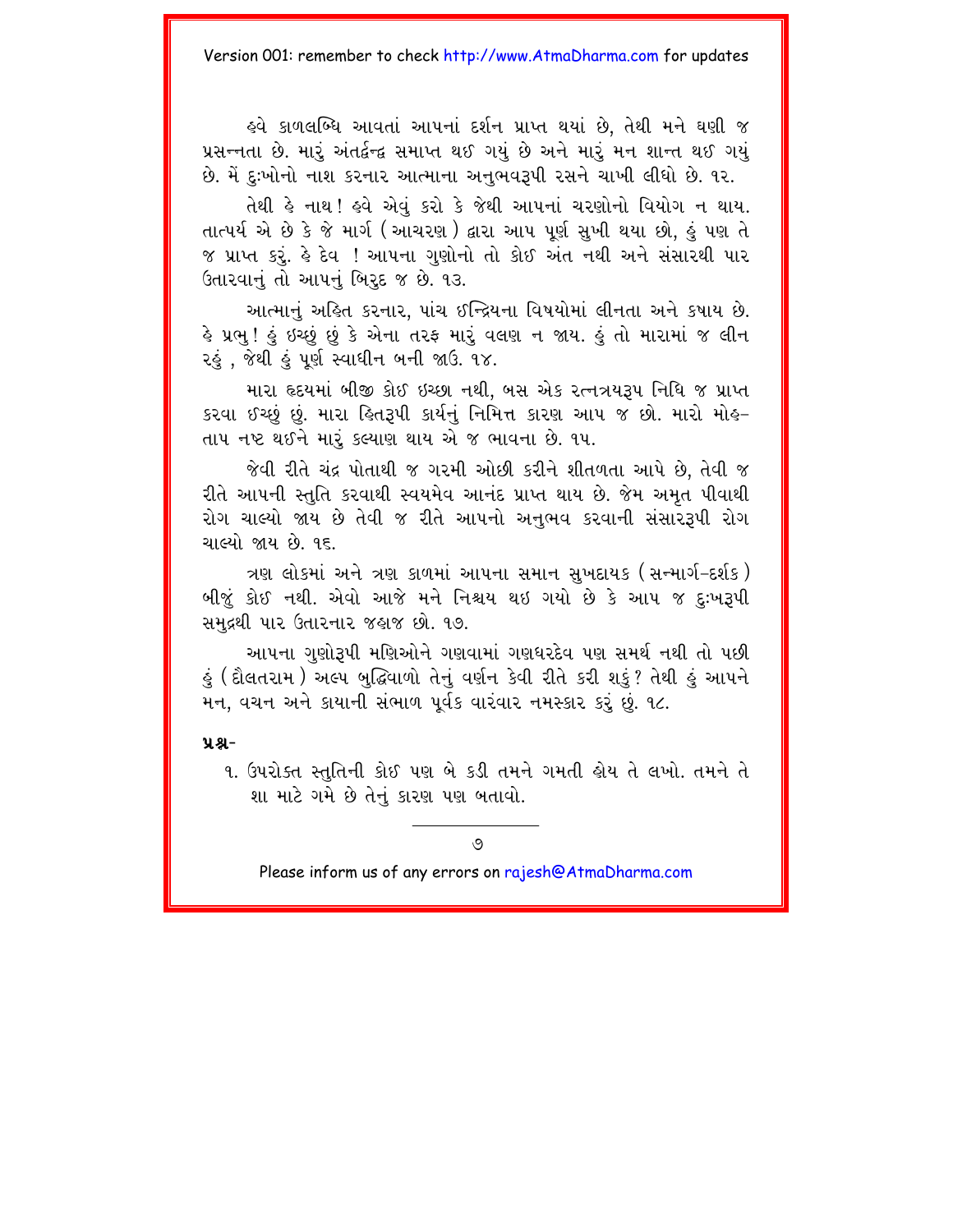<span id="page-11-0"></span>પાઠ બીજો

# આત્મા અને પરમાત્મા

# મનિરાજ યોગીન્દ

(अजित्य अने sर्तत्य)

અપભ્રંશના મહાકવિ અઘ્યાત્મવેત્તા યોગીન્દ્રદેવના જીવન–વિષયમાં વિશેષ જાણકારી હજી સુધી મળી નથી. તેમના નામનો પણ કેટલાય (જુદા જુદા) પ્રકારે ઉલ્લેખ મળે છે, જેમ કે યોગીન્દુ, યોગીન્દ્ર. પણ અપભ્રંશના जोइन्दु નો સંસ્કૃત અનવાદ યોગીન્દ વધારે બંધબેસતો છે. યોગીન્દ્ર નહિ.

યોગીન્દ્દના સમય વિષે પણ જુદા જુદા મત છે. એમનો સમય છક્રી શતાબ્દીથી માંડીને અગ્યારમી શતાબ્દી સુધી માનવામાં આવે છે.

તેમના દ્વારા બનાવવામાં આવેલા પરમાત્મપ્રકાશ (પરમપ્પયાસ્) અને યોગસાર (જોગસાર ) જ તેમની કીર્તિના અક્ષય ભંડાર છે.

ઉપરોક્ત ગ્રન્થોમાં તેમણે અધ્યાત્મનાં ગૃઢ તત્ત્વોને સહજ અને સરલ લોકભાષામાં જનતા સમક્ષ મુકયાં છે.

તેમના ગ્રન્થો ઉપર શ્રી કુન્દકુન્દનો પ્રભાવ સ્પષ્ટ ( –પણે પડયો હોય તેમ ) જણાય છે. યોગીન્દુએ શ્રી કુન્દકુન્દ પાસેથી ઘણું લીધું છે. શ્રી પૂજ્યપાદના ' સમાધિશતક 'અને શ્રી યોગીન્દુના ' પરમાત્મપ્રકાશ ' માં પણ ઘનિષ્ટ સમાનતા દેખાય છે

 $\overline{\mathcal{L}}$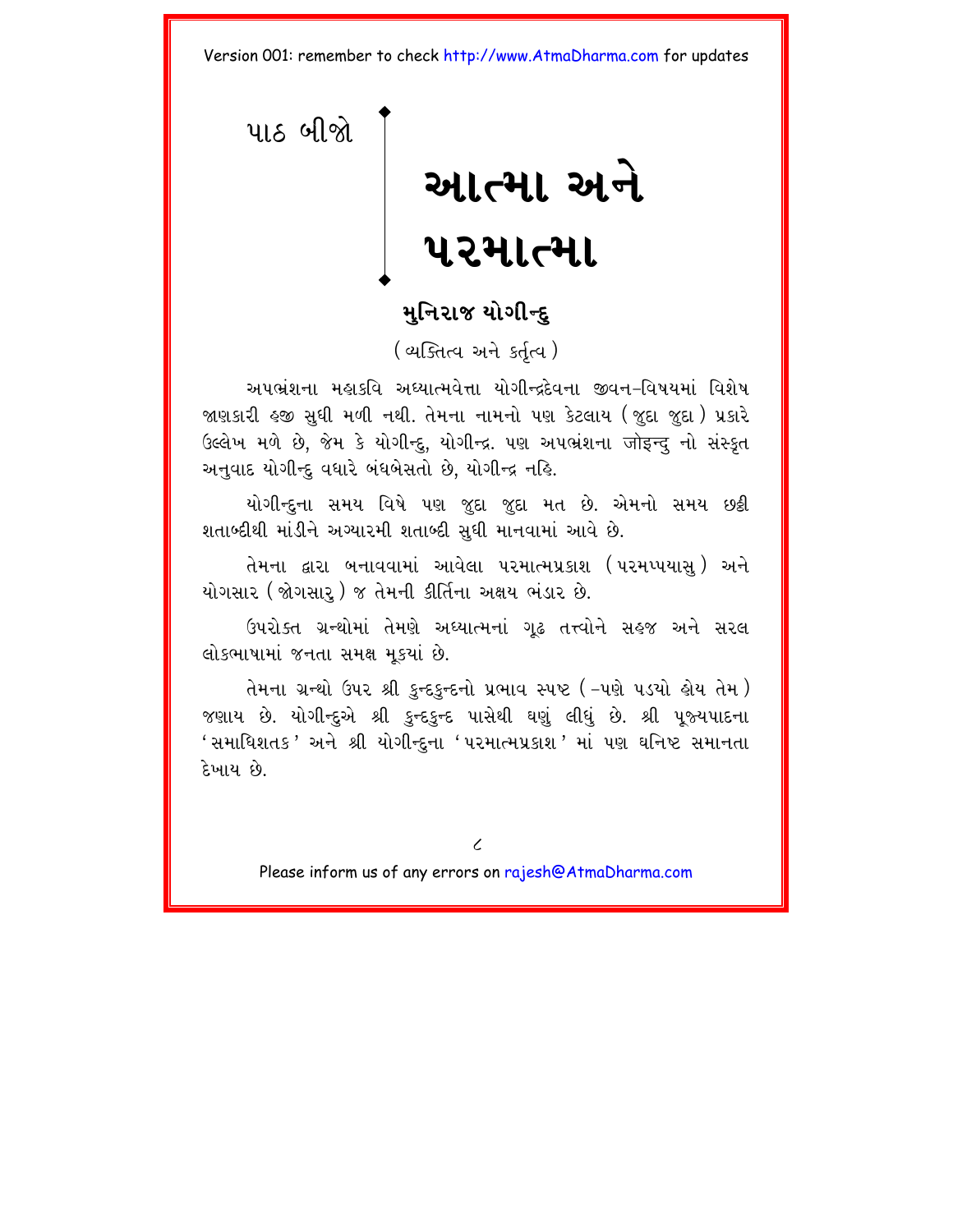## આત્મા અને પરમાત્મા

- પ્રભાકર- કે ગુરૂદેવ ! આત્મા અને પરમાત્માનું સ્વરૂપ શું છે? તે કપા કરીને સમજાવો. કેમકે કાલે આપે કહ્યું હતું કે આ આત્મા પોતાનું સ્વરૂપ ભલીને દઃખી થઇ રહ્યો છે.
- યોગીન્દુદેવ- હે પ્રભાકર ભટ્ટ! આત્માને સમજવાની ઇચ્છા તમારા જેવા મુમુક્ષુને જ થાય છે. જેણે ચૈતન્યસ્વરૂપ આત્માની વાત પ્રસન્ન ચિત્તથી સાંભળી છે તે અલ્પકાળમાં જ પરમાત્મપદની પ્રાપ્તિ કરશે. આત્મજ્ઞાનના જેવું બીજું કાંઈ સાર (ઉત્કૃષ્ટ) નથી.

જ્ઞાન-સ્વભાવી જીવતત્ત્વને જ આત્મા કહે છે. અવસ્થાની અપેક્ષાએ તે ત્રણ પ્રકારનો છે :-

- ૧. બહિરાત્મા
- ર અંતરાત્મા
- 3. પરમાત્મા
- પ્રભાકર- બહિરાત્મા કોને કહે છે?
- શરીરને આત્મા માનનાર તથા અન્ય પદાર્થોમાં પોતાપણં અને યોગીન્દદેવ− રાગાદિમાં હિતકરપણં માનનાર અથવા શરીર અને આત્માને એક માનનાર જીવ જ બહિરાત્મા છે. તે અજ્ઞાની (મિથ્યાદષ્ટિ) છે.

આત્મા સિવાયના બીજા બાહ્ય પદાર્થોમાં આત્માપણું (પોતાપણું) માનવાને કારણે જ એ બહિરાત્મા કહેવાય છે અનાદિકાળથી આ આત્મા શરીરની ઉત્પત્તિમાં જ પોતાની ઉત્પત્તિ અને શરીરના નાશમાં જ પોતાનો નાશ તથા શરીર સાથે સંબંધ રાખનારાઓને પોતાના માની રહ્યો છે. જ્યાં સુધી આ ભુલ ન નીકળે ત્યાં સુધી જીવ બહિરાત્મા અર્થાત મિથ્યાદષ્ટિ છે.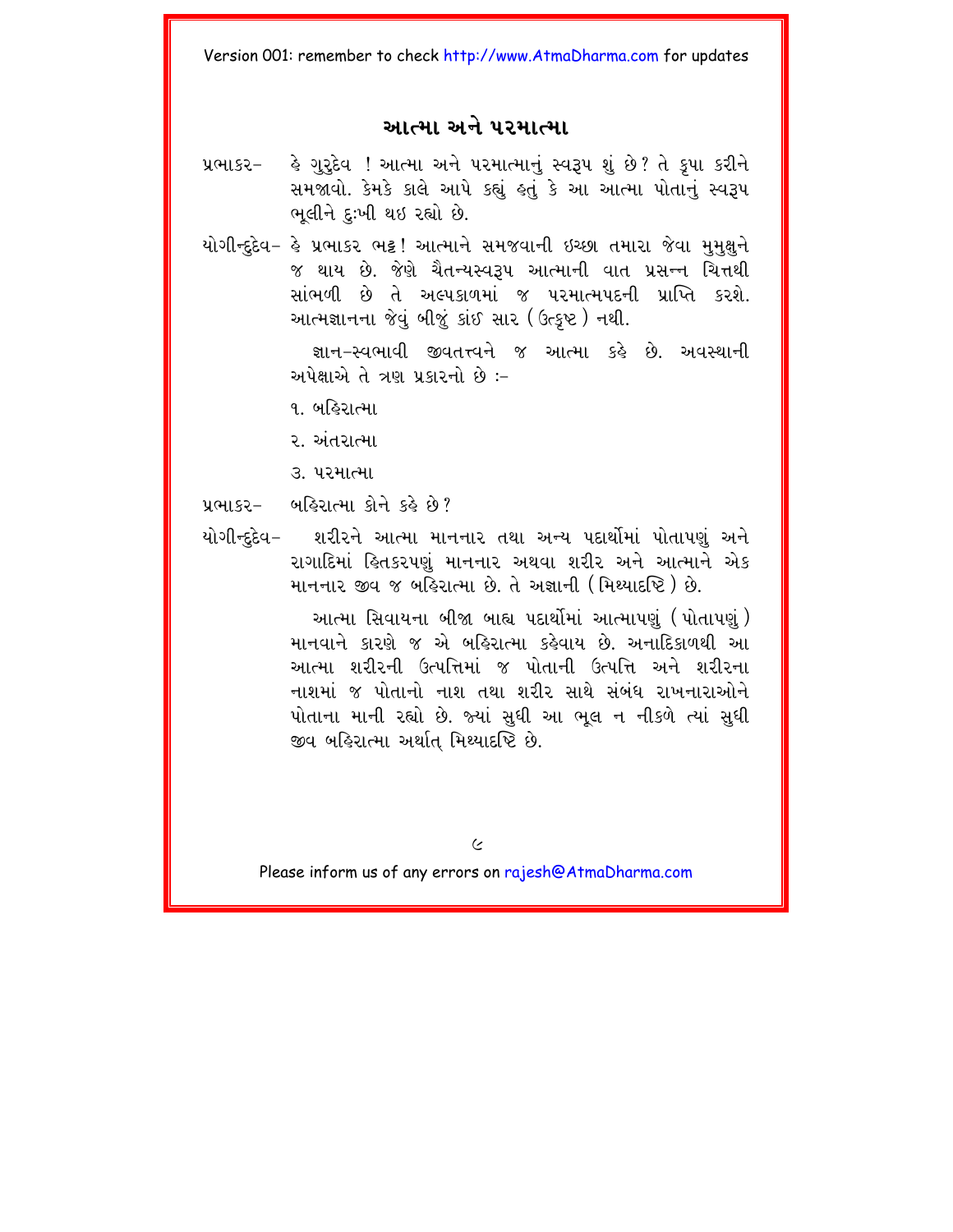પ્રભાકર- "બર્હિરાત્માપણું છોડવું જોઈએ" એ તો ઠીક પણ........

યોગીન્દદેવ- બહિરાત્મપણું છોડીને અંતરાત્મા બનવં જોઈએ.

જે જીવ ભેદવિજ્ઞાનના બળથી આત્માને દેહાદિથી ભિન્ન જ્ઞાન અને આનંદસ્વભાવી જાણે છે, માને છે અને અનુભવે છે, તે જ્ઞાની (સમ્યગ્દષ્ટિ) આત્મા જ અંતરાત્મા છે. આત્મામાં જ આત્માપણું અર્થાત પોતાપણું માનવાને લીધે તથા આત્મા સિવાય બીજા કોઈમાં પણ પોતાપણાની માન્યતા છોડી દેવાને લીધે જ તે અંતરાત્મા કહેવાય છે. અંતરાત્મા ત્રણ પ્રકારના છે :-

૧. ઉત્તમ અંતરાત્મા

२ भध्यम अंतशत्मा

3. જઘન્ય અંતરાત્મા

અંતરંગ અને બર્હિરંગ બન્ને પ્રકારના પરિગ્રહથી રહિત ઉત્કૃષ્ટ <u>શુદ્ધોપયોગી ક્ષીણકષાયવાળા મુનિ (બારમા ગુણસ્થાનવર્તી) ઉત્ત</u>મ અંતરાત્મા છે. અવિરત સમ્યગ્દષ્ટિ ( ચોથા ગુણસ્થાનવાળા ) જઘન્ય અંતરાત્મા છે. ઉપરોક્ત બન્નેની વચ્ચેની દશાવાળા દેશવ્રતી શ્રાવક અને મનિરાજ (પાંચમાથી અગિયારમાં ગણસ્થાનવર્તી) મઘ્યમ એ મનગતમાં છે.

- પ્રભાકર- અંતરાત્મા થવાથી શું લાભ છે?
- યોગીન્દુદેવ– એ જ અંતરાત્મા ગુહસ્થ અવસ્થાનો ત્યાગ કરીને, શુદ્ધોપયોગરૂપ મુનિ-અવસ્થા ધારણ કરીને, નિજ સ્વભાવ સાધન દ્વારા પરમાત્મપદ પ્રાપ્ત કરે છે અર્થાત્ પરમાત્મા થઈ જાય છે અને એમને અનંત દર્શન, અનંત જ્ઞાન, અનંત સુખ અને અનંત વીર્ય પ્રકટ થઈ જાય છે. તાત્પર્ય એ છે કે એ જ અંતરાત્મા પોતાના પુરૂષાર્થથી આગળ વધીને પરમાત્મા બને છે.
- પ્રભાકર- પરમાત્મા થવાથી શું લાભ છે?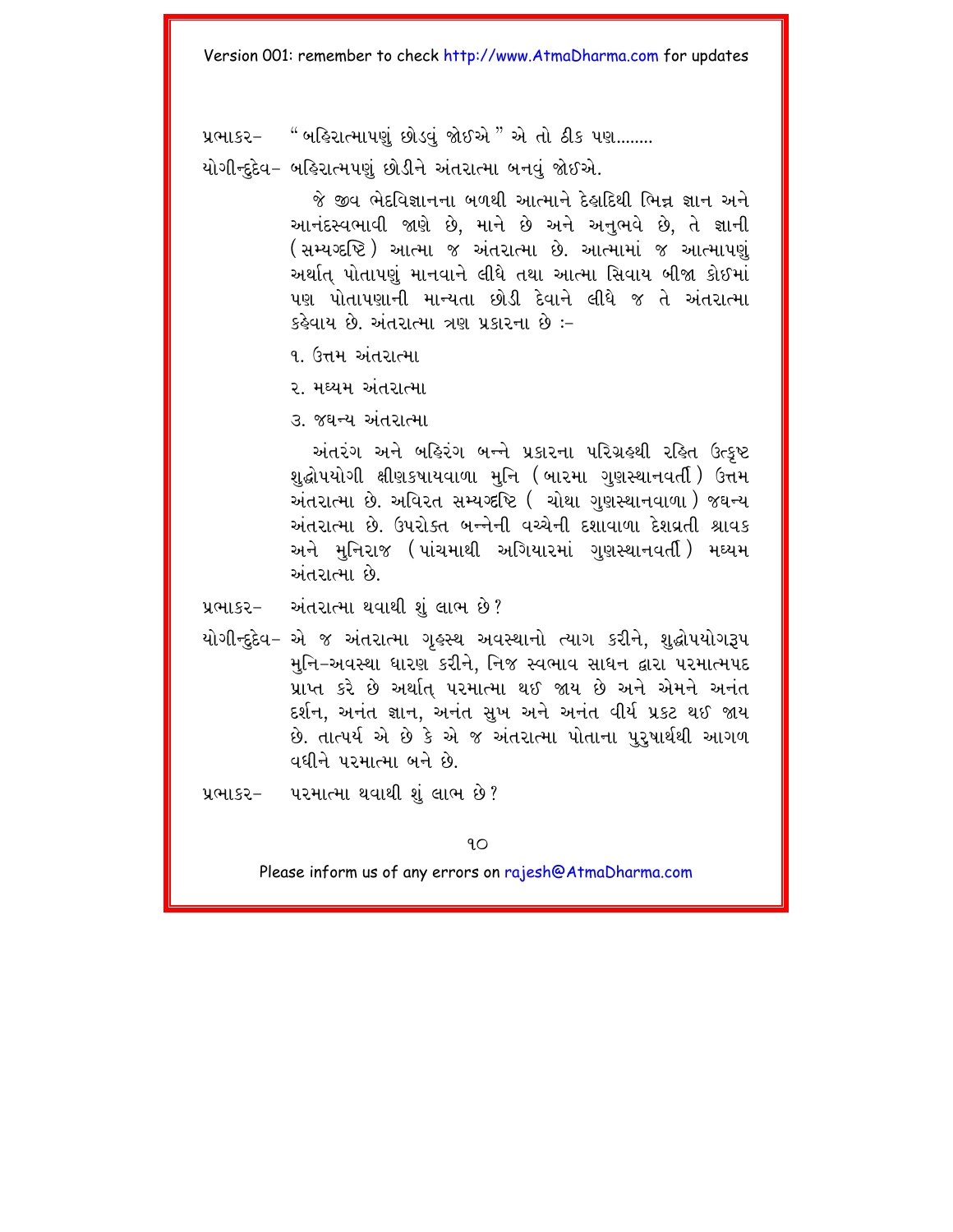યોગીન્દૃદેવ– પ્રત્યેક જીવ સુખી થવા ઈચ્છે છે. પરમાત્મા પૂર્ણ નિરાકુળ હોવાથી અનંત સખી છે.

> પરમાત્મા બે પ્રકારના છે-  $(1)$  સકલ પરમાત્મા.  $(2)$  નિકલ पश्मा

> ચાર ઘાતી કર્મોનો નાશ કરનાર શ્રી અરિહંત ભગવાન શરીર સહિત હોવાથી સકલ પરમાત્મા કહેવાય છે અને કર્મ રહિત સિદ્ધ ભગવાન શરીર રહિત હોવાથી નિકલ પરમાત્મા કહેવાય છે.

> બહિરાત્મા સંસારમાર્ગી લોવાથી બહિરાત્મપણું સર્વથા હેય છે. અંતરાત્મા મોક્ષમાર્ગનો પથિક છે તેથી અંતરાત્મપણું કથંચિત ઉપાદેય છે અને પરમાત્મપણું અતીન્દ્રિય સુખમય હોવાથી સર્વથા ઉપાદેય છે. તેથી બધાએ પુરુષાર્થપૂર્વક બહિરાત્મપણું છોડીને, અંતરાત્મા  $28$ भि पश्मात्मा બનવાની ભાવના કરવી

**ÝÆ-**

૧. આત્મા કોને કહે છે? તે કેટલા પ્રકારના છે? બહિરાત્માનું સ્વરૂપ લખો.

૨. અંતરાત્માનું લક્ષણ અને ભેદ સ્પષ્ટ કરો.

3. પરમાત્મા કોને કહે છે? સકલ અને નિકલ પરમાત્માની સ્પષ્ટતા કરો.

૪. મુનિરાજ યોગીન્દુના જીવન અને કવન ઉપર સંક્ષિપ્ત પ્રકાશ આપો.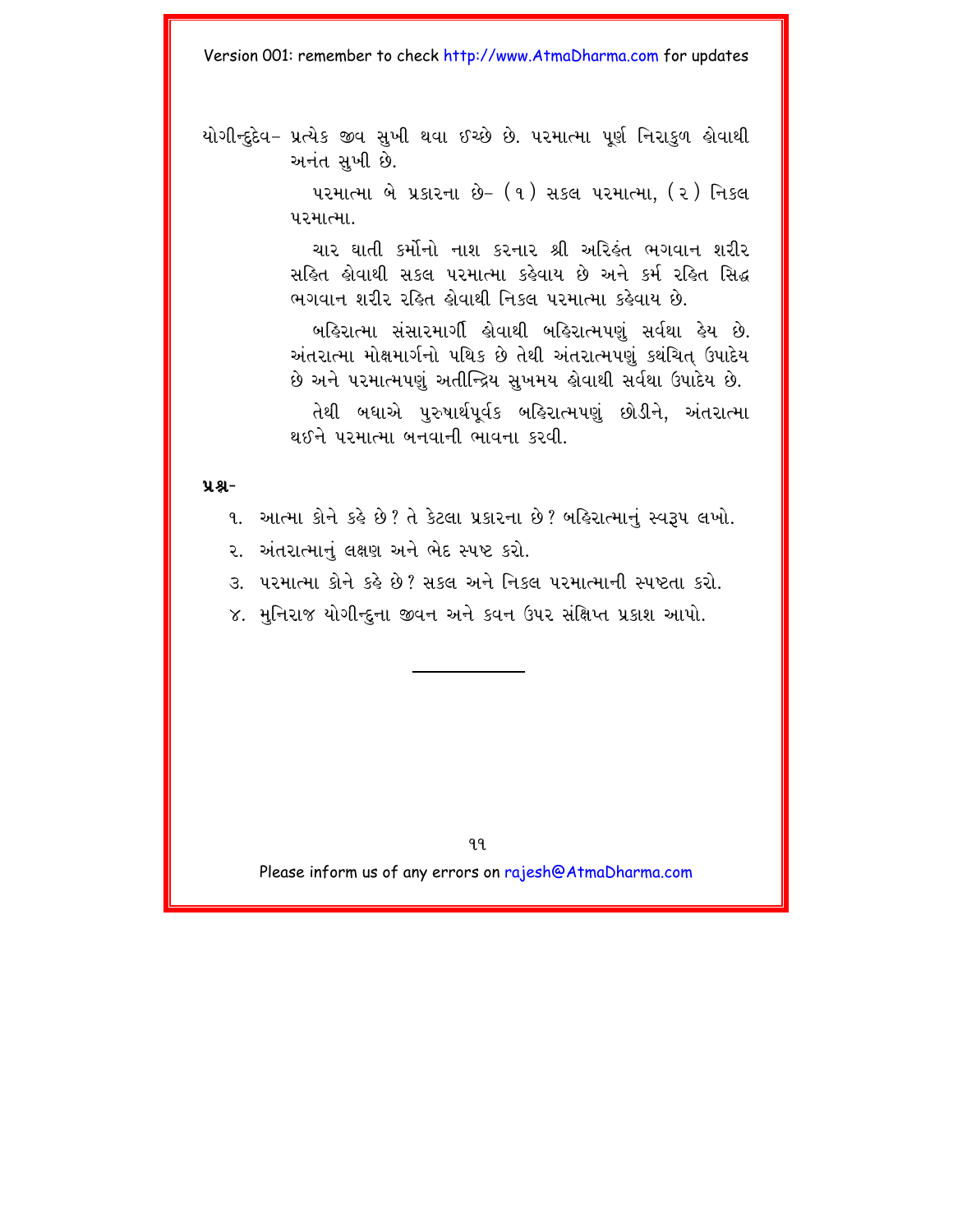<span id="page-15-0"></span>પાઠ ત્રીજો સાત તત્ત્વ

> આચાર્ય ગુદ્ધપિચ્છ ઉમાસ્વામી (व्यक्तित्व અને કર્તત્વ) तत्त्वार्थसूत्रकर्त्तारं . गद्धपिच्छोपलक्षितम् । वन्दे गणीन्द्रसंजातमुमास्वामीमुनीश्वरम् ।।

ઓછામાં ઓછું લખીને વધારેમાં પ્રસિદ્ધિ મેળવનાર આચાર્ય ગૃદ્ધપિચ્છ ઉમાસ્વામીના તત્ત્વાર્થ સૂત્રથી જૈન સમાજ જેટલો વધારે પરિચિત છે, એમના જીવન પરિચય સંબંધમાં એટલો જ અપરિચિત છે.

એ કુન્દકુન્દાચાર્યના પટ્ટશિષ્ય હતા અને વિક્રમની પ્રથમ શતાબ્દીના અંતિમ કાળમાં તથા બીજી શતાબ્દીના પૂર્વાર્ધમાં ભારત-ભૂમિને પવિત્ર કરી રહ્યા હતા.

આચાર્ય ગદ્ધપિચ્છ ઉમાસ્વામી તે ગૌરવશાળી આચાર્યોમાંના એક છે કે જેમને સમગ્ર આચાર્ય પરંપરામાં પૂર્ણ પ્રામાણિકતા અને સન્માન મળેલું છે. જે મહત્ત્વ વૈદિકોમાં ગીતાને, ઈસાઈઓમાં બાઈબલને અને મુસલમાનોમાં કુરાનને આપવામાં આવે છે તે જ જૈન પરંપરામાં ગૃદ્ધપિચ્છ ઉમાસ્વામીના તત્ત્વાર્થ સૂત્રને મળેલું છે. એનું બીજાું નામ મોક્ષશાસ્ત્ર પણ છે. એ સંસ્કૃત ભાષાનો સર્વ પ્રથમ જૈન ગ્રંથ છે.

પ્રસ્તુત ભાગ તત્ત્વાર્થ સૂત્રના આધારે લખવામાં આવ્યો છે.

 $92$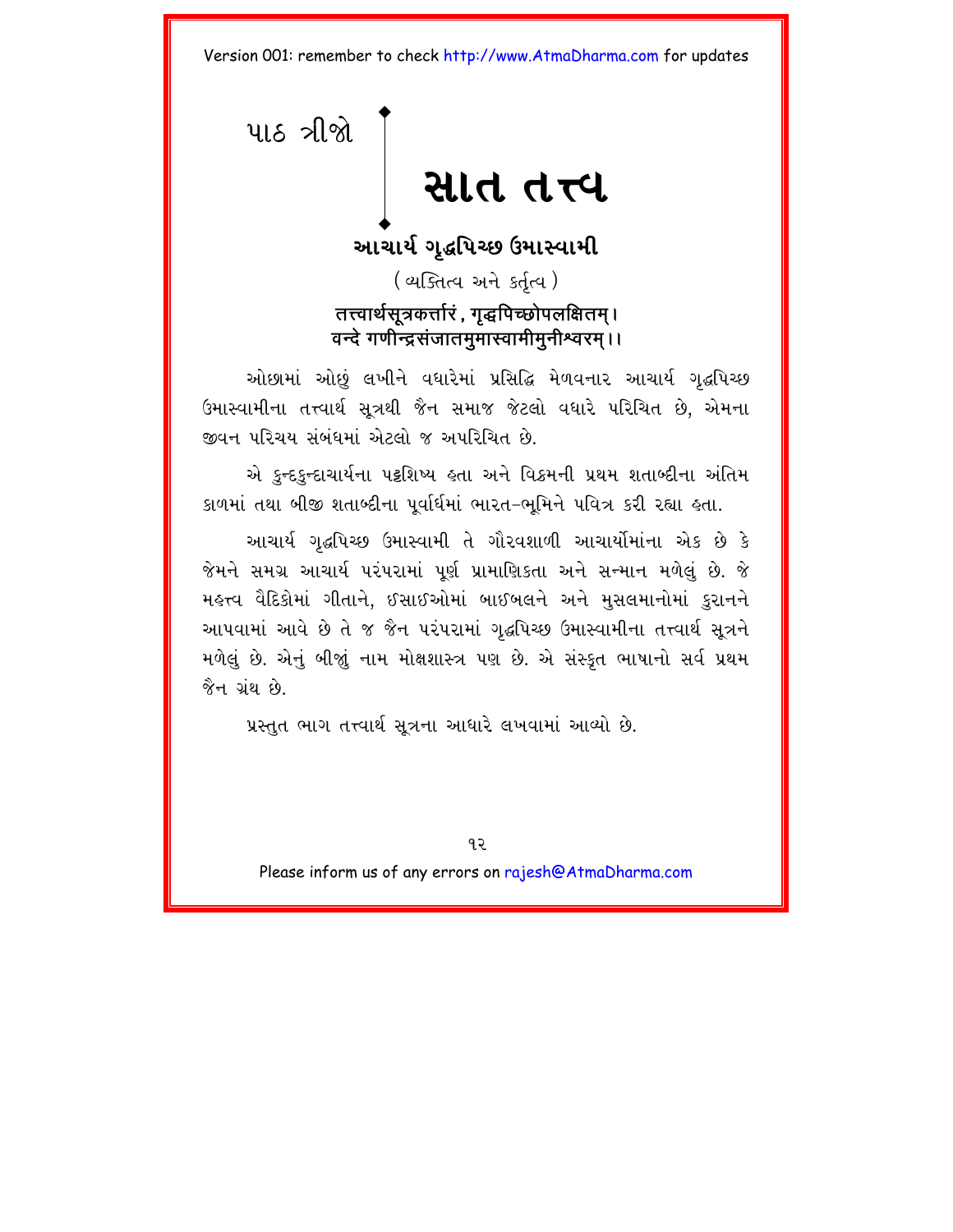#### સાત તત્ત્વ

- પ્રવચનકાર- સંસારમાં સમસ્ત પ્રાણીઓ દઃખી દેખાય છે અને તેઓ દઃખથી બચવાનો ઉપાય પણ કરે છે. પરંત પ્રયોજનભત તત્ત્વોની સત્ય સમજણ અને શ્રદ્ધા વિના દઃખ દર થતં નથી.
- આ પ્રયોજનભૂત તત્ત્વો શું છે કે જેના જ્ઞાન અને સાચી શ્રદ્ધા વિના મુમુક્ષુ– દૃ:ખ દૂર થઈ શકતું નથી?
- પ્રવચનકાર- દઃખ દર કરવં અને સખી થવં એ જ સાચં પ્રયોજન છે અને જે તત્ત્વોની સમ્યક શ્રદ્ધા અને જ્ઞાન વિના આપણું દઃખ દર ન થઈ શકે અને આપણે સુખી ન થઈ શકીએ, તેને જ પ્રયોજનભૂત તત્ત્વ કહે છે. તત્ત્વ એટલે વસ્તુનું સાચું સ્વરૂપ જે વસ્તુ જેવી છે, તેનો જે ભાવ તે જ તત્ત્વ છે.

તે તત્ત્વ સાત છે. જેમકે તત્ત્વાર્થ સત્રમાં આચાર્ય ગદ્ધપિચ્છ ઉમાસ્વામીએ કહ્યું છે-

" जीवाजीवास्नवबंधसंवरनिर्जरामोक्षास्तत्त्वम " १।। ।। ४।। જીવ, અજીવ, આસ્ત્રવ, બંધ, સંવર, નિર્જરા અને મોક્ષ એ સાત  $\hat{\rho}_3$   $D_{\text{T}}$  h

- પ્રશ્નદર્તા- કૃપા કરીને સંક્ષેપમાં એનું સ્વરૂપ બતાવો.
- પ્રવચનકાર- જ્ઞાન-દર્શન સ્વભાવી આત્માને જીવ તત્ત્વ કહે છે. જ્ઞાન-દર્શન સ્વભાવથી રહિત તથા આત્માથી ભિન્ન સમસ્ત દ્રવ્ય (પદાર્થ) અજીવ તત્ત્વ કહેવાય છે. પુદગલાદિ સમસ્ત પદાર્થો અજીવ છે. આ શરીરાદિ સર્વ અજીવ પદાર્થોથી ભિન્ન ચેતન તત્ત્વ જ આત્મા છે. કું આત્મા છું. મારાથી ભિન્ન પદગલાદિ પાંચ દ્રવ્યો અજીવ છે.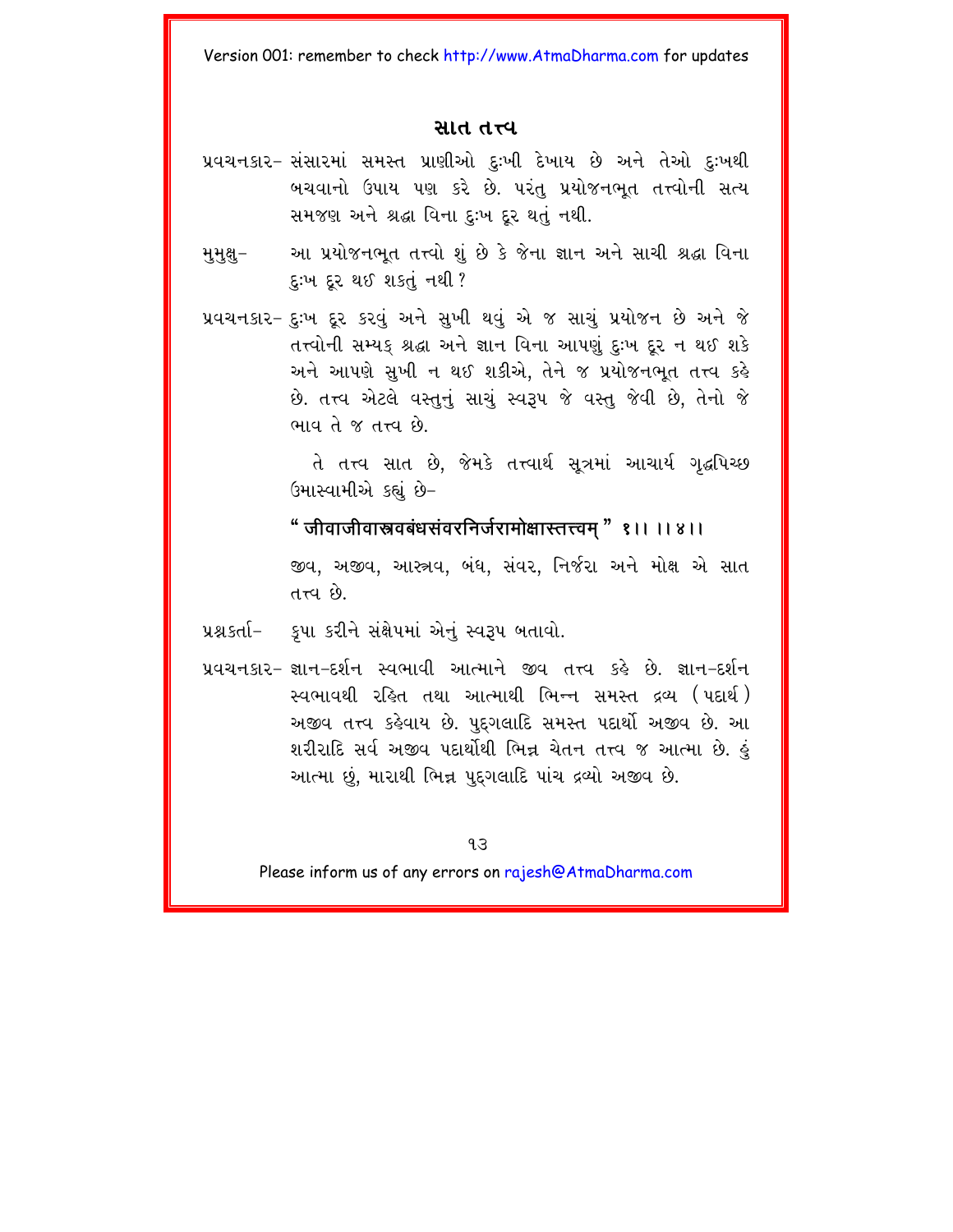સામાન્યપણે તો જીવ અને અજીવ બે જ તત્ત્વો છે આસ્ત્રવાદિ તો જીવ-અજીવના જ વિશેષ છે

- જો આસ્ત્રવાદિ જીવ-અજીવના જ વિશેષ હોય તો એમને જદા કેમ ગંદાદાગ–  $s<sub>511</sub>$ ?
- પ્રવચનકાર- અહીં તો મોક્ષનું પ્રયોજન છે. તેથી આસ્ત્રવ આદિ પાંચ પર્યાયરૂપ વિશેષ તત્ત્વ કહ્યા. તે સાતેયના યથાર્થ શ્રદ્ધાન વિના મોક્ષમાર્ગ બની શકતો નથી. કેમકે જીવ અને અજીવને જાણ્યા વિના સ્વ-પરનં ભેદવિજ્ઞાન કેવી રીતે થાય? મોક્ષને ઓળખ્યા વિના અને હિતરૂપ માન્યા વિના તેનો ઉપાય કેવી રીતે કરે? મોક્ષનો ઉપાય સંવર-નિર્જરા છે તેથી તેમને જાણવા પણ જરૂરી છે. આસ્ત્રવનો અભાવ તે સંવર છે અને બંધનો એક્દેશ અભાવ તે નિર્જરા છે. તેથી એને જાણ્યા વિના એને છોડીને સંવર-નિર્જરારૂપ કેવી રીતે પ્રવર્તે?
- શંકા.કા.ર– અમે તો પ્રવચનમાં સાંભળ્યું હતું કે આત્મા તો ત્રિકાળ શુદ્ધ, શુદ્ધાશુદ્ધ પર્યાયોથી પૃથક છે, તે જ આશ્રય કરવા યોગ્ય છે.
- પ્રવચનકાર- ભાઈ, તે દ્રવ્ય-દષ્ટિના વિષયની વાત છે. આત્મદ્રવ્ય પ્રમાણદષ્ટિથી શહાશહ પર્યાયોથી યુક્ત છે.
- જિજ્ઞાસુ- આ દ્રવ્ય-દષ્ટિ શું છે?
- પ્રવચનકાર- સાત તત્ત્વોને યથાર્થ જાણીને. સમસ્ત પરપદાર્થ અને શભાશભ આરુચવાદિ વિકારી ભાવ તથા સંવરાદિ અવિકારી ભાવોથી પણ પથક જ્ઞાનાનંદ સ્વભાવી, ત્રિકાળી ધ્રવ આત્મતત્ત્વ જ દષ્ટિનો વિષય છે. આ દષ્ટિની અપેક્ષાએ કથન કરતાં પર. વિકાર અને ભેદને પણ ગૌણ કરીને માત્ર ત્રૈકાલિક જ્ઞાનસ્વભાવને આત્મા કહેવામાં આવે છે અને તેના આશ્રયથી જ ધર્મ (સંવર, નિર્જરા) પ્રકટે છે.

જે મોહ-રાગ-દેષ ભાવોના નિમિત્તથી જ્ઞાનાવરણાદિ કર્મ આવે છે. તે મોહ-રાગ-દ્વેષ ભાવોને તો ભાવાસ્ત્રવ કહે છે. તેના નિમિત્તથી જ્ઞાનાવરણાદિ કર્મોનું સ્વયં આવવું તે દ્રવ્યાસ્ત્રવ છે.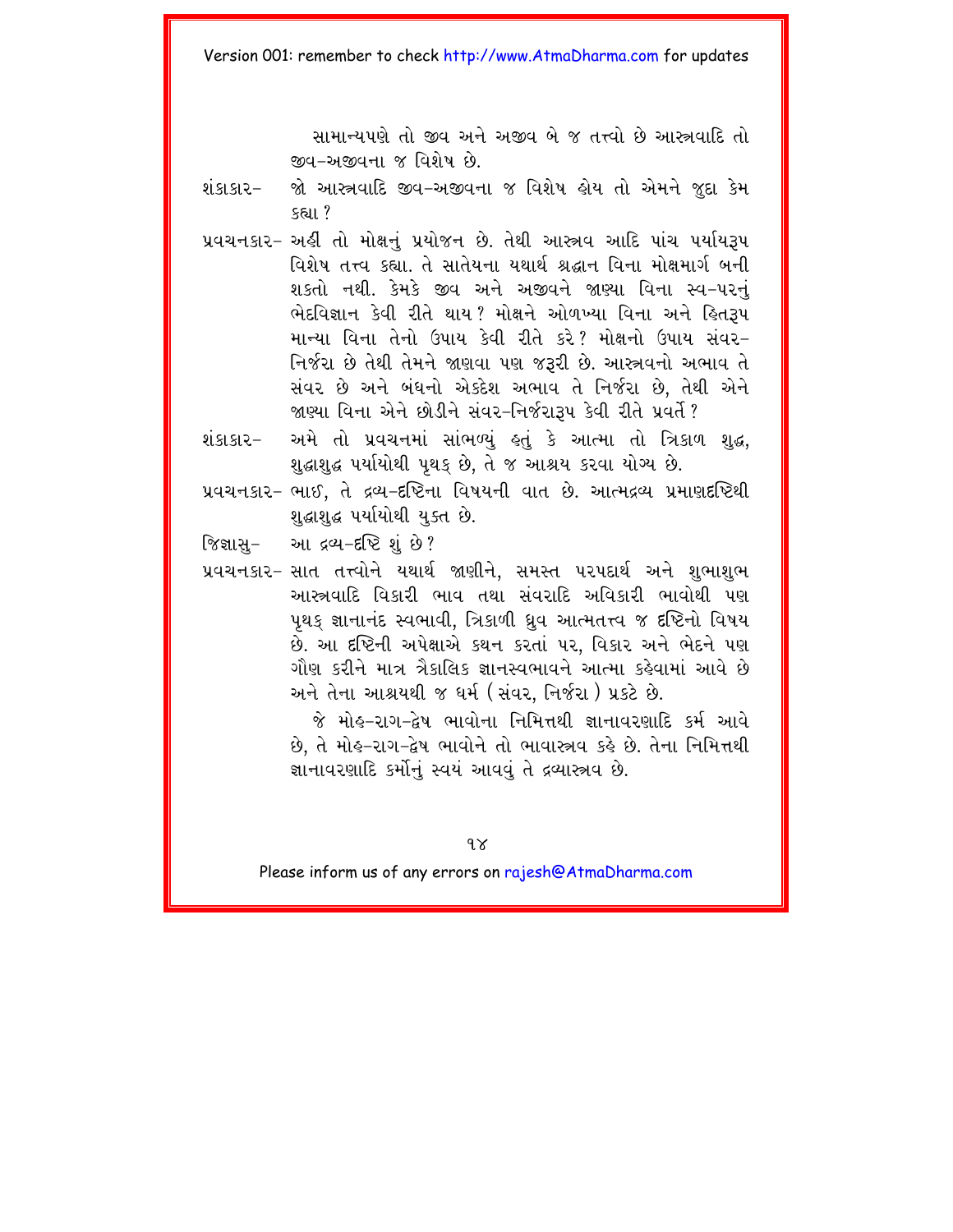એ જ રીતે આત્માનું, અજ્ઞાન, મોહ-રાગ-દ્વેષ, પુણ્ય-પાપ આદિ વિભાવ ભાવોમાં રોકાઈ જવું તે ભાવબંધ છે અને તેના નિમિત્તથી પુદગલનું સ્વયં કર્મરૂપ બંધાવું તે દ્રવ્યબંધ છે.

શંકાકાર- પુણ્ય-પાપને બંધ સાથે કેમ જોડી દીધા ?

પ્રવચનકાર- ભાઈ, પુણ્ય અને પાપ આસ્ત્રવ, બંધના જ પેટાભેદ છે. શભરાગથી પુણ્યનો આસ્ત્રવ અને બંધ થાય છે અને અશભ રાગ, દ્વેષ અને મોલ્થી પાપનો આસ્ત્રવ અને બંધ થાય છે. શભ અને અશભ બન્નેય પ્રકારનો રાગ અર્થાત પુણ્ય અને પાપ બન્નેય છોડવા યોગ્ય છે. કેમકે તે આસ્ત્રવ અને બંધ તત્ત્વ છે.

> પુણ્ય-પાપના વિકારી ભાવને (આસ્ત્રવને) આત્માના શુદ્ધ (વીતરાગી ) ભાવોથી રોકવા તે ભાવ-સંવર છે અને તદનુસાર નવાં કર્મીનું સ્વયં આવતાં અટકી જવું તે દ્રવ્ય-સંવર છે.

> એ જ રીતે જ્ઞાનાનંદ-સ્વભાવી આત્માના લક્ષ્યના બળથી સ્વરૂપ-સ્થિરતાની વૃદ્ધિ દ્વારા આંશિક શુદ્ધિની વૃદ્ધિ અને અશુદ્ધ (શુભાશુભ ) અવસ્થાનો અંશે નાશ કરવો તે ભાવ-નિર્જરા છે અને તેનું નિમિત્ત પામીને જડ કર્મનું અંશે ખરી જવું તે દ્રવ્ય-નિર્જરા છે.

प्रश्न इर्ता- અને મોક્ષ ?

પ્રવચનકાર- અશદ્ધ દશાનો સર્વથા સમ્પૂર્ણ નાશ થઈને આત્માની પૂર્ણ નિર્મળ પવિત્ર દશાનું પ્રકટ થવું તે ભાવ-મોક્ષ છે અને નિમિત્ત કારણ દ્રવ્ય-કર્મનો સર્વથા નાશ (અભાવ ) થવો તે દવ્ય–મોક્ષ છે.

9 Y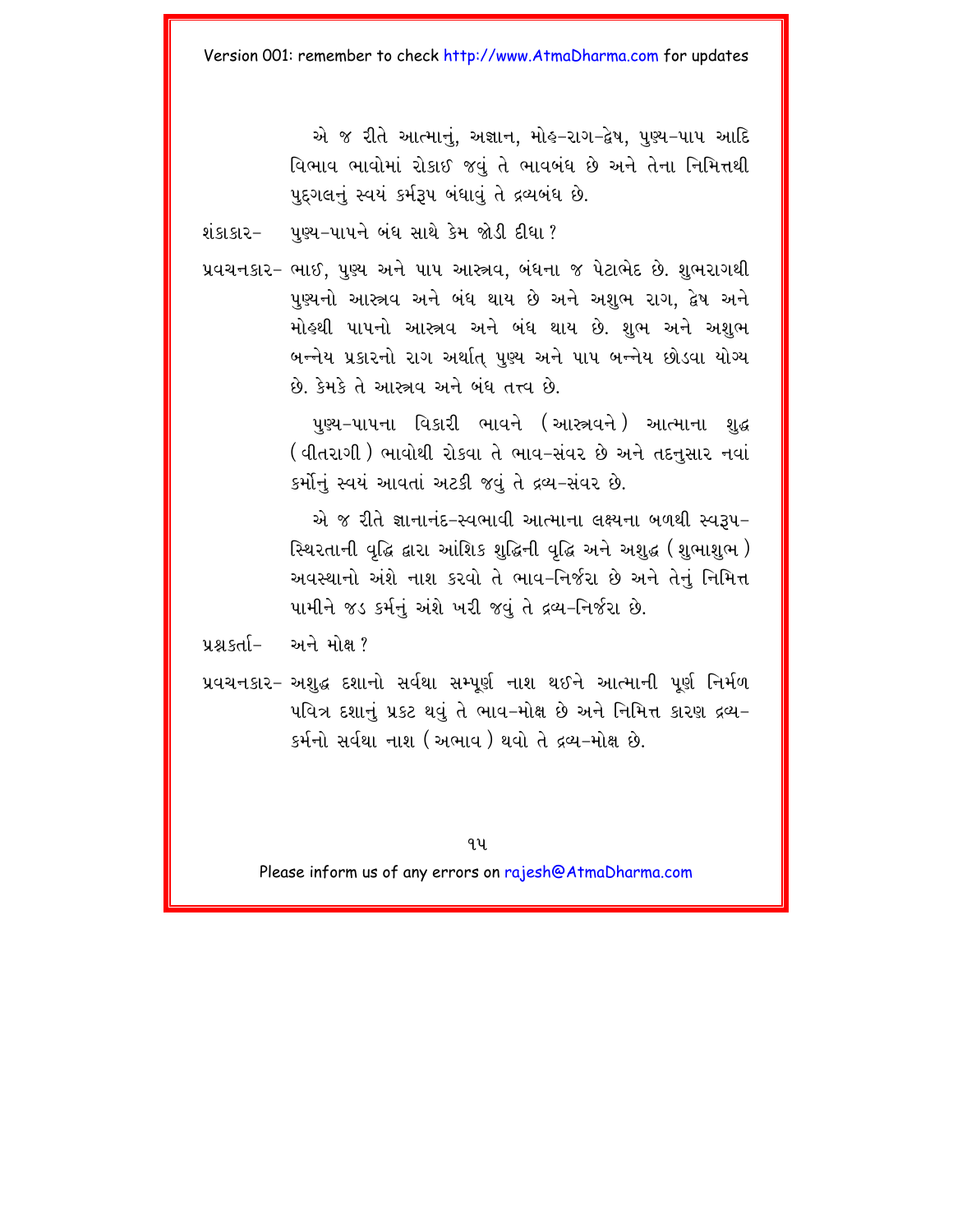ઉપરોક્ત સાતે તત્ત્વોને સારી રીતે જાણીને અને સમસ્ત પરતત્ત્વો ઉપરથી દૃષ્ટિ ખસેડીને પોતાના આત્મતત્ત્વ ઉપર દૃષ્ટિ લઈ જવી તે જ સાચું સુખ પ્રાપ્ત કરવાનો સાચો ઉપાય છે.

#### $9.8 -$

- 9. तत्त्व क्षेने डड़े છે, ते डेटला प्रडारनां છे?
- <sup>. "</sup> પ્રયોજનભૂત " શબ્દનો શું આશય છે ? ૨.
- 3. પુણ્ય અને પાપનો સમાવેશ કયા તત્ત્વોમાં થાય છે? સ્પષ્ટ કરો.
- $\times$  હેય અને ઉપાદેય તત્ત્વો બતાવો
- ૫. દ્રવ્ય-સંવર, ભાવ-નિર્જરા, ભાવ-મોક્ષ, દ્રવ્યાસ્ત્રવ અને ભાવબંધ સ્પષ્ટ કરો.
- ૬. આચાર્ય ગૃદ્ધપિચ્છ ઉમાસ્વામીનાં જીવન અને કવન ઉપર પ્રકાશ ફેંકો.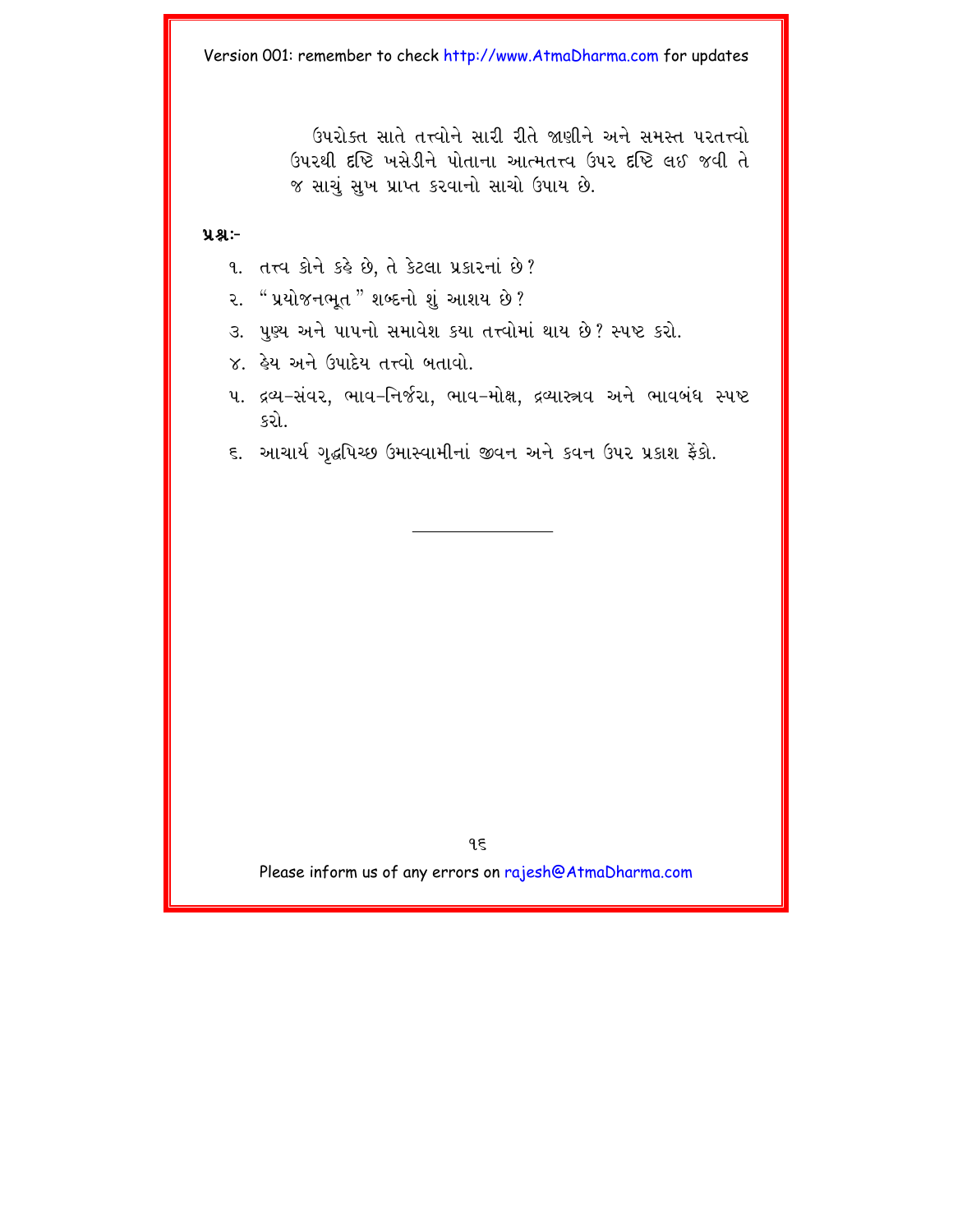<span id="page-20-0"></span>પાઠ ચોથો છ આવશ્યક

(મંદિરજીમાં શાસ્ત્ર−પ્રવચન ચાલી રહ્યું છે. પંડિતજી શાસ્ત્ર−પ્રવચન કરી રહ્યા છે અને બધા શ્રોતાઓ રૂચિપૂર્વક શ્રવણ કરી રહ્યા છે.)

પ્રવચનકાર- સંસારનાં બધાં પ્રાણીઓ સુખ ચાહે છે અને દુઃખથી ડરે છે અને તે દુઃખોથી બચવાને માટે ઉપાય પણ કરે છે, પરંતુ તેમનાથી બચવાનો સાચો ઉપાય જાણતા નથી તેથી દુઃખી જ રહે છે.

એક શ્રોતા- તો પછી દુઃખથી બચવાનો સાચો ઉપાય કયો છે?

- પ્રવચનકાર- આત્માને સમજીને તેમાં લીન થવું તે જ સાચો ઉપાય છે અને એ જ નિશ્ચયથી આવશ્યક કર્તવ્ય છે.
- બીજો શ્રોતા-આપ તો સાધઓની વાત કરવા લાગ્યા. અમારા જેવા ગહસ્થ સાચં સુખ પ્રાપ્ત કરવા માટે શું કરે?
- પ્રવચનકાર- દુઃખ મટાડવા અને સુખ પ્રાપ્ત કરવાનો ઉપાય તો બધાને માટે એક  $\delta$ 3  $\times$

એ વાત જાદી છે કે મુનિરાજ પોતાના ઉગ્ન પુરુષાર્થથી આત્માનું સુખ વિશેષ પ્રાપ્ત કરી લે છે અને ગૃહસ્થ પોતાની ભૂમિકા પ્રમાણે અંશે સુખ પ્રાપ્ત કરે છે.

ઉક્ત માર્ગે ચાલનાર સમ્યગ્દષ્ટિ શ્રાવકને આંશિક શહિરૂપ નિશ્ચય આવશ્યકની સાથોસાથ શુભ વિકલ્પ પણ આવે છે તેને વ્યવહાર આવશ્યક કહે છે. તે છ પ્રકારના હોય છે –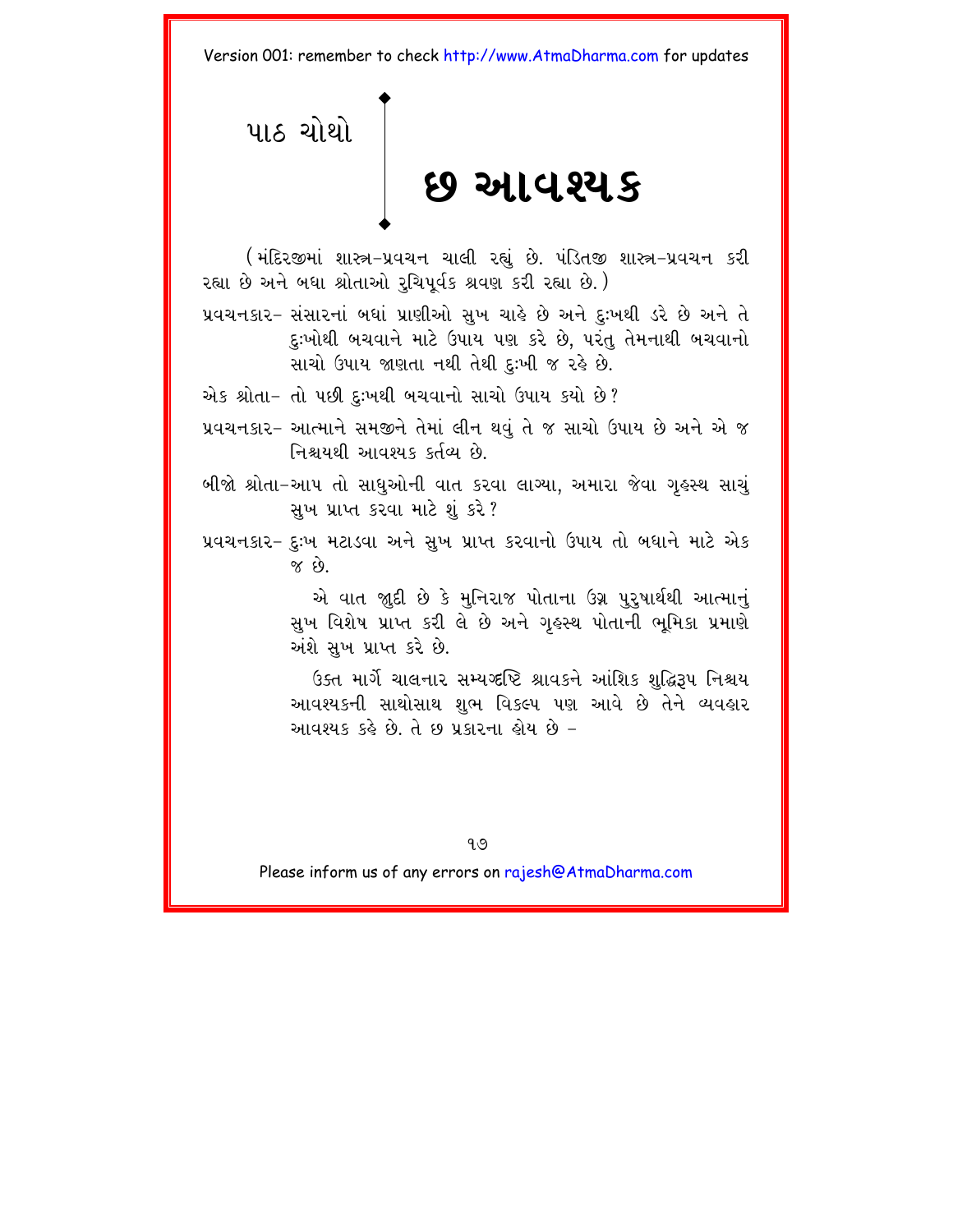देवपजा गुरुपास्ति, स्वाध्यायः संयमस्तपः। दानञ्चेति गहस्थानां षट कर्माणि दिने दिने।। ૧. દેવપજા ૨. ગુરુની ઉપાસના ૩. સ્વાધ્યાય ૪. સંયમ પંતપ ह धन

કપા કરીને એ સંક્ષેપમાં સમજાવો. શ્રોતા–

પ્રવચનકાર- જ્ઞાની શ્રાવકને યોગ્ય આંશિક શદ્ધિ નિશ્વયથી ભાવ-દેવપુજા છે અને સાચા દેવનું સ્વરૂપ સમજીને તેમના ગુણોનું સ્તવન તે જ વ્યવહારથી ભાવ-દેવપુજા છે. જ્ઞાની શ્રાવક વીતરાગતા અને સર્વજ્ઞતા આદિ ગુણોનું સ્તવન કરતાં વિધિપૂર્વક અષ્ટદ્રવ્યથી ૫જન કરે છે તેને દ્રવ્યપુજા કહે છે.

> એવી જ રીતે જ્ઞાની શ્રાવકને યોગ્ય આંશિક શુદ્ધિ તે જ નિશ્ચયથી ગુરૂ-ઉપાસના છે અને ગુરૂનું સાચું સ્વરૂપ સમજીને તેમની ઉપાસના કરવી તે જ વ્યવહાર-ગુરુ ઉપાસના છે.

> તમને પહેલાં બતાવી દીધું છે કે અરિહંત અને સિદ્ધ ભગવાન દેવ કહેવાય છે અને આચાર્ય, ઉપાધ્યાય તથા સાધુ ગુરુ કહેવાય છે.

> જ્ઞાની શ્રાવકને યોગ્ય આંશિક શદ્ધિ જ નિશ્વયથી સ્વાઘ્યાય છે અને જિનેન્દ્ર ભગવાને કહેલા તત્ત્વનું નિરૂપણ કરનાર શાસ્ત્રોનું અધ્યયન, મનન કરવું તે વ્યવહાર-સ્વાધ્યાય છે.

શ્રોતા− એ તો ત્રણ થયા.

પ્રવચનકાર- સાંભળો, જ્ઞાની શ્રાવકને યોગ્ય આંશિક શુદ્ધિ જ નિશ્વયથી સંયમ છે અને તેની સાથે લોવાવાળા ભુમિકા અનુસાર હિંસાદિથી વિરતિ અને ઈન્દિય-નિગ્રહ એ વ્યવહાર-સંયમ છે.

> જ્ઞાની શ્રાવકને યોગ્ય આંશિક શુદ્ધિ અર્થાત્ શુભાશુભ ઈચ્છાઓનો નિરોધ (ઉત્પન્ન ન થવું) તે નિશ્ચય-તપ છે તથા તેની સાથે હોવાવાળા અનશનાદિ સંબંધી શુભ ભાવ તે વ્યવહાર−તપ છે.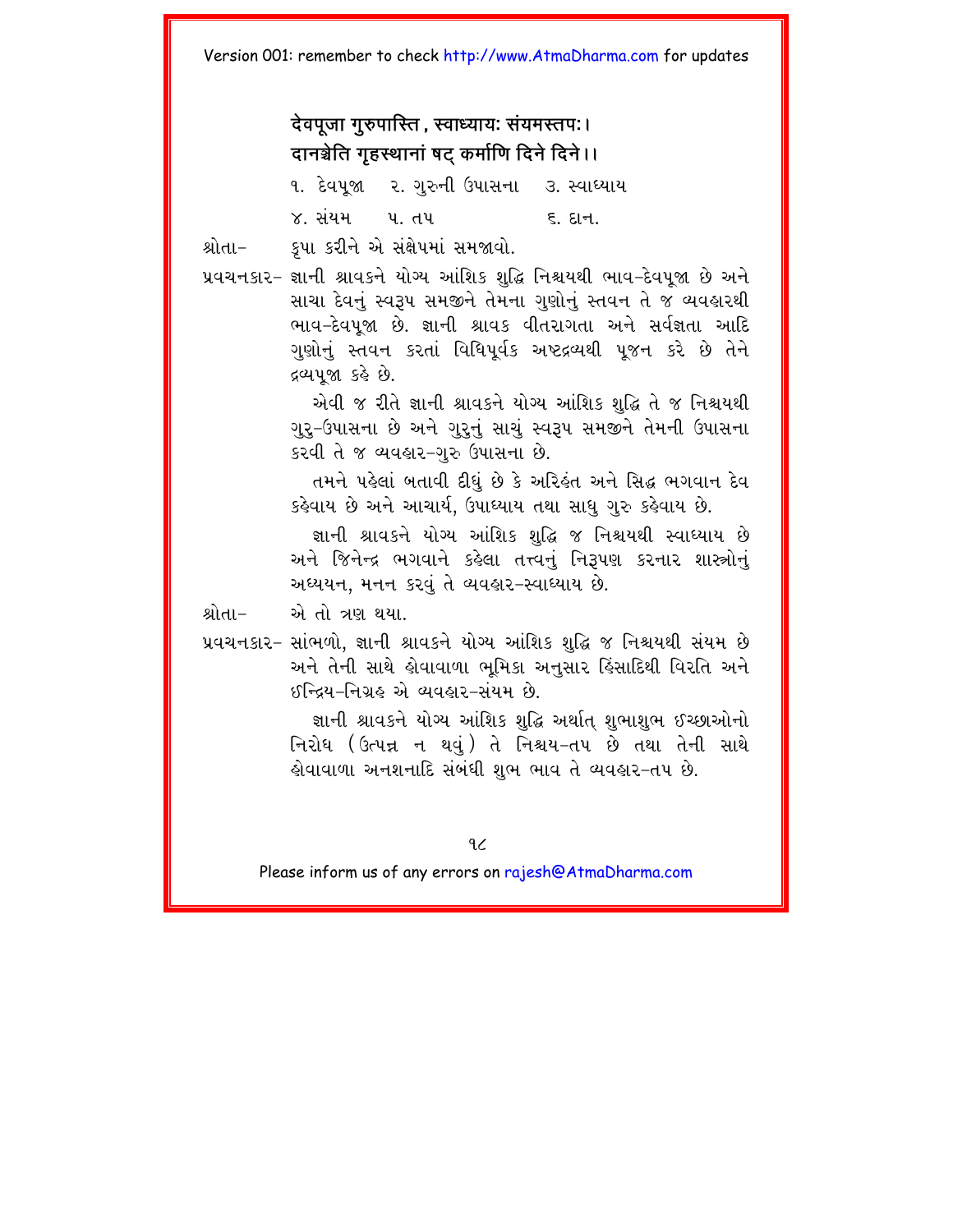જ્ઞાની શ્રાવકને યોગ્ય આંશિક શહિ તે નિશ્ચયથી પોતાને શહતાનું દાન છે અને સ્વ અને પરના અનુગ્રહ માટે ધનાદિનું દેવું તે વ્યવહાર-દાન છે. તે (વ્યવહાર-દાન) ચાર પ્રકારનું હોય છે− ૧. આહારદાન ૩. ઔષધદાન

૨. જ્ઞાનદાન ૪. અભયદાન

શ્રોતા- નિશ્ચય અને વ્યવહાર આવશ્યકમાં શું તફાવત છે?

- પ્રવચનકાર- નિશ્ચય આવશ્યક તો શુદ્ધ ધર્મ-પરિણતિ છે તેથી બંધના અભાવનું કારણ છે અને વ્યવહાર આવશ્યક પુણ્યબંધનું કારણ છે. સાચા આવશ્યક જ્ઞાની જીવને જ હોય છે. પણ દેવ-પૂજનાદિ કરવાના ભાવ અજ્ઞાનીને પણ લોય છે તથા મંદકષાય અને શુભભાવ પ્રમાણે પુચબંધ પણ થાય છે. પણ તે સાચા ધર્મ કહેવાતા નથી.
- શ્રોતા-જો આપ એમ કહેશો તો અજ્ઞાની જીવ દેવપુજનાદિ આવશ્યક કાર્ય  $63.0$
- પ્રવચનકાર- ભાઈ, ઉપદેશ તો ઊંચે ચડવાને માટે આપવામાં આવે છે, તેથી દેવપજનાદિના શભભાવ છોડીને જો અશભ–ભાવમાં જશે તો પાપબંધ કરશે. માટે દેવપજનાદિ છોડવા યોગ્ય નથી.

#### $9.8 -$

- ૧. સંસારનાં દુઃખોથી બચવાનો સાચો ઉપાય કયો છે?
- ૨. આવશ્યક કોને કહે છે? ગૃહસ્થના આવશ્યક કાર્ય કયા કયા છે.
- ૩. નિશ્ચયથી આવશ્યક શંછે?
- ૪. છ આવશ્યકોનાં નામ લખી તેમની વ્યાખ્યા લખો.

 $9<sub>2</sub>$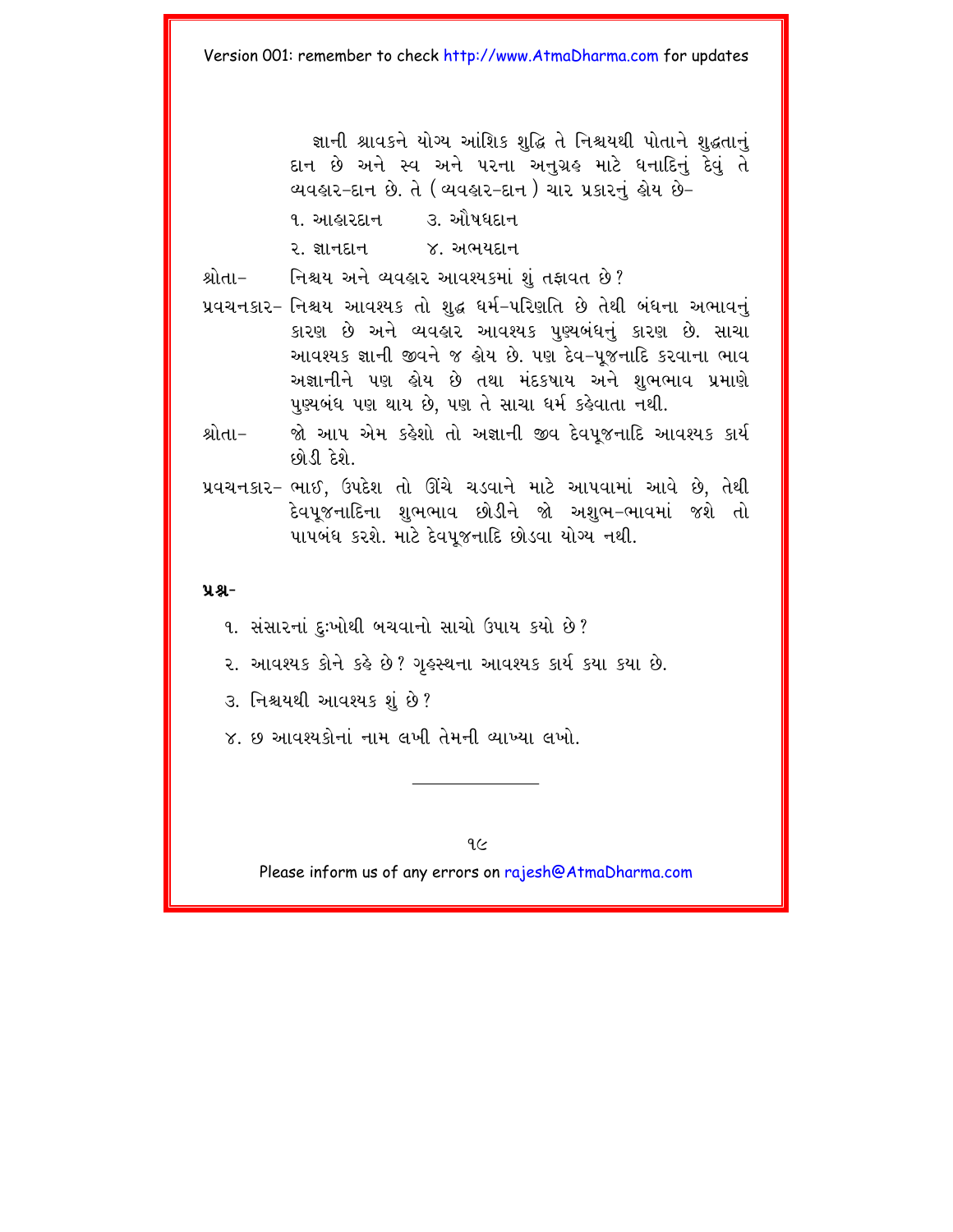# <span id="page-23-0"></span> $\begin{bmatrix} 1 & 0 & 0 \\ 0 & 0 & 0 \\ 0 & 0 & 0 \\ 0 & 0 & 0 \\ 0 & 0 & 0 \\ 0 & 0 & 0 \\ 0 & 0 & 0 \\ 0 & 0 & 0 \\ 0 & 0 & 0 \\ 0 & 0 & 0 \\ 0 & 0 & 0 \\ 0 & 0 & 0 \\ 0 & 0 & 0 \\ 0 & 0 & 0 \\ 0 & 0 & 0 \\ 0 & 0 & 0 \\ 0 & 0 & 0 \\ 0 & 0 & 0 \\ 0 & 0 & 0 \\ 0 & 0 & 0 & 0 \\ 0 & 0 & 0 & 0 \\ 0 & 0 & 0 & 0 \\ 0 & 0 &$

# સિદ્ધાંતચક્રવર્તી નેમિચન્દ્રાચાર્ય (व्यक्तित्व अने sर्तृत्व) जह चक्केण य चक्की . छक्खंडं साहियं अविऽघेण। तह मइ चक्केण मया. छक्खंडं साहियं सम्म।।

" જેવી રીતે સદર્શનચક્ર વડે ચક્રવર્તી છ ખંડ સાધી ( જીતી ) લે છે. તેવી જ રીતે મેં (નેમિચન્દ્રે) મારી બુદ્ધિરૂપી ચક્રથી પટખંડાગમરૂપી મહા સિદ્ધાંતને સાધ્યા છે." તેથી તેઓ 'સિદ્ધાંત-ચક્રવર્તી' કહેવાયા. તેઓ પ્રસિદ્ધ જૈન રાજા ચામુંડરાયના સમકાલીન હતા અને ચામુંડરાયનો સમય અગિયારમી સદીનો પૂર્વાર્ધ છે. તેથી આચાર્ય નેમિચંદ્ર પણ એ જ સમયે ભારત–ભૂમિને શોભાવી રહ્યા હતા.

એ કોઈ સામાન્ય વિદ્વાન નહોતા. એમણે રચેલા ગોમ્મટસાર જીવકાંડ, ગોમ્મટસાર કર્મકાંડ, ત્રિલોકસાર, લબ્ધિસાર, ક્ષપણાસાર વગેરે ઉપલબ્ધ ગ્રંથ તેમની અસાધારણ વિદ્વત્તા અને 'સિદ્ધાન્ત-ચક્રવર્તી 'ની પદવીને સાર્થક સિદ્ધ કરી રહ્યા છે.

તેમણે ચામુંડરાયના આગ્રહથી સિદ્ધાંતગ્રંથોનો સાર લઈને ગોમ્મટસાર ગ્રંથની રચના કરી છે, તેના જીવકાંડ અને કર્મકાંડ નામના બે મહા અધિકાર છે. એન બીજાં નામ પંચસંગ્રહ પણ છે.

આ ગ્રંથ ઉપર કેટલીયે ટીકાઓ લખવામાં આવી છે. એમાં ચામુંડરાયે પોતે કર્ણાટકવૃત્તિ નામની ટીકા લખી છે. તે ઉપરાંત કેશવ વર્ણીની સંસ્કૃત ટીકા છે. એની સંસ્કૃત ટીકા અભયચંદ્ર સિદ્ધાંત–ચક્રવર્તીએ બનાવી છે જેનું નામ મંદપ્રબોધિની છે. આ જ ટીકાઓના આધારે પં. ટોડરમલજીએ સમ્યગ્જ્ઞાનચન્દ્રિકા નામની હિન્દી ટીકા બનાવી છે.

આ પાઠ ગોમ્મટસાર કર્મકાંડના આધારે લખવામાં આવ્યો છે.

Οç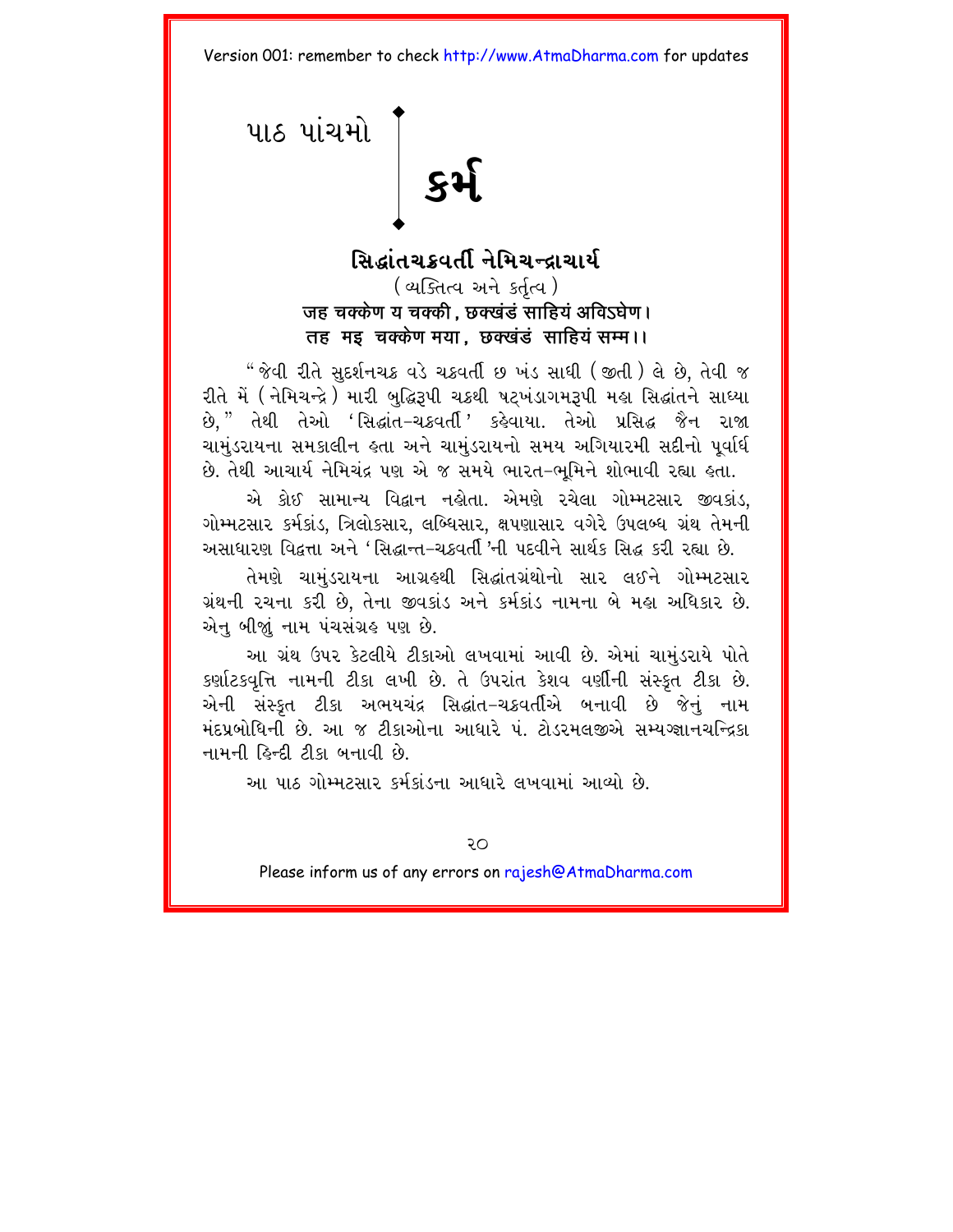#### કર્મ

- ચામુંડરાય– મહારાજ, આ આત્મા દુઃખી કેમ છે? આત્માનું હિત શું છે? કૃપા કરીને બતાવો
- આચાર્ય નેમિચંદ્ર– આત્માનું હિત નિરાકળ સખ છે. તે આત્માના આશ્રયથી જ પ્રાપ્ત કરી શકાય છે. પણ આ જીવ પોતાના જ્ઞાનસ્વભાવી આત્માને ભૂલીને મોહ-રાગ-દ્વેષરૂપ વિકારીભાવ કરે છે, તેથી દુઃખી છે.

ચામંડરાય– અમે તો સાંભળ્યં છે કે દઃખનં કારણ કર્મ છે.

આચાર્ય નેમિચંદ્ર– ના ભાઈ. જ્યારે આ આત્મા પોતાને ભલીને સ્વયં મોહ-રાગ– દ્વેષ ભાવરૂપ વિકારી પરિણમન કરે છે, ત્યારે કર્મનો ઉદય તેમાં નિમિત્ત કહેવાય છે. કર્મ થોડા જ જબરદસ્તીથી આત્માને વિકાર કરાવે છે!

ચામુંડરાય- એ નિમિત્ત શું છે?

- આચાર્ય નેમિચંદ્ર– જ્યારે પદાર્થ સ્વયં કાર્યરૂપ પરિણમે, ત્યારે કાર્યની ઉત્પત્તિમાં અનુકુળ હોવાનો આરોપ જેના ઉપર આવી શકે તેને નિમિત્તકારણ કહે છે. જ્યારે આત્મા પોતે પોતાની ભુલથી વિકારાદિરૂપ (દુઃખાદિરૂપ ) પરિણમે, ત્યારે તેમાં કર્મને નિમિત્ત કહેવામાં આવે છે.
- ચામુંડરાય– એ તો બરાબર છે કે આ આત્મા પોતાની ભલથી સ્વયં દઃખી છે. જ્ઞાનાવરણાદિ કર્મોને કારણે નહિ. પણ તે ભલ શું છે?
- આચાર્ય નેમિચંદ્ર- પોતાને ભલીને પરમાં ઈષ્ટ અને અનિષ્ટ કલ્પના કરીને મોહ-રાગ-દ્વેષરૂપ ભાવકર્મ (વિભાવભાવરૂપ પરિણમન) કરવા તે જ આત્માની ભલ છે.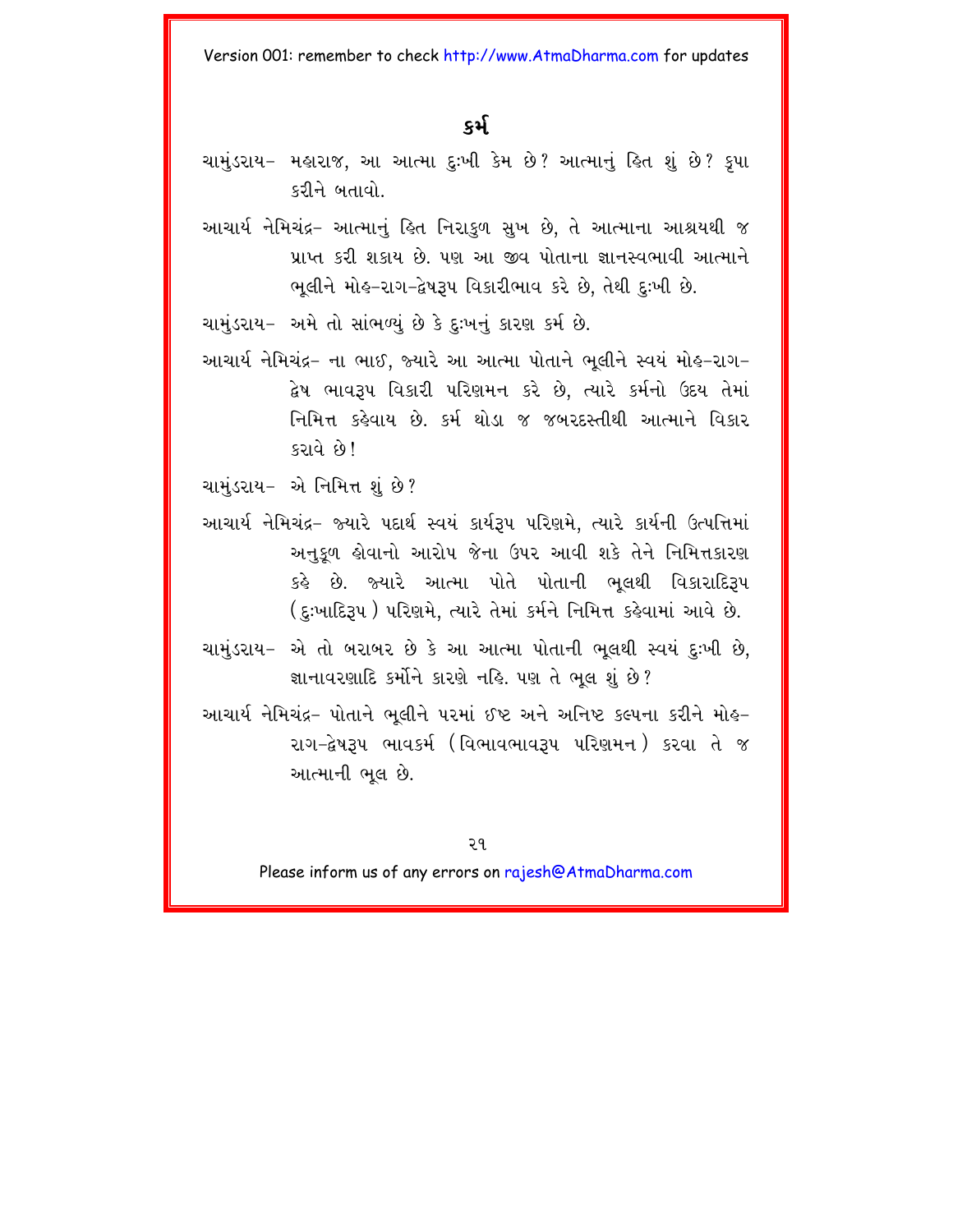ચામંડરાય- ભાવકર્મ શું છે?

- આચાર્ય નેમિચંદ્ર– કર્મના ઉદયમાં આ જીવ મોલ્-રાગ-દ્વેષરૂપી વિકારી ભાવરૂપી થાય છે, તેને ભાવકર્મ કહે છે. અને તે મોહ-રાગ-દ્વેષભાવોનું નિમિત્ત પામીને કાર્માણ વર્ગણા (કર્મ૨જ઼) કર્મરૂપે પરિણમીને આત્મા સાથે જોડાઈ જાય છે. તેને દ્રવ્યકર્મ કહે છે.
- ચામુંડરાય– તો કર્મબંધના નિમિત્તે આત્મામાં ઉત્પન્ન થતા મોહ-રાગ-દ્વેષભાવ તો ભાવકર્મ છે અને કાર્માણ વર્ગણાનો કર્મ રૂપે પરિણમેલ રજપિંડ તે **દલ્ય** કર્મ ?
- આચાર્ય નેમિચંદ્ર– હા. મળરૂપે આ કર્મ આઠ પ્રકારનાં છે. આ આઠ પ્રકારનાં કર્મોમાં જ્ઞાનાવરણ, દર્શનાવરણ, મોલ્નીય અને અંતરાય તો ઘાતી કર્મ કહેવાય છે અને વેદનીય, આયુષ્ય, નામ અને ગોત્ર એ ચાર અઘાતી કર્મ કહેવાય છે.
- ચામંડરાય– ઘાતી અને અઘાતીનં તાત્પર્ય શં છે?
- આચાર્ય નેમિચંદ્ર– જીવના અનુજીવી ગુણોનો ઘાત કરવામાં જે કર્મ નિમિત્ત હોય તે ઘાતી કર્મ છે અને આત્માના અનુજીવી ગુણોના ઘાતમાં નિમિત્ત ન હોય તેને અઘાતી કર્મ કહે છે.
- ચામુંડરાય– જ્ઞાનનું આવરણ કરનાર કર્મને જ્ઞાનાવરણ અને દર્શનનું આવરણ  $k$ २ ला२ हर्मने दर्शनायरण हुईता हुशे
- આચાર્ય નેમિચંદ્ર– સાંભળો, જ્યારે–આત્મા પોતે જ પોતાના જ્ઞાનભાવનો ઘાત કરે છે અર્થાત જ્ઞાનશક્તિને વ્યક્ત કરતો નથી ત્યારે આત્માના જ્ઞાનગુણના ઘાતમાં જે કર્મનો ઉદય નિમિત્ત હોય તેને જ્ઞાનાવરણ કહે  $\hat{\mathfrak{g}}$ .

અને જ્યારે આત્મા પોતે જ પોતાના દર્શન-ગુણ (ભાવ) નો ઘાત કરે છે ત્યારે દર્શન-ગુણના ઘાતમાં જે કર્મનો ઉદય નિમિત્ત હોય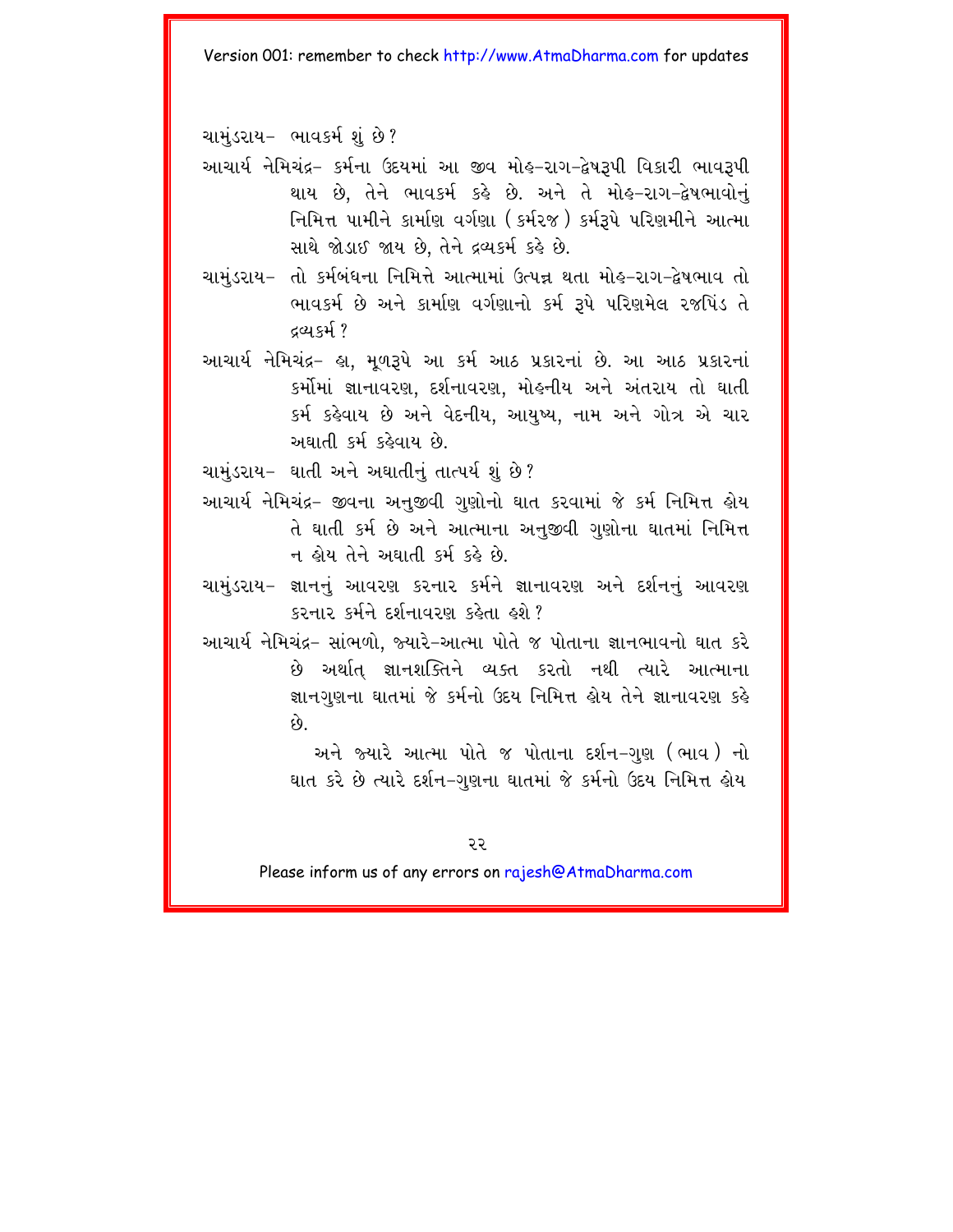તેને દર્શનાવરણ કહે છે. જ્ઞાનાવરણ પાંચ પ્રકારનું અને દર્શનાવરણ નવ પ્રકારનં છે.

ચામંડરાય- અને મો*હ*નીય..............?

આચાર્ય નેમિચંદ્ર– જીવ પોતાનું સ્વરૂપ ભુલીને અન્યને પોતાનું માને અથવા સ્વરૂપાચરણમાં અસાવધાની કરે ત્યારે જે કર્મનો ઉદય નિમિત્ત હોય  $d\mathbf{r}$  મોહનીય કર્મ કહે છે. એ બે પ્રકારનું છે: ૧. દર્શન મોહનીય,

> ૨. ચારિત્ર મોહનીય. મિથ્યાત્વ આદિ ત્રણ ભેદ દર્શન મોહનીયના છે. ૨૫ કષાયો તે ચારિત્ર મોહનીયના ભેદ છે.

ચામુંડરાય – હવે ઘાતી કર્મોમાં એક અંતરાય બાકી રહી ગયું ?

આચાર્ય નેમિચંદ્ર– જીવનાં દાન, લાભ, ભોગ, ઉપભોગ અને વીર્યના વિઘ્નમાં જે કર્મનો ઉદય નિમિત્ત હોય તેને અંતરાય કર્મ કહે છે. એ પાંચ પ્રકારનું  $\hat{\rho}$ 

ચામુંડરાય- હવે કૃપા કરીને અઘાતી કર્મો વિષે પણ .............? આચાર્યનેમિચંદ્ર- હા, હા, સાંભળો.

> જ્યારે આત્મા પોતે મોહભાવ વડે આકુળતા કરે છે ત્યારે અનુકુળતા-પ્રતિકુળતારૂપ સંયોગ પ્રાપ્ત થવામાં જે કર્મનો ઉદય નિમિત્ત હોય તેને વેદનીય કર્મ કહે છે. એ શાતા વેદનીય અને અશાતા વેદનીયના ભેદથી બે પ્રકારે છે.

> જીવ પોતાની યોગ્યતાથી જ્યારે નારકી. તિર્યચ, મનુષ્ય અથવા દેવના શરીરમાં રોકાઈ રહે ત્યારે જે કર્મનો ઉદય નિમિત્ત હોય તેને આયુષ્ય કર્મ કહે છે. એ પણ નરકાયુ, તિર્યચાયુ, મનુષ્યાયુ અને દેવાયના ભેદથી ચાર પ્રકારે છે.

> તથા જે શરીરમાં જીવ હોય તે શરીરાદિની રચનામાં જે કર્મનો ઉદય નિમિત્ત હોય તેને નામ કર્મ કહે છે. એ શુભ નામકર્મ અને અશુભ નામ–કર્મના ભેદથી બે પ્રકારનું છે. આમ તો તેની પ્રકૃતિ  $(\theta$ તેદ) ૯૩ છે.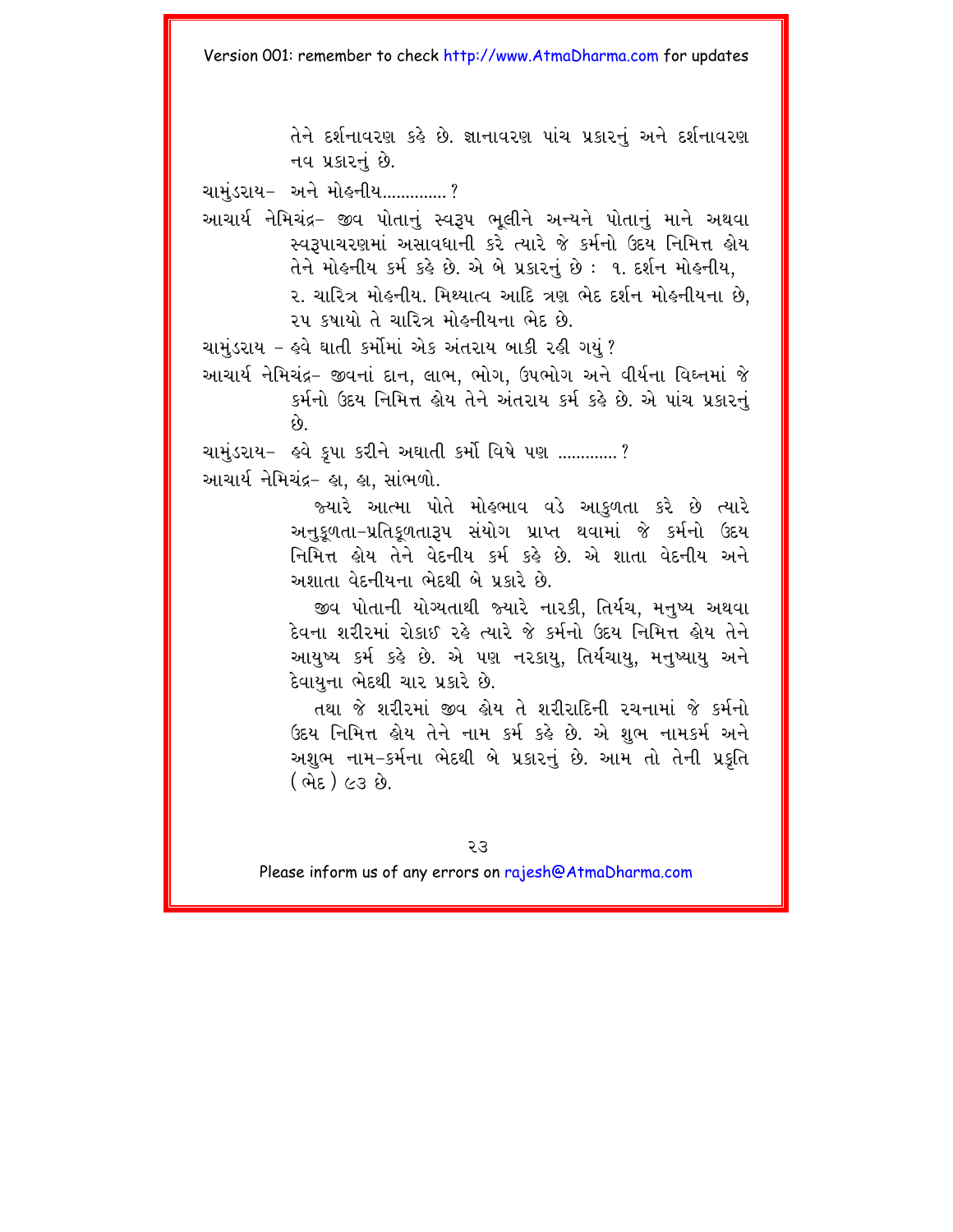અને જીવને ઊંચ અથવા નીચ આચરણવાળા કળમાં જન્મ થવામાં જે કર્મનો ઉદય નિમિત્ત હોય તેને ગોત્રકર્મ કહે છે. એ પણ ઊંચ ગોત્ર અને નીચ ગોત્ર એ રીતે બે ભેદવાળું છે.

ચામુંડરાય- તો બસ, કર્મોના આઠ જ પ્રકાર છે?

આચાર્ય નેમિચંદ્ર- આ આઠ ભેદમાં પણ પેટાભેદ છે. જેને પ્રકૃતિ કહે છે અને તે ૧૪૮ છે. બીજા પણ અનેક ભેદો દ્વારા તેને સમજી શકાય છે. (પણ) અત્યારે આટલું જ પુરતું છે. જો વિસ્તારથી જાણવાની ઈચ્છા હોય તો ગોમ્મટસાર કર્મકાંડ વગેરે ગ્રંથોનું અઘ્યયન કરવું જોઈએ.

પ્રશ્ન-

- ૧. કર્મ કોને કહે છે? તે કેટલા પ્રકારનાં છે? નામ સહિત ગણાવો.
- ૨. શંકર્મ આત્માને બળજોરીથી વિકાર કરાવે છે?
- ૩. જ્ઞાનાવરણીય, મોઙ્નીય અને આયુષ્ય કર્મની વ્યાખ્યા લખો.
- ૪. સિદ્ધાંતચક્રવર્તી આચાર્ય નેમિચંદ્રનો સંક્ષિપ્ત પરિચય આપો.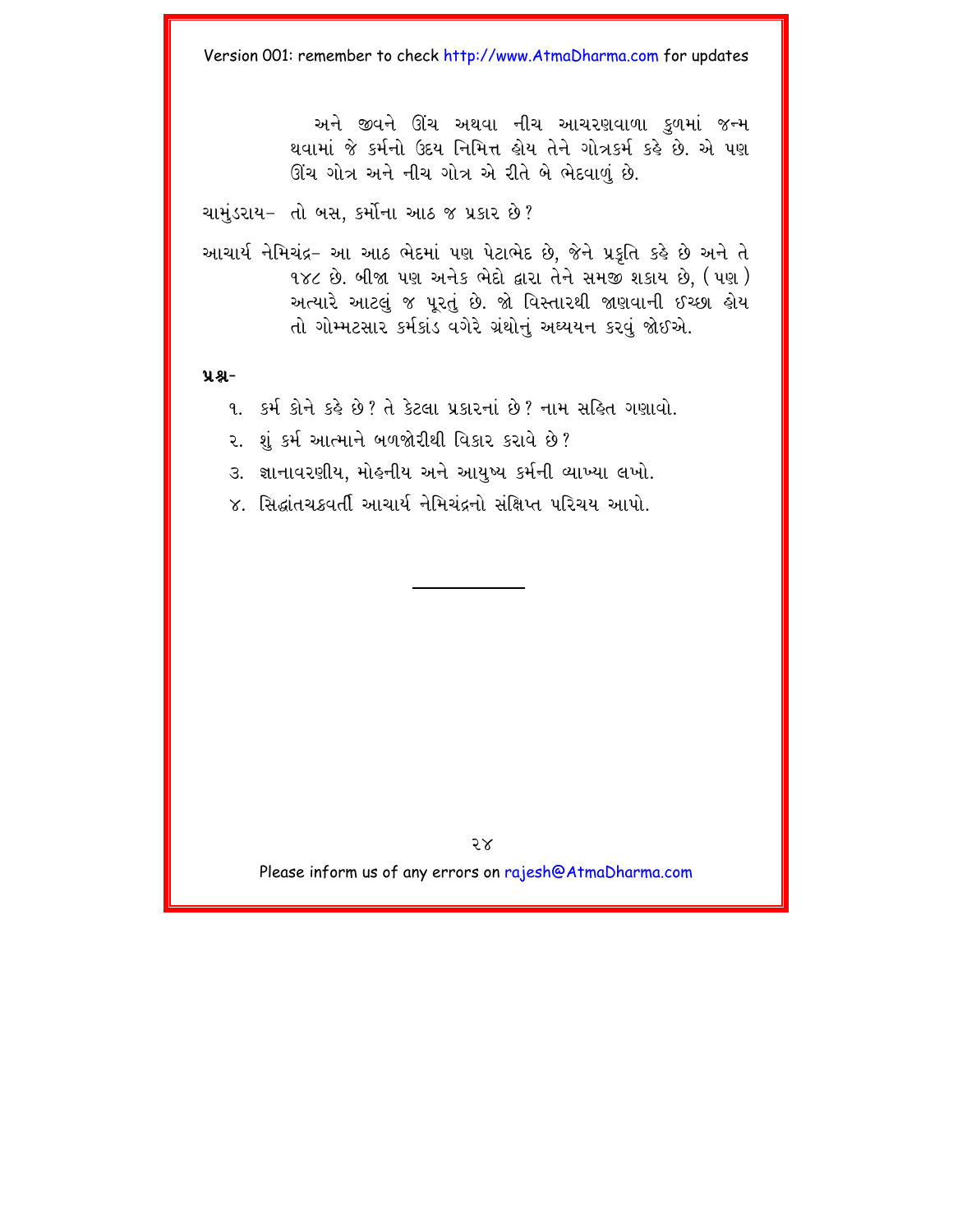<span id="page-28-0"></span>

- શિક્ષક- બધા વિદ્યાર્થીઓને જણાવવામાં આવે છે કે કાલે રક્ષાબંધનનું મહાન પર્વ છે. એ દિવસે અકંપનાચાર્ય આદિ સાતસો મુનિઓનો ઉપસર્ગ દૂર થયો હતો. તેથી એ દિવસ આપણા આનંદનો દિવસ છે. તેના નિમિત્તે કાલ<mark>ે</mark> ગાળામાં રજા રહેશે
- વિદ્યાર્થી- ગુરુદેવ !અકંપનાચાર્ય કોણ હતા ? તેમના ઉપર કેવી જાતનો ઉપસર્ગ આવ્યો હતો અને એ કેવી રીતે દૂર થયો? તે કૃપા કરીને સંક્ષેપમાં સમજાવો.
- શિક્ષક- સાંભળો!

અકંપનાચાર્ય એક દિગંબર સંત હતા. તેમની સાથે સાતસો મુનિઓનો સંઘ લ્તો અને તેઓ તેમના આચાર્ય લ્તા. એક વખત તેઓ સંઘ સહિત વિહાર કરતા ઉજ્જૈન પહોંચ્યા. તે વખતે ઉજ્જૈનના રાજા શ્રીવર્મા હતા. તેમને ત્યાં ચાર મંત્રી હતા. જેમનાં નામ હતા- બલિ, નમુચિ, બુલ્સ્પતિ અને પ્રલ્લાદ.

જ્યારે રાજાએ મનિઓના આગમનના સમાચાર સાંભળ્યા ત્યારે તે લાવ-લશ્કર સાથે તેમનાં દર્શન કરવા ગયો. ચારેય મંત્રી પણ સાથે લ્તા. બધા મુનિરાજ આત્મધ્યાનમાં મગ્ન લ્તા, તેથી પ્રવચન−ચર્ચાનો કાંઈ પસંગ બન્યો નહિ

મંત્રીઓ મુનિઓ પ્રત્યે શ્રદ્ધાળુ નહોતા. તેથી તેમણે રાજાને ઉશ્કેરવાની ઈચ્છા કરી અને કહ્યું, "मौनं मूर्खस्य भूषणम्" મૌન એ મૂર્ખતા છુપાવવાનો સારો ઉપાય છે. એમ વિચારીને જ સાધુઓ મૂંગા રહ્યા છે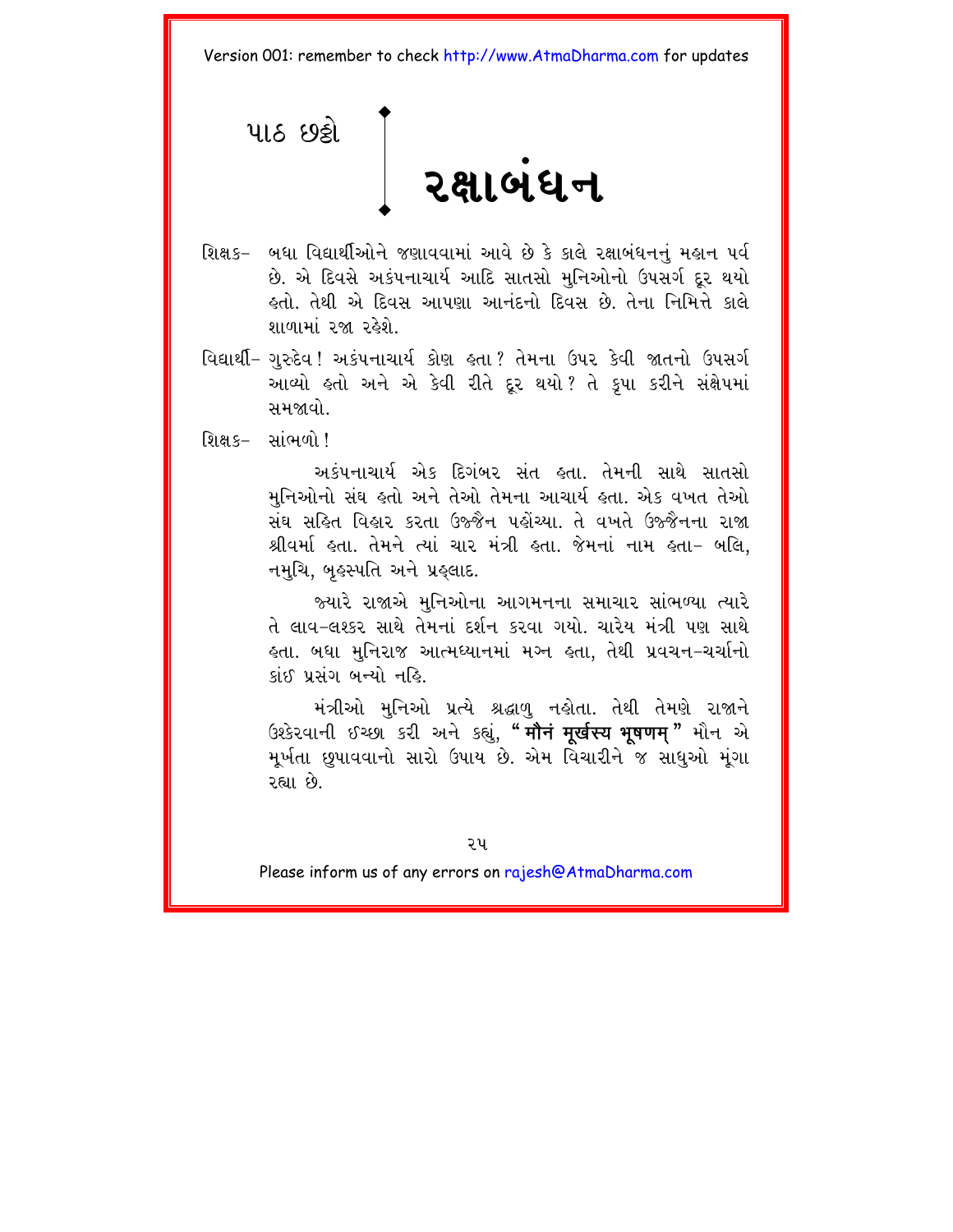શ્રતસાગર મુનિરાજ આહાર કરીને આવી રહ્યા હતા. તેમને જોઈને એક મંત્રીએ કહ્યું, 'એક બળદ (મૂર્ખ) આ આવી રહ્યો છે' અને તે મંત્રીઓ મનિરાજ સાથે વાદ-વિવાદમાં ઊતરી પડયા. પછી શં? મુનિરાજે પોતાની પ્રબળ યુક્તિઓ વડે તરત જ તેમના મદનું ખંડન કર્યું.

રાજાની સામે તે ચારેયના અભિમાનના ભકાં થઈ ગયા. તે વખતે તો તેઓ મુંગા મુંગા ચાલ્યા ગયા પણ રાત્રે ચારેય જણાએ ત્યાં આવીને મુનિરાજ ઉપર પ્રહાર કરવા માટે એક સાથે તલવાર ઉગામી પરંતુ તેમના હાથ જડાઈ જઈને ઊંચા જ રહી ગયા. સવારમાં જ્યારે રાજાએ અને લોકોએ આ સમાચાર સાંભળ્યા એટલે બધા ત્યાં આવી પહોંચ્યા. બધાએ મનિરાજની સ્તતિ કરી અને રાજાએ ચારેય મંત્રીઓને દેશનિકાલ કર્યા

- વિદ્યાર્થી- તે મુનિરાજ રાત્રે ત્યાં કેમ રહ્યા ? તેમણે તો જ્યા સંઘ રોકાયો હતો ત્યાં જ ઘ્યાનસ્થ રહેવ જોઈતું હતું.
- જ્યારે તેમણે ઉપરોક્ત વાદ-વિવાદની વાત આચાર્યશ્રીને જણાવી ત્યારે શિક્ષ ક– તેમણે કહ્યું કે તમારે તેમની સાથે ચર્ચા જ કરવી જોઈતી નહોતી, કેમકે જેવી રીતે સાપને દૂધ પાવાથી વિષ જ બને છે તેવી જ રીતે તીવ્ર કષાયવાળા અજ્ઞાની જીવોની સાથે કરવામાં આવતી તત્ત્વચર્ચા તેમનો ક્રોધ જ વધારે છે. સંભવ છે કે તેઓ કૃષાયની તીવ્રતામાં કોઈ ઉપસર્ગ કરે. માટે તમે તે જ સ્થળે જઈને આજે રાત્રે ઘ્યાનસ્થ રહો.
- વિદ્યાર્થી- પછી............?
- શિક્ષક- તે ચારેય મંત્રી હસ્તિનાપુરના રાજા પદ્મરાયને ત્યાં જઈને કામ કરવા લાગ્યા. કોઈક બાબતમાં પ્રસન્ન થઈને પદ્મરાયે તેમને ઈચ્છા મુજબ વરદાન માગવાનું કહ્યું. તેમણે તે યોગ્ય સમયે માગવાની અનુમતિ લઈ *લ*ીદી

એક વખત તે જ અકંપનાચાર્ય આદિ સાતસો મુનિરાજ વિહાર કરતા કરતા હસ્તિનાપુર પહોંચ્યા. તેમને આવેલા જોઈને બલિએ રાજા પદ્મરાય પાસેથી સાત દિવસ માટે રાજ્ય માગી લીધું. રાજ્ય મેળવીને તે મુનિરાજો ઉપર ઘોર ઉપસર્ગ કરવા લાગ્યો.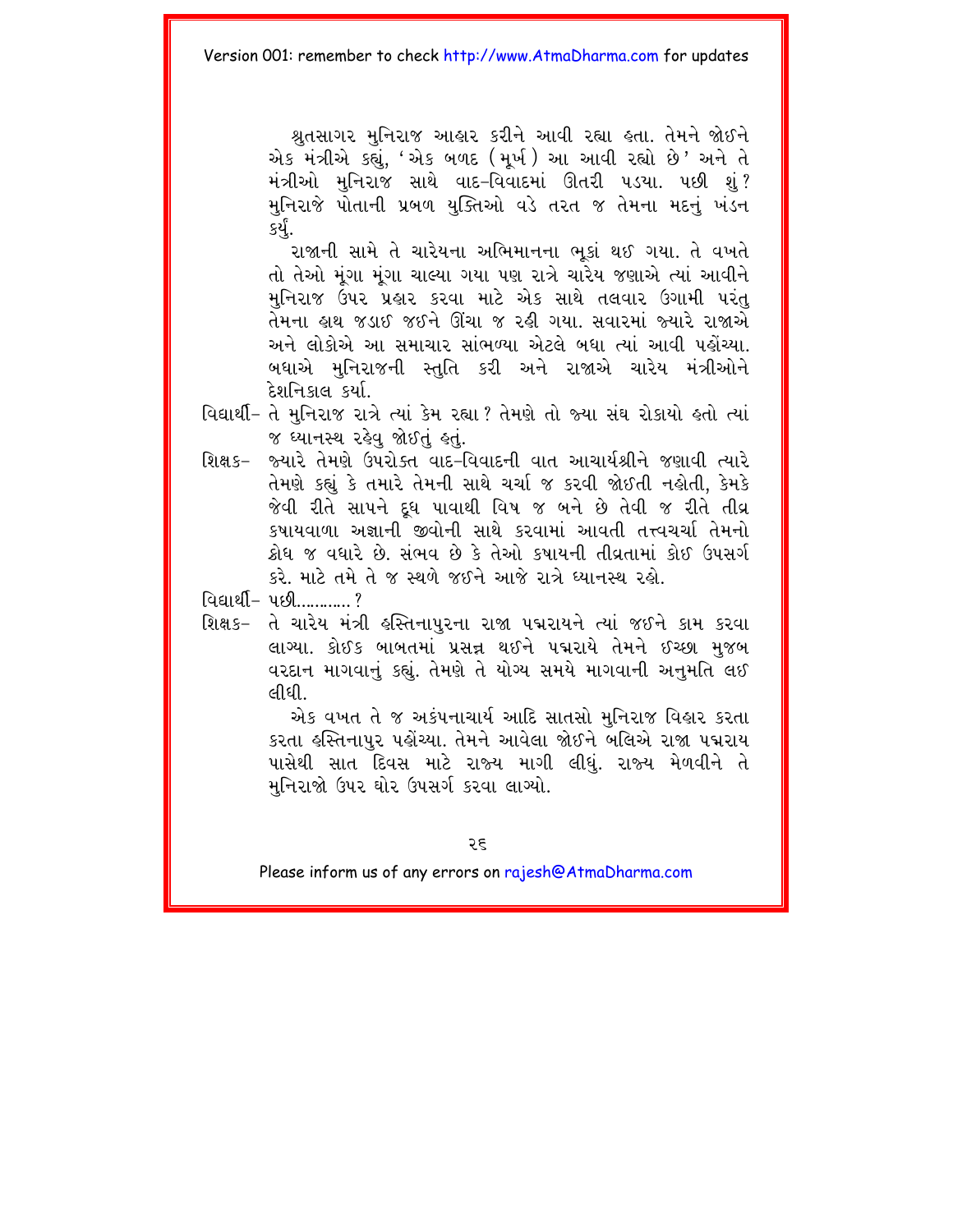તે વખતે રાજા પદ્મરાયના ભાઈ, જે પહેલાં મુનિ થઈ ગયા હતા, તે મુનિરાજ વિષ્ણુકુમારે તેમનું રક્ષણ કર્યું.

- વિદ્યાર્થી- આવા દુષ્ટ અને શક્તિશાળી રાજાની સામે નિઃશસ્ત્ર એવા મુનિરાજે કેવી રીતે રક્ષણ કર્યં ?
- શિક્ષક- મુનિરાજને વિક્રિયા ઋદ્ધિ પ્રાપ્ત થઈ હતી.
- વિદ્યાર્થી- વિક્રિયા ઋદ્ધિ શું છે?
- શિક્ષક- જે શક્તિથી પોતાનું શરીર ઈચ્છા મુજબ મોટું કે નાનું બનાવી શકાય र्मने विश्रिया ऋदि इर्ड छे

મુનિરાજે પોતાનું પદ છોડી દઈને વામનનો વેશ લીધો અને બલિના દરબારમાં પહોંચ્યા. બલિએ તેમને ઈચ્છા પ્રમાણે વસ્ત માગવાની વિનંતી કરી. તેમણે પોતાના ડગલાંના માપથી ત્રણ ડગલાં જમીનની માગણી કરી. જ્યારે બલિએ ત્રણ ડગલાં જમીન આપવાનું સ્વીકાર્યં ત્યારે તેમણે પોતાનં શરીર મોટં કરી નાખ્યં અને બે જ ડગલાંમાં બધી ભૂમિને માપી લીધી. આવી રીતે બલિને હરાવીને મુનિરાજોની રક્ષા કરી. તે શ્રાવણ સદ ૧૫ નો દિવસ હતો. તેથી તે જ દિવસથી રક્ષાબંધન પર્વની શરૂઆત થઈ. મુનિરાજોની રક્ષા થઈ અને બલિને બંધન થયું.

- વિદ્યાર્થી- શું મુનિની ભુમિકામાં પણ આવું બધું થઈ શકે?
- ના ભાઈ. તમે ઘ્યાનપર્વક સાંભળ્યં નહિ. અમે કહ્યું હતું ને કે તેમણે શિક્ષક− મનિપદ છોડીને વામનનો વેશ લીધો. આ કામ તેમના પદને માટે યોગ્ય નહોતું. તેથી તો તેમને પ્રાયશ્ચિત્ત લેવું ૫ડયું, બીજી વાર દીક્ષા લેવી  $\mathbf{u} \mathbf{v}$
- વિદ્યાર્થી- તે વિષ્ણુકુમાર મુનિરાજને ધન્ય છે!
- શિક્ષક- ખરેખર તો તે અકંપનાચાર્ય આદિ મુનિરાજને ધન્ય છે, કે જેમને આટલી વિપત્તિઓ પણ આત્મધ્યાનમાંથી ડગાવી ન શકી.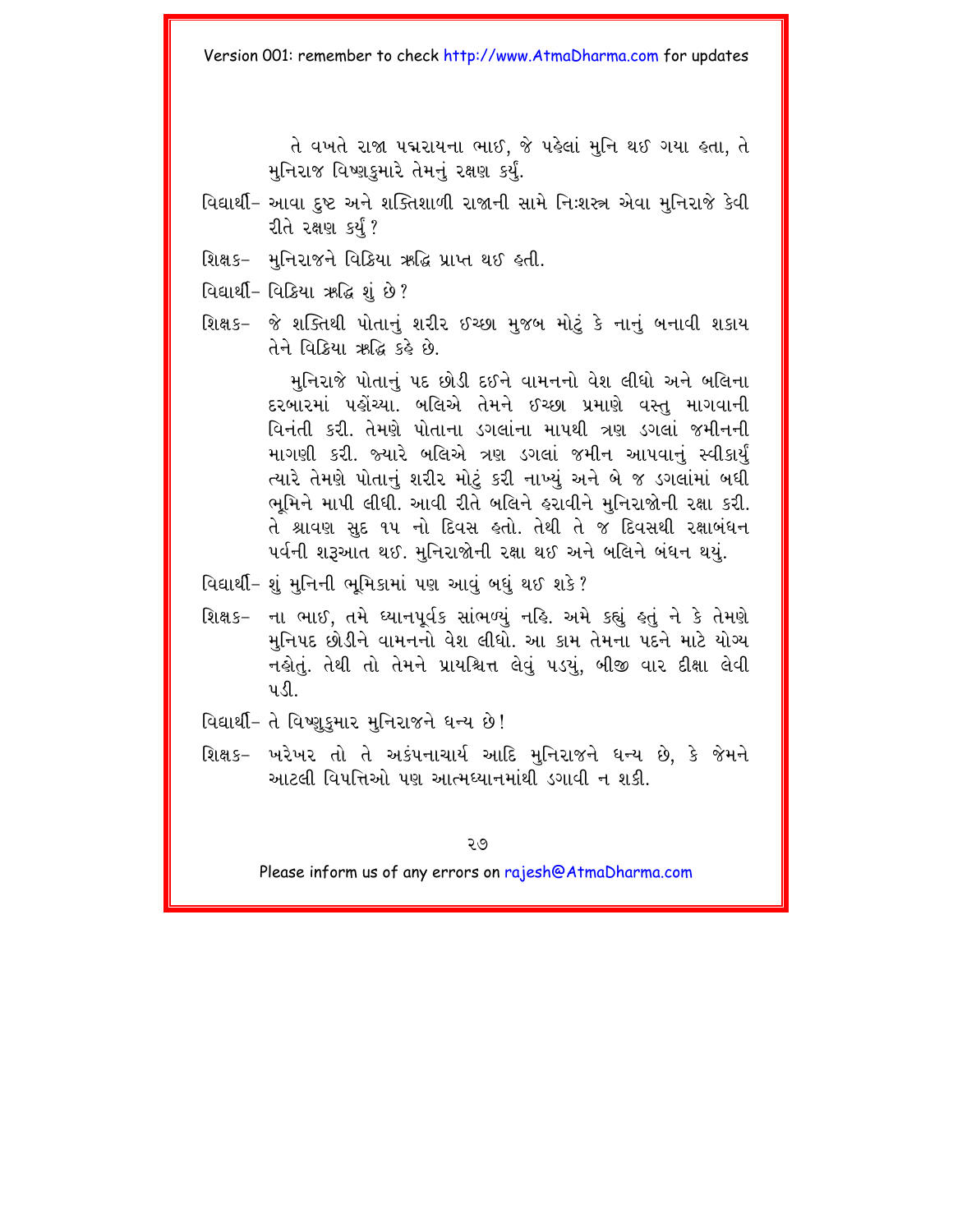- વિદ્યાર્થી- હા. અને તે શ્રતસાગર મુનિને પણ ધન્ય છે કે જેમણે બલિ વગેરે સાથે વિવાદ કરીને તેમનો મદ ખંડિત કર્યો
- શિક્ષક− તેમની વિદ્વત્તા તો વખાણવા યોગ્ય છે પણ તેમણે દૃષ્ટો સાથે ચર્ચા કરવી જોઈતી નહોતી. આત્માની સાધના કરનારે દષ્ટો સાથે ઝઘડવં યોગ્ય ન થી
- વિદ્યા*ર્થી* કેમ ?
- શિક્ષક– જાૂઓને, તેના પરિણામે તો આટલો ઝઘડો થયો. તેથી પ્રત્યેક આત્માર્થી એ જગતના પ્રપંચોથી દૂર રહીને તત્ત્વના અભ્યાસમાં પ્રયત્નશીલ રહેવું. એ જ સંસાર–બંધનમાંથી રક્ષણ પામવાનો સાચો ઉપાય છે.

#### **ÝÆ-**

- 1. રક્ષાબંધનની કથા તમારા શબ્દોમાં લખો
- ૨. મુનિ વિષ્ણુકુમારને ઉપસર્ગ મટાડવા માટે મુનિપદ કેમ છોડવું પડયું ?
- ૩. અકંપનાચાર્યે શ્રુતસાગર મુનિરાજને વાદ-વિવાદના સ્થળ ઉપર જઈને રાત્રે ધ્યાનસ્થ રહેવાનો આદેશ શા માટે આપ્યો ?
- ૪. ઉપરોક્ત કથા વાંચીને, જે ભાવ જાગ્યા હોય તે વ્યક્ત કરો.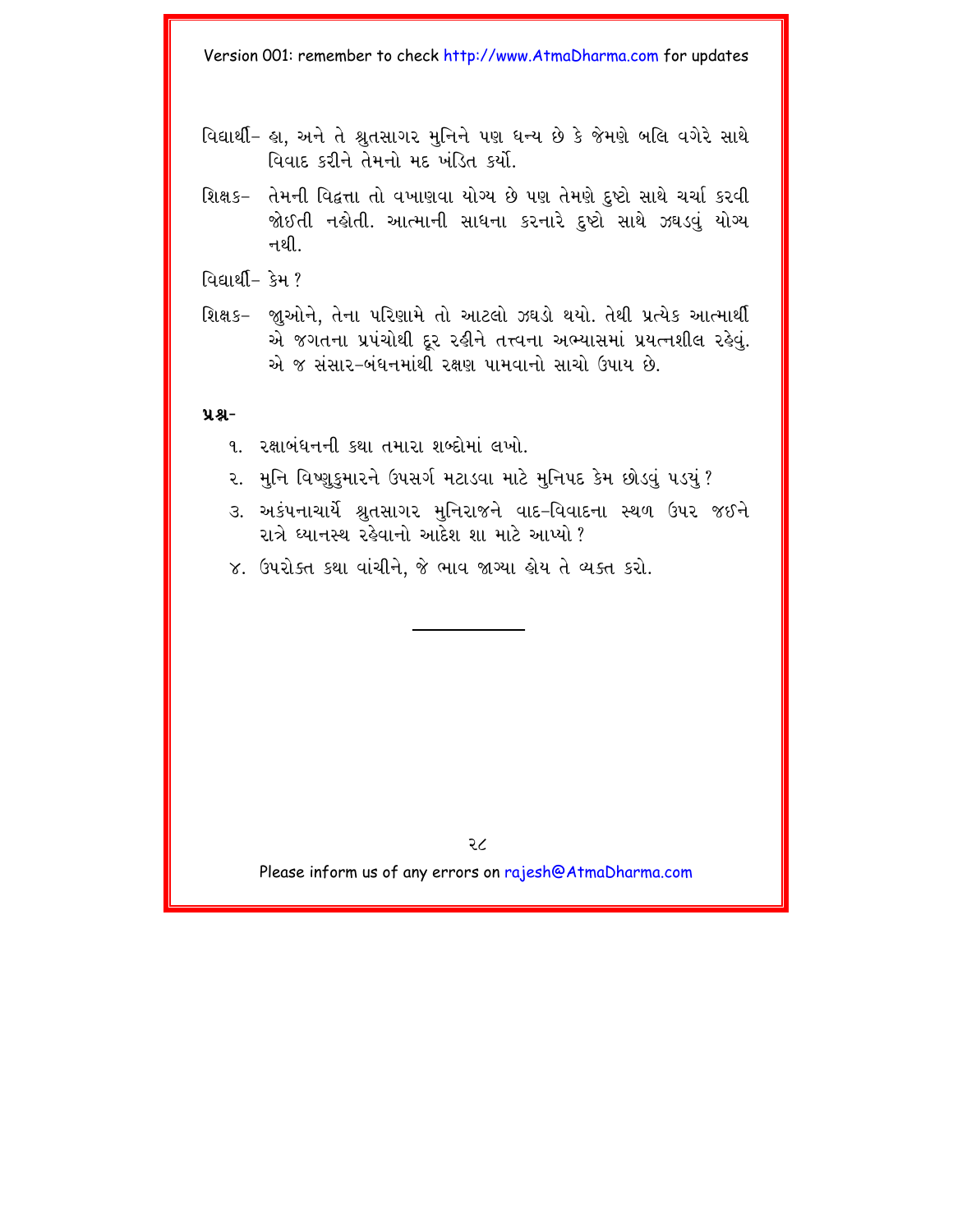<span id="page-32-0"></span>પાઠ સાતમ<mark>ો</mark> ∣ જમ્બૂસ્વામી

કવિવર પં. રાજમલજી પાંડે (व्यक्तित्व अने sर्तृत्व)

" પાંડે રાજમલ્લ $\,$  જિનધર્મી, નાટક સમયસારકે મર્મી $^{\prime\prime}$ 

– બનારસીદાસ

રાજસ્થાનના જે મુખ્ય વિદ્વાનોએ આત્મસાધનાને અનુરૂપ સાહિત્ય આરાધનાને પોતાનું જીવન અર્પણ કર્યું છે. તેમાં પં. રાજમલજીનું નામ વિશેષપણે ઉલ્લેખનીય છે. એમનું મુખ્ય નિવાસ-સ્થાન ઢુંઢાલ્ઢ પ્રદેશનું વૈરાટનગર અને માતૃભાષા ઢુંઢારી હતી. સંસ્કૃત અને પ્રાકૃત ભાષાના પણ તેઓ ઉચ્ચ કોટિના विद्यम छता।

તેઓ ૧૭મી સદીના મુખ્ય વિદ્વાન બનારસીદાસના પૂર્વકાલીન હતા. એમનો પહેલો ગ્રંથ જમ્બસ્વામી ચરિત્ર સં. ૧૬૩૩ માં પૂર્ણ થયો હતો. તેથી એમનો જન્મ ચોક્કસપણે ૧૭મી સદીના પ્રારંભમાં જ થયો હશે.

એમની પ્રતિભા બહુમુખી હતી. તેઓ કવિ, ટીકાકાર, વિદ્વાન અને વક્તા બધં એક સાથે હતા. એમની કવિતામાં કાવ્યત્વની સાથોસાથ અઘ્યાત્મ અને ગંભીર તત્ત્વોનું ગૃઢ વિવેચન છે. એમણે રચેલી નીચેની રચનાઓ ઉપલબ્ધ છેઃ-

- ૧. જમ્બસ્વામી ચરિત્ર કિ. તત્ત્વાર્થસત્ર ટીકા
- ર. છંદોવિદ્યા પ. સમયસાર કલશ બાલબોધ ટીકા
- ૩. અઘ્યાત્મકમલમાર્ત્તણ્ડ ૬. પંચાઘ્યાયી.

પ્રસ્તુત પાઠ તેમણે રચેલા જમ્બૂસ્વામી ચરિત્રના આધારે લખવામાં આવ્યો  $\hat{g}$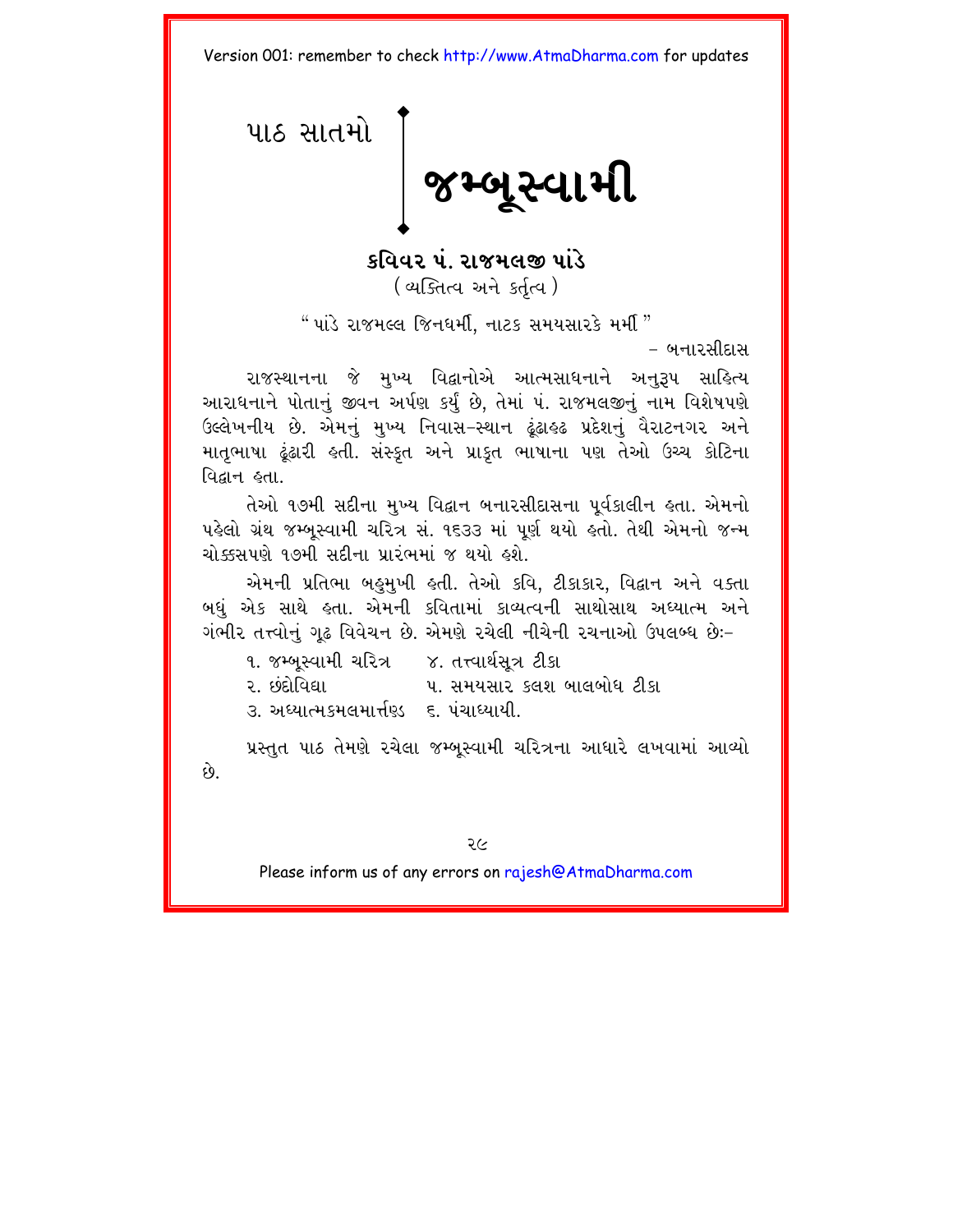## જમ્બુસ્વામી

- બહેન- અંતિમ તીર્થકર મહાવીર ભગવાન પર્ણ વીતરાગ અને સર્વજ્ઞ હતા. તેમના પછી પણ કોઈ પૂર્ણ વીતરાગ અને સર્વજ્ઞ થયા ?
- ભાઈ- હા, હા, કેમ નહિ થયા? તેમના પછી ગૌતમ સ્વામી, સુધર્માચાર્ય અને જમ્બુસ્વામી પૂર્ણ વીતરાગ અને કેવળજ્ઞાની થયા. આ યુગના અંતિમ કેવળી જમ્બુસ્વામી જ છે.
- બહેન- તો મહાવીર સ્વામીની જેમ જમ્બુસ્વામી પણ રાજકુમાર હશે ?
- ભાઈ- ના બેન, તે તો રાજગઢી નગરીના એક રાજમાન્ય શેઠના પુત્ર હતા. તેમના પિતાનું નામ અર્લ્રદાસ અને માતાનું નામ જિનમતી લ્તું. જમ્બુકુમારનો જન્મ ફાગણ સુદ પુનમે થયો હતો.

શ્રેષ્ઠિપત્ર જમ્બકમારનં રાજા શ્રેણિકના દરબારમાં અને તે વખતના સમાજમાં મહત્ત્વપર્ણ સ્થાન હતં. નગરના અનેક શ્રીમંતો પોતાની ગણવાન કન્યાઓનાં લગ્ન જમ્બકમાર સાથે કરવા ઈચ્છતા હતા અને ચાર <u>કન્યાઓની સગાઈ પણ તેમની સાથે નક્કી થઈ હતી પણ...</u>

બહેન− પણ શું ?

- ભાઈ- પણ તેઓ તો બાળપણથી જ વૈરાગ્ય-રસમાં ડબેલા હતા. તેમનં મન તો આત્માના અનંત અતીન્દ્રિય આનંદ માટે તરફડતું હતું તેથી તેમણે લગ્ન કરવાની ચોખ્ખી ના પાડી દીધી.
- બહેન- ના પાડી દીધી ? નક્કી કરેલું સગપણ તોડી નાખ્યું ? લગ્ન ન કર્યા ?
- ભાઈ- તેઓ તો લગ્ન ન કરવાનું જ ઈચ્છતા હતા પણ જ્યારે કન્યાઓએ આ સમાચાર સાંભળ્યા ત્યારે તેઓએ પણ કહ્યું કે જો લગ્ન કરીશું તો જમ્બુકુમારની સાથે જ, બીજી રીતે નહી જ.

 $30$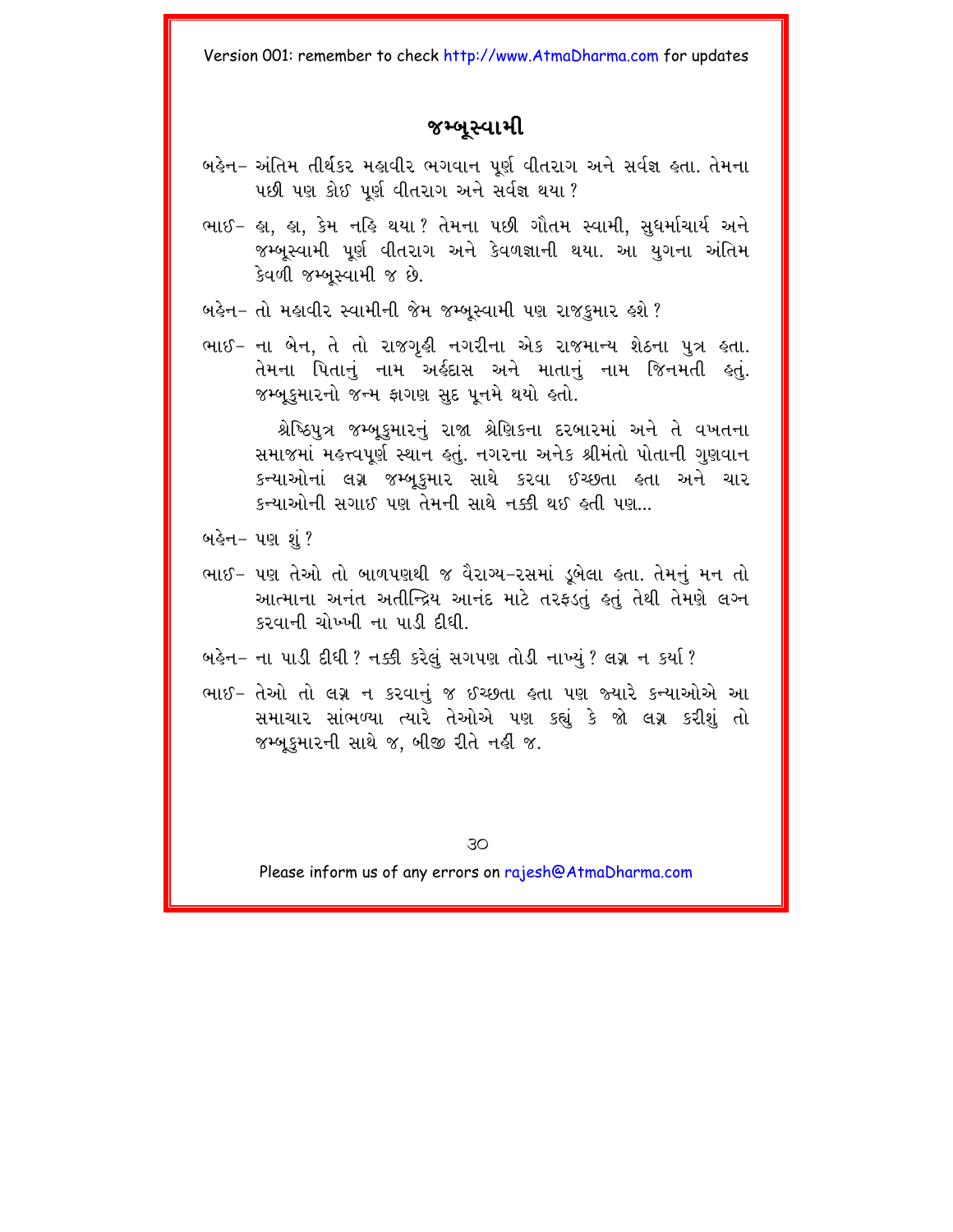<u>બહેન– પછી 2</u>

- ભાઈ- પછી શં ? ચારે કન્યાઓનાં માતા-પિતા અને જમ્બકમારનાં માતા-પિતાએ અત્યંત આગ્રહ કર્યો કે ભલે તમે પાછળથી દીક્ષા લઈ લેજો પણ લગ્નની ના ન પાડો. કેમકે તેઓ જાણતા હતા કે સર્વાગ સન્દર કન્યાઓ પોતાનાં રૂપ અને ગુણોથી જમ્બૂકુમારનું મન પ્રસન્ન કરી દેશે અને પછી જમ્બૂકુમાર વૈરાગ્યની વાતો ભલી જશે. પણ-
- બહેન- પણ શું ?
- ભાઈ- પણ જમ્બુકમારે લગ્ન કરવાનું તો કબુલ્યું પણ તેમના મનને સાંસારિક વિષયવાસનાઓ પોતાની તરફ ખેંચી ન શકી.

બહેન- તો શંલગ્ન ન થયાં ?

- ભાઈ- લગ્ન તો થયાં પણ બીજે જ દિવસે જમ્બૂકમાર ઘર-બાર, કુટુંબ-કબીલો, ધન-ધાન્ય અને દેવાંગના જેવી ચારેય સ્ત્રીઓને ત્યાગીને નગ્ન દિગંબર સાધ બની ગયા.
- બહેન– તેમની પત્નીઓનાં નામ શું હતાં? શું તેમણે તેમને દીક્ષા લેતાં રોક્યા न $\approx$  ?
- ભાઈ- તેમનાં નામ પદ્મશ્રી, કનકશ્રી, વિનયશ્રી અને રૂપશ્રી હતાં. તેમણે પોતાના લુવભાવ. ૩૫-લાવણ્ય. સેવાભાવ અને બદ્ધિચાતર્યથી પરેપરો પ્રયત્ન કર્યો. પણ આત્માનંદમાં મગ્ન રહેવાના અભિલાષી જમ્બકમારનં મન તેઓ ચલાયમાન ન કરી શકી
- બહેન- બરાબર જ છે. રાગી મનુષ્યોનો રાગ જ્ઞાનીઓને શું પ્રભાવિત કરી શકે? जान અને વૈરાગ્યનાં કિરણો તો અજ્ઞાન અને રાગનો નાશ કરવામાં સમર્થ હોય છે.
- ભાઈ- બરાબર કહો છો બેન, તેમનાં જ્ઞાન અને વૈરાગ્યનો પ્રભાવ તો તે વિદ્યુતચર નામના ચોર ઉપર પણ પડયો કે જે તે રાત્રે જમ્બુકમારના મકાનમાં ચોરી કરવા આવ્યો હતો. પણ જમ્બુકમાર તથા તેમની નવ-વિવાહિતા

 $39$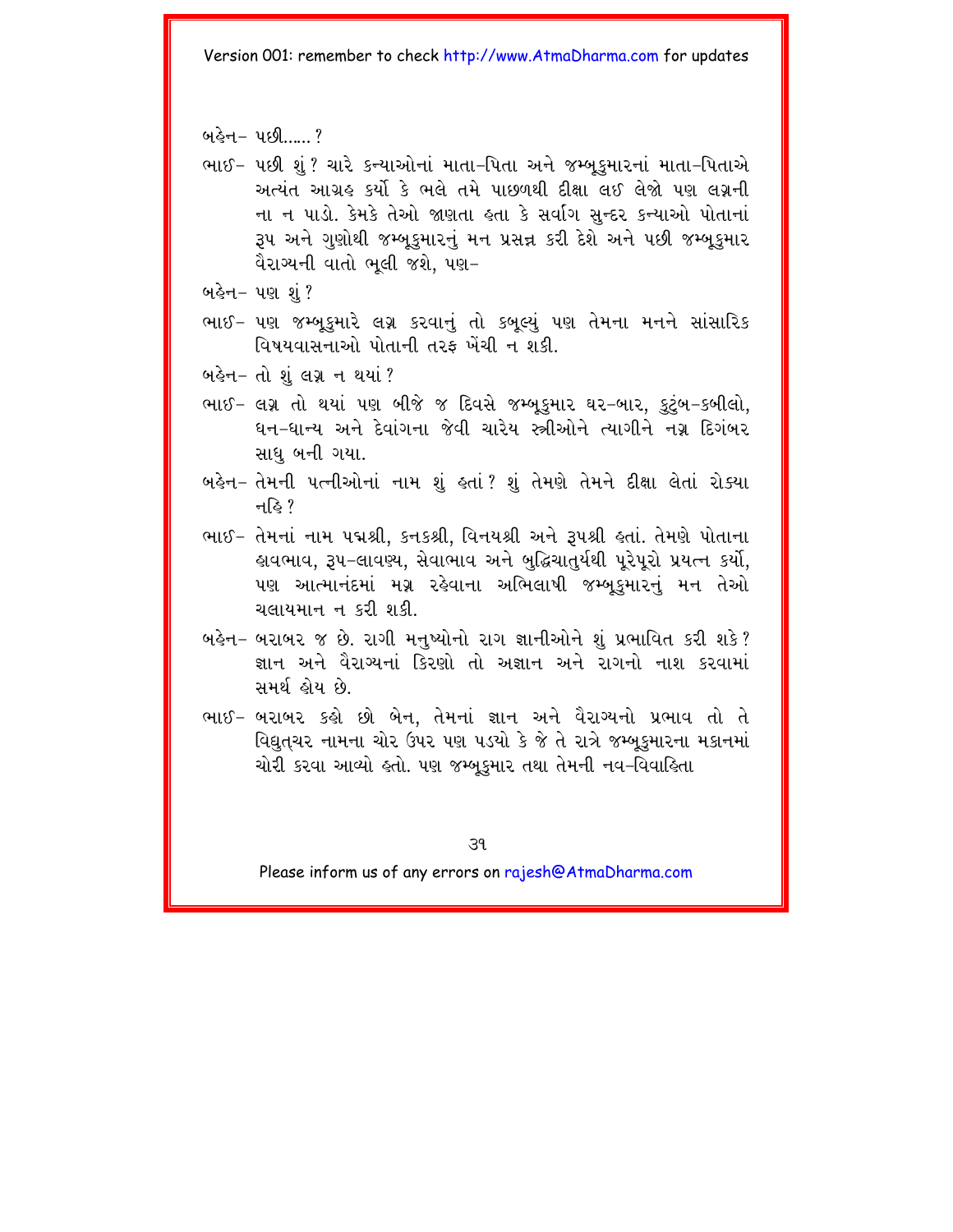સ્ત્રીઓની ચર્ચા સાંભળીને તેમ જ તે કુમારની વૈરાગ્ય-પરિણતિ જોઈને તેમની સાથે જ મનિ થઈ ગયો.

બહેન- અને તે કન્યાઓનું શું થયું ?

ભાઈ- તેમણે પણ પોતાની રૃચિ વિષય-કષાયમાંથી ખસેડીને વૈરાગ્ય તરફ વાળી અને તેઓ પણ દીક્ષા લઈને અર્જિકા થઈ ગઈ. જંબુકુમારનાં માતા-પિતાએ પણ અર્જિકા અને મુનિવ્રત અંગીકાર કર્યુ.

આ રીતે આખુંય વાતાવરણ વૈરાગ્યમય બની ગયું. જમ્બુકમાર મુનિ નિરંતર આત્મ-સાધનામાં મગ્ન રહેવા લાગ્યા અને માહ સદ સાતમને દિવસે - જે દિવસે તેમના ગુરુ સુધર્માચાર્યને નિર્વાણ પ્રાપ્તિ થઈ અને જંબસ્વામીને કેવળજ્ઞાનની પ્રાપ્તિ થઈ હતી.

- બહેન– જેમ મહાવીર ભગવાનનો નિર્વાણદિન અને ગૌતમસ્વામીનો કેવળજ્ઞાન પ્રાપ્તિનો દિવસ એક છે તેમ સુધર્માચાર્યનો નિર્વાણદિન અને જંબુસ્વામીનો કેવળજ્ઞાન પ્રાપ્તિનો દિવસ એક જ થયો.
- ભાઈ- હા, ત્યાર પછી જંબુસ્વામીના દિવ્યધ્વનિ દ્વારા ૧૮ વર્ષ સુધી મગધથી લઈને મથરા સધીના પ્રદેશોમાં તત્ત્વનો ઉપદેશ ચાલ રહ્યો અને અંતમાં તેઓ ચોરાસી (મથરા) થી∗ મોક્ષ પધાર્યા.

#### $9.8 -$

- ૧. જંબુસ્વામીનો સંક્ષિપ્ત પરિચય તમારી ભાષામાં આપો.
- ? મહાકવિ પં. રાજમલજી પાંડેના જીવન અને કવન ઉપર પ્રકાર પાડો.

\* પં. રાજમલજી તેમનો વિપુલાચલથી મોક્ષ થવાનું માને છે.

૩૨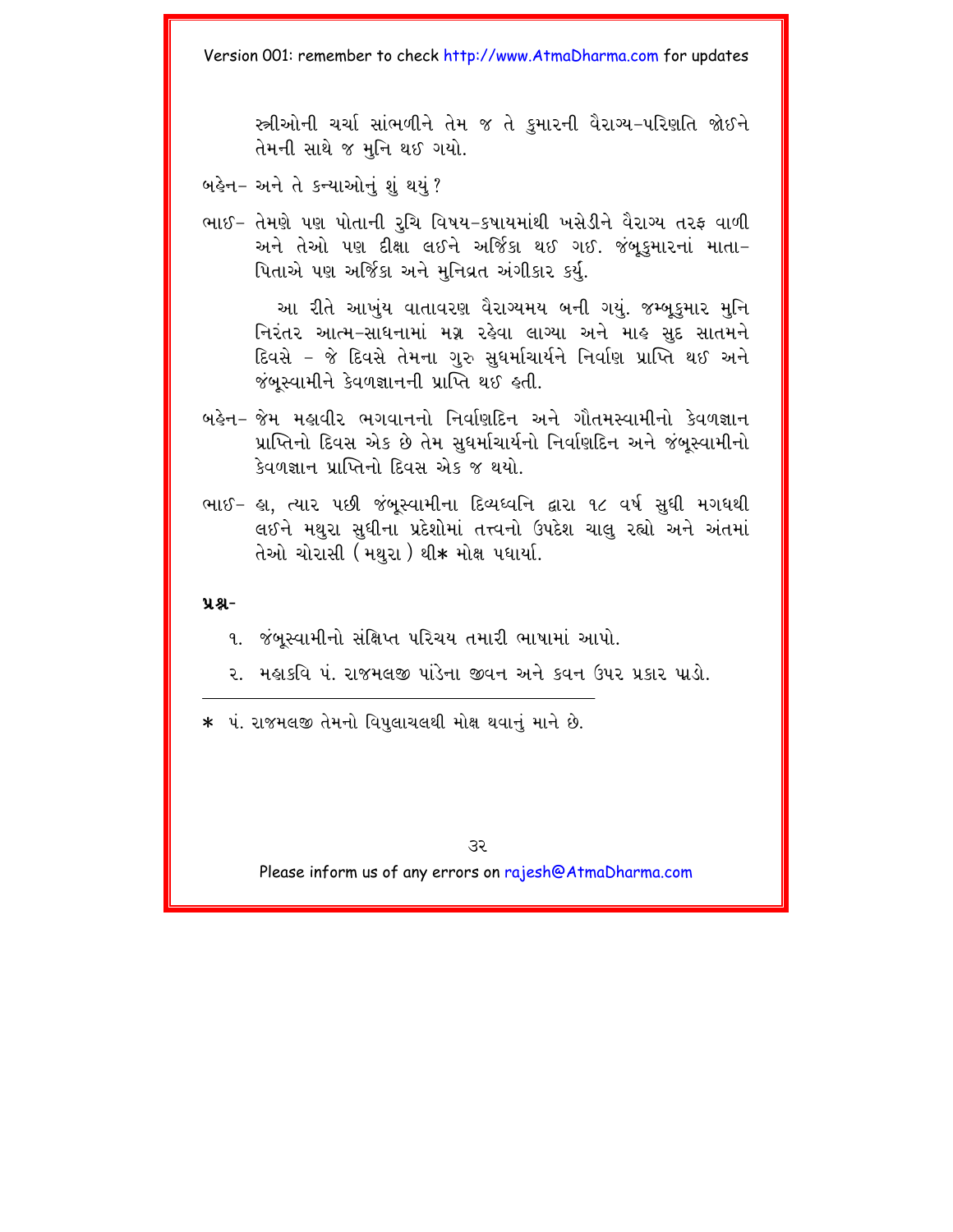<span id="page-36-0"></span>પાઠ આઠમો બાર ભાવના

પંજયચંદજી છાબડા

વ્યક્તિત્વ અને કર્તત્વ ( સંવત ૧૭૯૫-૧૮૮૧)

જયપરના પ્રતિભાશાળી આત્માર્થી વિદ્વાનોમાં પં. જયચંદજી છાબડાનં એક મહત્ત્વપૂર્ણ સ્થાન છે. તેમનો જન્મ જયપુરથી ૩૦ માઈલ દૂર ડિગ્ગી–માલપુરા રોડ ઉપર આવેલા ફાગઈ ( ફાગી ) નામના ગામમાં થયો હતો. તેમના પિતાજીનું નામ મોતીરામજી છાબડા હતું.

અગિયાર વર્ષની નાની ઉમરમાં તેમની રૂચિ તત્ત્વજ્ઞાન તરફ થઈ ગઈ હતી. કેટલાક સમય પછી તેઓ ફાગઈથી જયપુર આવી ગયા, જ્યાં તેમને મહાપંડિત ટોડરમલજી વગેરેનો સત્સમાગમ પ્રાપ્ત થયો હતો, તેમના સુપુત્ર પં. નંદલાલજી પણ મહાન વિદ્વાન હતા. પં. જયચંદજીએ પોતે તેમનાં વખાણ કર્યાં છે.

તેમની રચનાઓમાં મુખ્યપણે ટીકા–ગ્રંથો છે. જેને વચનિકા નામથી ઓળખવામાં આવે છે. આમ તો તેમની કેટલીક મૌલિક કૃતિઓ પણ છે. તેમના કેટલાક મહત્ત્વપૂર્ણ ગ્રંથો નીચે લખ્યા મુજબ છે :-

- ૧. તત્ત્વાર્થસત્ર વચનિકા
- २. सर्वार्थसिद्धि वयनिक्ष
- ३ प्रमेय२त्नमाणां वयनिश
- $X = 6$ यसंग्रह प्रथनिक्ष
- ૫. સમયસાર વચનિકા
- ૬. અષ્ટપાઢુડ વચનિકા
- ७ । ज्ञानार्णव वयनिक्ष
- ૮. ધન્યકમાર ચરિત્ર વચનિકા
- ૯. કાર્તિકેયાનુપ્રેક્ષા વચનિકા
- $90 45 398$

પ્રસ્તત બાર ભાવનાઓ તેમણે જ બનાવેલી છે.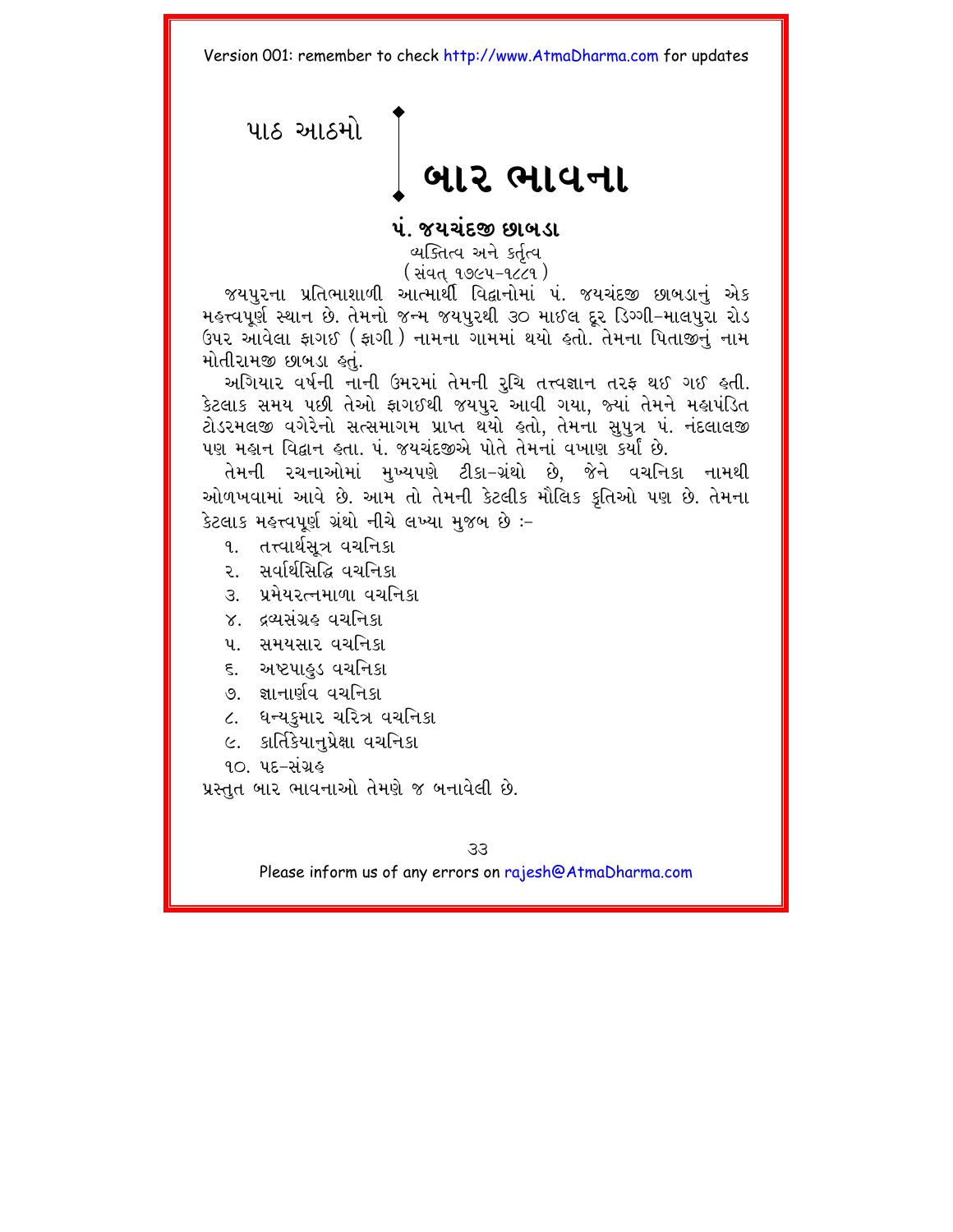#### બાર ભાવના

| અનિત્ય  | દ્રવ્ય રૂપ કરિ સર્વ થિર,  ૫૨જય થિર હૈ કૌન;<br>દ્રવ્ય દષ્ટિ આપા લખો, ૫૨જય નય કરિ ગૌન.     |
|---------|------------------------------------------------------------------------------------------|
| અશરણ    | શુદ્ધાતમ અરુ પંચ ગુરુ, જગમેં સરનૌ દોય;<br>મોહ ઉદય જિયકે વૃથા, આન કલ્પના હોય.             |
| સંસાર   | ૫૨ દ્રવ્યનતૈં પ્રીતિ જો, હૈ સંસાર અબોધ;<br>તાકો  ફ્લ  ગતિ ચારમેં, ભ્રમણ કહ્યો શ્રુત શોધ. |
| એકત્વ   | પરમારથ તેં આતમા, એક રૂપ હી જોય;<br>કર્મ નિમિત્ત વિકલપ ઘને, તિન નાસે શિવ હોય.             |
| અન્યત્વ | અપને અપને સત્ત્વકું, સર્વવસ્તુવિલસાય;<br>એેસેં ચિતવૈ જીવ તબ, પરતેં મમત ન થાય.            |
| અશુચિ   | નિર્મલ અપની આતમા, દેહ અપાવન <sup>્</sup> ગેહ;<br>જાનિ ભવ્ય  નિજ  ભાવકો, યાસોં તજો સનેહ.  |
| આસ્ત્રવ | આતમ કેવલ જ્ઞાનમય, નિશ્ચય−દષ્ટિ નિહાર;<br>સબ વિભાવ પરિણામમય, આસ્ત્રવભાવ વિડાર.            |
| સંવર    | નિજસ્વરૂપમેં લીનતા, નિશ્ચય સંવર જાનિ;<br>સમિતિ ગુપ્તિ સંજમ ધરમ, ધરૈ પાપકી હાનિ.          |

 $3x$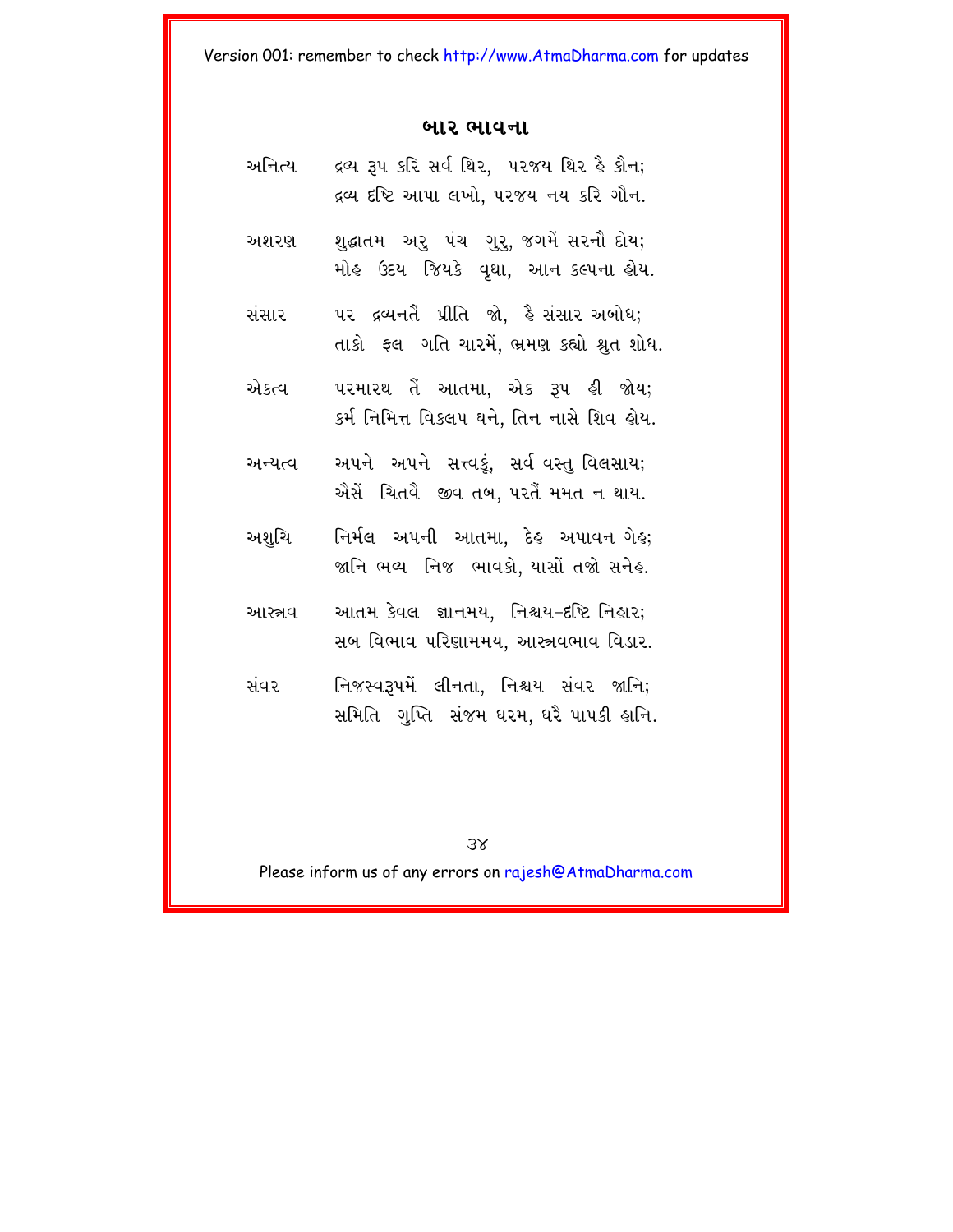# બાર ભાવનાઓના અર્થ -

વૈરાગ્ય ઉત્પન્ન થવાના સમયે બાર ભાવનાઓનં ચિંતવન કરનાર જ્ઞાની આત્મા આ રીતે વિચાર કરે છે –

- અનિત્ય દ્રવ્યની દૃષ્ટિથી જોવામાં આવે તો આખું જગત સ્થિર છે પણ પર્યાય-દષ્ટિથી કોઇ પણ સ્થિર નથી. તેથી પર્યાયાર્થિક નયને ગૌણ કરીને દ્રવ્યદષ્ટિથી એક આત્માનો અનુભવ જ કરવા યોગ્ય કાર્ય છે.
- અશરણ આ વિશ્વમાં બે જ શરણ છે. નિશ્ચયથી તો નિજ શુદ્ધાત્મા જ શરણ છે અને વ્યવહારનયથી પંચ પરમેષ્ઠી. પણ મોહને લીધે આ જીવ અન્ય પદાર્થોને શરણ માને છે.
- નિશ્ચયથી પરપદાર્થો પ્રત્યે મોહ-રાગ-દ્વેષ ભાવ જ સંસાર છે. એ જ સંસાર કારણે જીવ ચારે ગતિઓમાં દુઃખ ભોગવતો થકો ભ્રમણ કરે છે.
- એકત્વ, નિશ્ચયથી તો આત્મા એક જ્ઞાનસ્વભાવી જ છે. કર્મના નિમિત્તની અપેક્ષાએ કથન કરતાં અનેક વિકલ્પમય પણ તેને કહ્યો છે આ વિકલ્પોના નાશથી જ મક્તિ પ્રાપ્ત થાય છે.
- અન્યત્વ પ્રત્યેક પદાર્થ પોતપોતાની સત્તામાં જ વિકાસ કરી રહ્યો છે, કોઈ કોઈનો કર્તા-લ્ર્તા નથી. જ્યારે જીવ આમ ચિંતવન કરે છે ત્યારે તેને ૫૨ પ્રત્યે મમત્વ થતં નથી.
- આ પોતાનો આત્મા તો નિર્મળ છે પણ આ શરીર મહા અપવિત્ર છે. અશચિ તેથી હે ભવ્ય જીવો ! પોતાના સ્વભાવને ઓળખીને આ અપવિત્ર શરીર પ્રત્યેનો સ્નેહ છોડો.
- આસ્ત્રવ નિશ્ચયદષ્ટિથી જોવામાં આવે તો આત્મા માત્ર જ્ઞાનમય છે. વિભાવભાવરૂપ પરિણામ તો આસ્ત્રવભાવ છે, કે જેનો નાશ કરવા યોગ્ય છે
- સંવર નિશ્ચયથી આત્મસ્વરૂપમાં લીન થઈ જવું તે જ સંવર છે. તેનું કથન સમિતિ, ગુપ્તિ અને સંયમરૂપે કરવામાં આવે છે. જેને ધારણ કરવાથી પાપોનો નાશ થાય છે.

 $34$